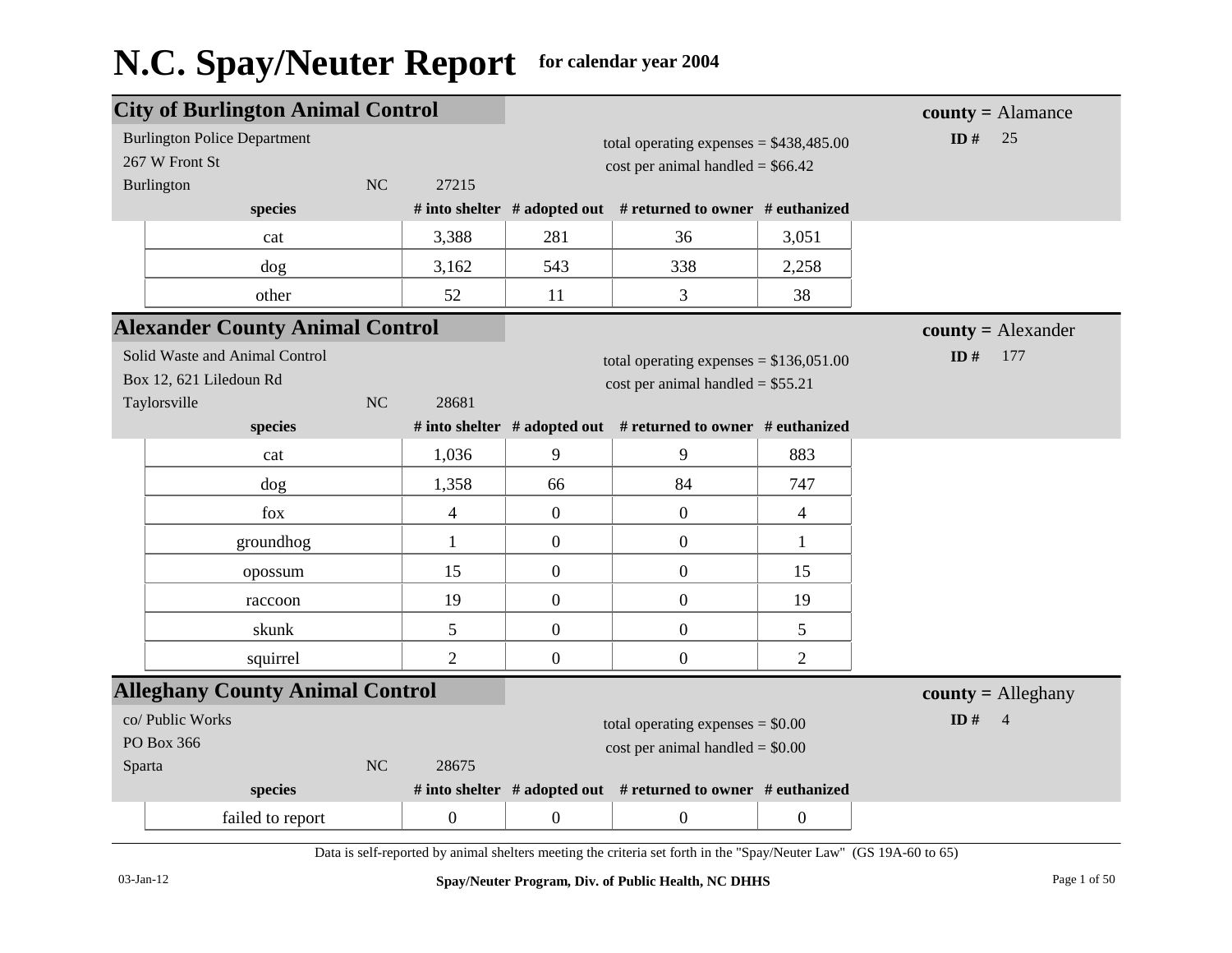|        | <b>Twin Oaks Veterinary Hospital</b>                       |    |                  |                |                                                                                |                  | $county =$ Alleghany  |
|--------|------------------------------------------------------------|----|------------------|----------------|--------------------------------------------------------------------------------|------------------|-----------------------|
| Sparta | 2970 US Hwy 21 N                                           | NC | 28675            |                | total operating expenses = $$18,207.76$<br>cost per animal handled = $$16.05$  |                  | ID#<br>198            |
|        | species                                                    |    |                  |                | # into shelter $#$ adopted out $#$ returned to owner $#$ euthanized            |                  |                       |
|        | cat                                                        |    | 262              | 164            | $\boldsymbol{0}$                                                               | 98               |                       |
|        | dog                                                        |    | 472              | 245            | 10                                                                             | 217              |                       |
|        | <b>Anson County Animal Control</b>                         |    |                  |                |                                                                                |                  | <b>county</b> = Anson |
|        | <b>Anson County Health Dept</b><br>PO Box 473<br>Wadesboro | NC | 28170            |                | total operating expenses $= $0.00$<br>$cost$ per animal handled = \$0.00       |                  | ID#<br>5              |
|        | species                                                    |    |                  |                | # into shelter # adopted out # returned to owner # euthanized                  |                  |                       |
|        | failed to report                                           |    | $\boldsymbol{0}$ | $\overline{0}$ | $\boldsymbol{0}$                                                               | $\boldsymbol{0}$ |                       |
|        |                                                            |    |                  |                |                                                                                |                  |                       |
|        | <b>Ashe County Animal Control</b>                          |    |                  |                |                                                                                |                  | <b>county</b> = Ashe  |
|        | PO Box 1797                                                |    |                  |                | total operating expenses $= $0.00$<br>$cost$ per animal handled = \$0.00       |                  | ID $#$<br>6           |
|        | West Jefferson<br>species                                  | NC | 28694            |                | # into shelter # adopted out # returned to owner # euthanized                  |                  |                       |
|        | failed to report                                           |    | $\mathbf{0}$     | $\mathbf{0}$   | $\boldsymbol{0}$                                                               | $\mathbf{0}$     |                       |
|        | <b>Beaufort County Animal Control</b>                      |    |                  |                |                                                                                |                  | $county = Beaufort$   |
|        | PO Box 1027<br>Washington                                  | NC | 27889            |                | total operating expenses = $$126,996.00$<br>$cost per animal handled = $39.72$ |                  | ID $#$<br>9           |
|        | species                                                    |    |                  |                | # into shelter $#$ adopted out $#$ returned to owner $#$ euthanized            |                  |                       |
|        | cat                                                        |    | 1,558            | 54             | 8                                                                              | 1,494            |                       |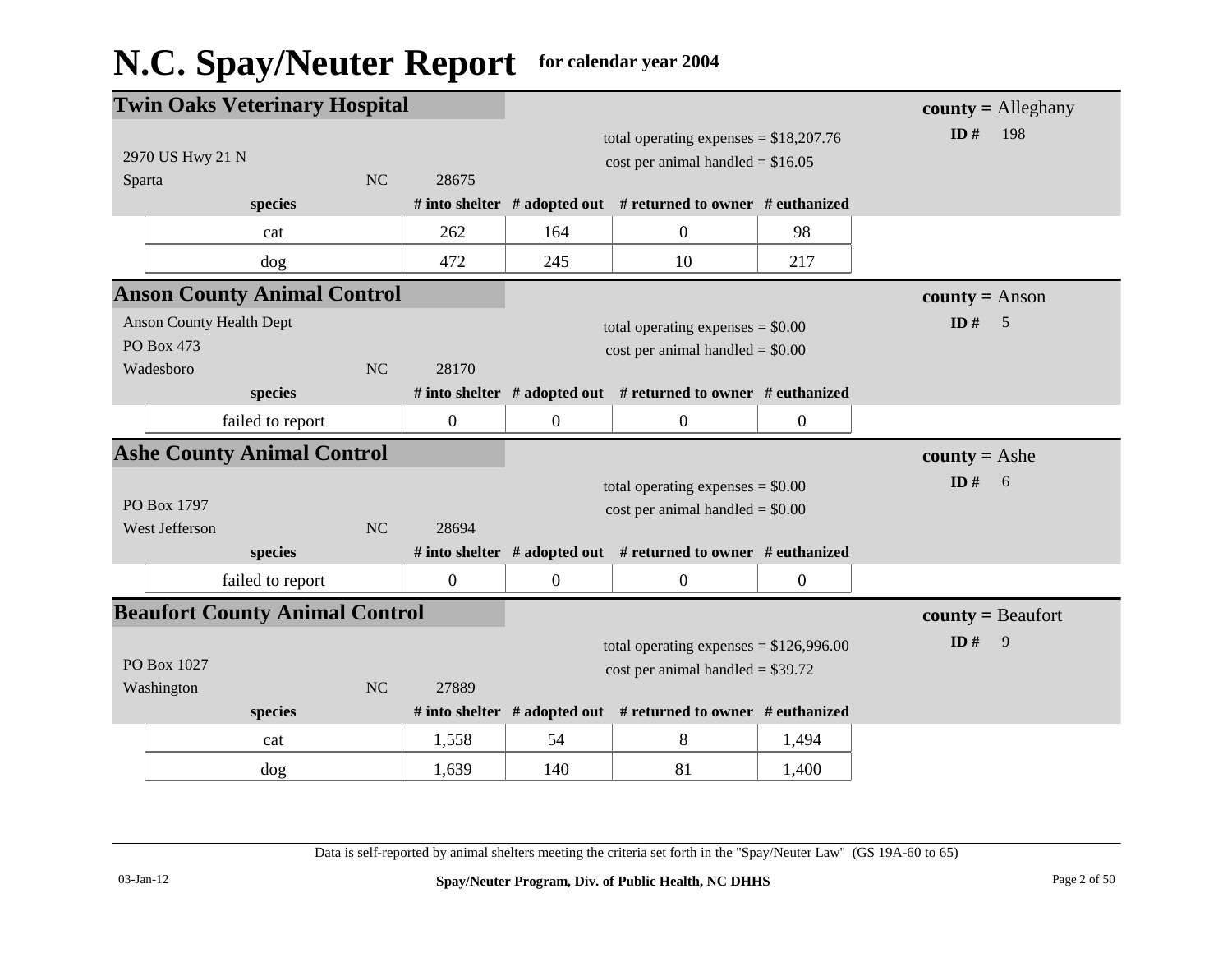|                       | <b>Bertie County Animal Control</b>     |                |                |                |                                                               | $county = Bertie$ |                      |
|-----------------------|-----------------------------------------|----------------|----------------|----------------|---------------------------------------------------------------|-------------------|----------------------|
|                       | Animal Control/Solid Waste              |                |                |                | total operating expenses = $$56,237.29$                       |                   | ID#<br>10            |
|                       | PO Box 530                              |                |                |                | cost per animal handled = $$85.21$                            |                   |                      |
|                       | Windsor                                 | N <sub>C</sub> | 27983          |                |                                                               |                   |                      |
|                       | species                                 |                |                |                | # into shelter # adopted out # returned to owner # euthanized |                   |                      |
|                       | cat                                     |                | 393            | 66             | 6                                                             | 224               |                      |
|                       | dog                                     |                | 501            | 25             | 10                                                            | $\boldsymbol{0}$  |                      |
|                       | <b>Bladen County Animal Control</b>     |                |                |                |                                                               |                   | $county = B$ laden   |
|                       | <b>Bladen County Health Dept</b>        |                |                |                | total operating expenses = $$92,692.00$                       |                   | ID $#$<br>11         |
|                       | PO Box 189                              |                |                |                | $cost per animal handled = $42.90$                            |                   |                      |
|                       | Elizabethtown                           | NC             | 28337          |                |                                                               |                   |                      |
|                       | species                                 |                |                |                | # into shelter # adopted out # returned to owner # euthanized |                   |                      |
|                       | cat                                     |                | 1,202          | 351            | 8                                                             | 1,034             |                      |
|                       | cow                                     |                | 5              | $\overline{4}$ | $\overline{4}$                                                | $\mathbf{1}$      |                      |
|                       | dog                                     |                | 2,561          | 419            | 76                                                            | 1,784             |                      |
|                       | goat                                    |                | 10             | 10             | $\overline{0}$                                                | $\overline{0}$    |                      |
|                       | horse                                   |                | $\overline{2}$ | $\mathbf{0}$   | $\overline{2}$                                                | $\overline{0}$    |                      |
|                       | pig                                     |                | 12             | 10             | $\overline{2}$                                                | $\overline{0}$    |                      |
|                       | wildlife                                |                | 185            | $\mathbf{0}$   | 50                                                            | 135               |                      |
|                       | <b>Brunswick County Animal Services</b> |                |                |                |                                                               |                   | $county = Brunswick$ |
|                       | <b>Brunswick County Health Dept</b>     |                |                |                | total operating expenses = $$430,035.01$                      |                   | ID $#$<br>12         |
|                       | PO Box 92                               |                |                |                | $cost$ per animal handled = \$0.00                            |                   |                      |
| NC<br>28462<br>Supply |                                         |                |                |                |                                                               |                   |                      |
|                       | species                                 |                |                |                | # into shelter # adopted out # returned to owner # euthanized |                   |                      |
|                       | bat                                     |                | $\overline{2}$ | $\mathbf{0}$   | $\overline{0}$                                                | $\overline{2}$    |                      |
|                       | bobcat                                  |                | $\mathbf{1}$   | $\overline{0}$ | $\overline{0}$                                                | $\overline{0}$    |                      |
|                       | cat                                     |                | 3,118          | 202            | 13                                                            | 2,815             |                      |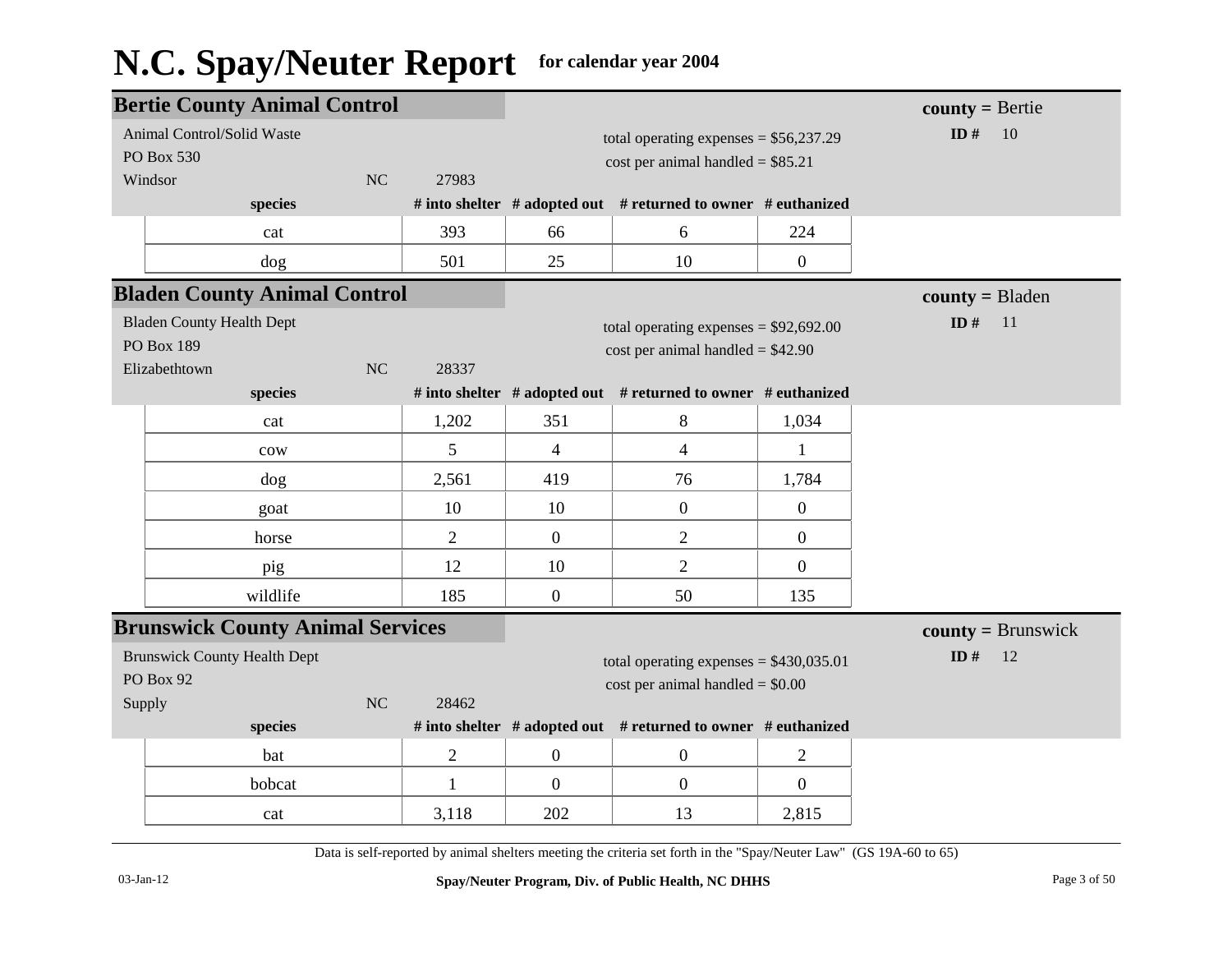|        | <b>Brunswick County Animal Services</b>          |                |                  |                                                                                 |                  | $county = Brunswick$     |
|--------|--------------------------------------------------|----------------|------------------|---------------------------------------------------------------------------------|------------------|--------------------------|
|        | <b>Brunswick County Health Dept</b><br>PO Box 92 |                |                  | total operating expenses = $$430,035.01$<br>$cost$ per animal handled = $$0.00$ |                  | ID $#$<br>12             |
| Supply | NC                                               | 28462          |                  |                                                                                 |                  |                          |
|        | species                                          |                |                  | # into shelter # adopted out # returned to owner # euthanized                   |                  |                          |
|        | $\log$                                           | 2,920          | 816              | 254                                                                             | 1,795            |                          |
|        | duck                                             | $\mathbf{1}$   | $\boldsymbol{0}$ | $\mathbf{0}$                                                                    | $\boldsymbol{0}$ |                          |
|        | emu                                              | $\mathbf{1}$   | $\mathbf{0}$     | $\boldsymbol{0}$                                                                | $\overline{0}$   |                          |
|        | fox                                              | 8              | $\boldsymbol{0}$ | $\boldsymbol{0}$                                                                | 6                |                          |
|        | goat                                             | 5              | 3                | $\mathbf{1}$                                                                    | $\boldsymbol{0}$ |                          |
|        | goose                                            | $\mathbf{1}$   | $\mathbf{1}$     | $\boldsymbol{0}$                                                                | $\boldsymbol{0}$ |                          |
|        | horse                                            | $\mathbf{1}$   | $\boldsymbol{0}$ | $\boldsymbol{0}$                                                                | $\boldsymbol{0}$ |                          |
|        | opossum                                          | 68             | $\mathbf{0}$     | $\boldsymbol{0}$                                                                | $\overline{4}$   |                          |
|        | pig                                              | $\overline{7}$ | $\tau$           | $\boldsymbol{0}$                                                                | $\overline{0}$   |                          |
|        | rabbit                                           | 3              | 3                | $\boldsymbol{0}$                                                                | $\overline{0}$   |                          |
|        | raccoon                                          | 88             | $\mathbf{0}$     | $\boldsymbol{0}$                                                                | 85               |                          |
|        | squirrel                                         | $\mathbf{1}$   | $\mathbf{0}$     | $\boldsymbol{0}$                                                                | $\overline{0}$   |                          |
|        | wolf hybrid                                      | $\mathbf{1}$   | $\boldsymbol{0}$ | $\mathbf{1}$                                                                    | $\boldsymbol{0}$ |                          |
|        | <b>Asheville Humane Society</b>                  |                |                  |                                                                                 |                  | $county = Buncombe$      |
|        |                                                  |                |                  | total operating expenses = $$581,191.51$                                        |                  | ID $#$<br>$\overline{7}$ |
|        | 72 Lees Creek Rd                                 |                |                  | $cost$ per animal handled = \$67.94                                             |                  |                          |
|        | NC<br>Asheville                                  | 28806          |                  |                                                                                 |                  |                          |
|        | species                                          |                |                  | # into shelter # adopted out # returned to owner # euthanized                   |                  |                          |
|        | bat                                              | 20             | $\mathbf{0}$     | $\mathbf{0}$                                                                    | $\boldsymbol{0}$ |                          |
|        | blackbird                                        | $\mathbf{1}$   | $\boldsymbol{0}$ | $\boldsymbol{0}$                                                                | 1                |                          |
|        | cat                                              | 3,988          | 493              | 48                                                                              | 3,337            |                          |
|        | chicken                                          | 14             | 9                | $\boldsymbol{0}$                                                                | 5                |                          |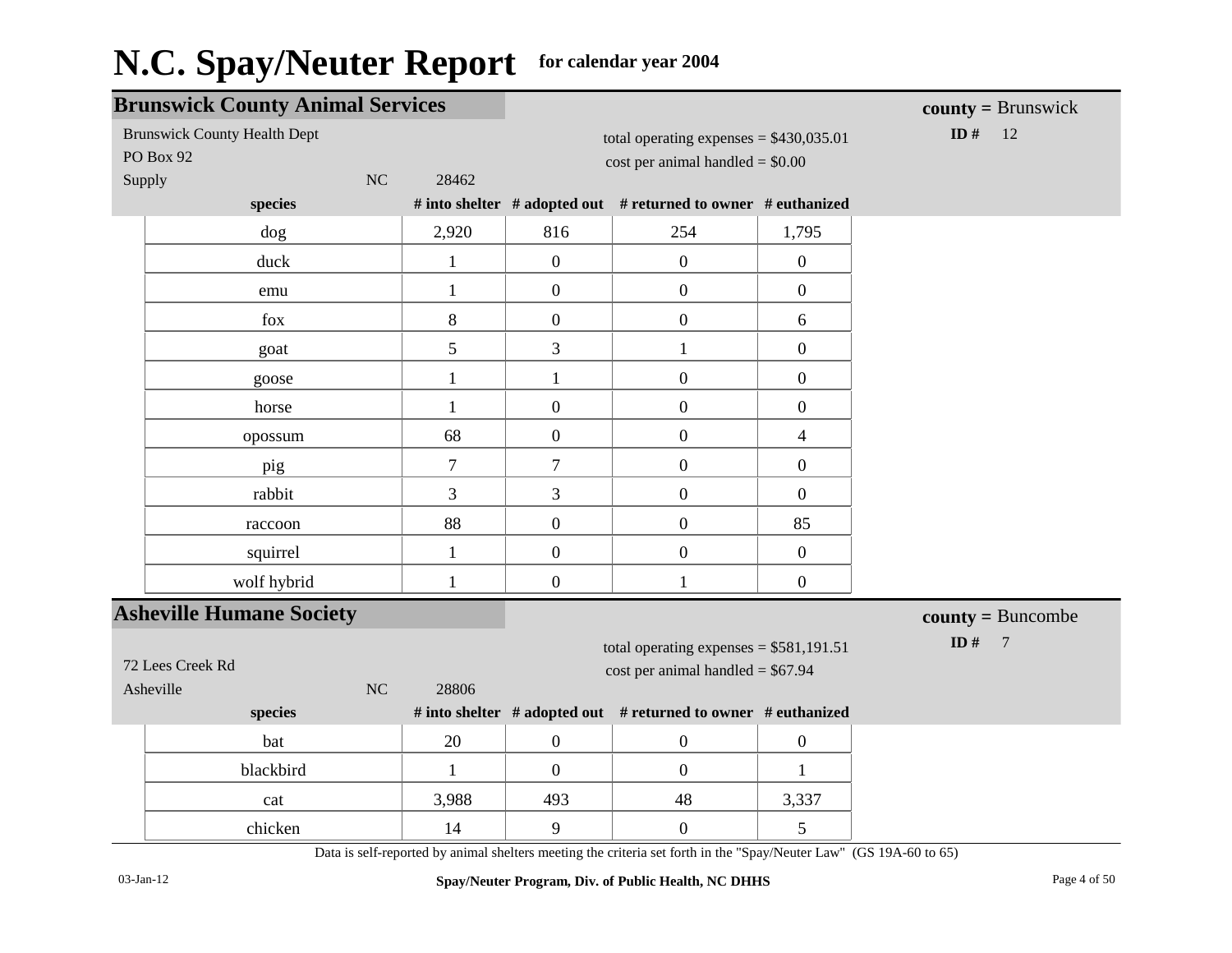|           | <b>Asheville Humane Society</b> |                          |                  |                                                                                |                  | $county = Buncombe$    |
|-----------|---------------------------------|--------------------------|------------------|--------------------------------------------------------------------------------|------------------|------------------------|
| Asheville | 72 Lees Creek Rd<br>NC          | 28806                    |                  | total operating expenses = $$581,191.51$<br>cost per animal handled = $$67.94$ |                  | ID #<br>$\overline{7}$ |
|           | species                         |                          |                  | # into shelter # adopted out # returned to owner # euthanized                  |                  |                        |
|           | cockatiel                       | $\mathbf{2}$             | $\overline{2}$   | $\boldsymbol{0}$                                                               | $\boldsymbol{0}$ |                        |
|           | coyote                          | $\mathbf{1}$             | $\boldsymbol{0}$ | $\boldsymbol{0}$                                                               | $\mathbf{1}$     |                        |
|           | crow                            | $\mathbf{1}$             | $\overline{0}$   | $\boldsymbol{0}$                                                               | $\mathbf{1}$     |                        |
|           | degu                            | $\overline{2}$           | $\overline{0}$   | $\overline{0}$                                                                 | $\overline{2}$   |                        |
|           | dog                             | 4,284                    | 1,037            | 582                                                                            | 2,530            |                        |
|           | ferret                          | 3                        | $\overline{2}$   | $\boldsymbol{0}$                                                               | $\mathbf{1}$     |                        |
|           | fox                             | $\mathbf{1}$             | $\overline{0}$   | $\overline{0}$                                                                 | $\mathbf{1}$     |                        |
|           | french lop                      | $\mathbf{1}$             | $\boldsymbol{0}$ | $\boldsymbol{0}$                                                               | $\mathbf{1}$     |                        |
|           | gerbil                          | $\overline{4}$           | $\boldsymbol{0}$ | $\boldsymbol{0}$                                                               | $\overline{4}$   |                        |
|           | goat                            | $\tau$                   | $\mathfrak{Z}$   | $\mathbf{1}$                                                                   | $\overline{3}$   |                        |
|           | groundhog                       | $\overline{2}$           | $\boldsymbol{0}$ | $\boldsymbol{0}$                                                               | $\overline{2}$   |                        |
|           | guinea pig                      | 13                       | 5                | $\boldsymbol{0}$                                                               | $8\,$            |                        |
|           | hamster                         | 34                       | 9                | $\boldsymbol{0}$                                                               | 25               |                        |
|           | horse                           | 5                        | $\overline{2}$   | $\overline{3}$                                                                 | $\overline{0}$   |                        |
|           | lizard                          | $\mathbf{1}$             | $\boldsymbol{0}$ | $\overline{0}$                                                                 | $\mathbf{1}$     |                        |
|           | nini lop eared rabbi            | $\mathbf{1}$             | $\mathbf{1}$     | $\boldsymbol{0}$                                                               | $\boldsymbol{0}$ |                        |
|           | mouse                           | $\overline{2}$           | $\overline{0}$   | $\boldsymbol{0}$                                                               | $\overline{2}$   |                        |
|           | mule                            | $\mathbf{1}$             | $\overline{0}$   | $\mathbf{1}$                                                                   | $\overline{0}$   |                        |
|           | opossum                         | 42                       | $\boldsymbol{0}$ | $\boldsymbol{0}$                                                               | 42               |                        |
|           | parakeet                        | $\overline{\mathcal{A}}$ | $\overline{2}$   | $\mathbf{1}$                                                                   | $\mathbf{1}$     |                        |
|           | pot belly pig                   | $\mathbf{1}$             | $\boldsymbol{0}$ | $\boldsymbol{0}$                                                               | $\mathbf{1}$     |                        |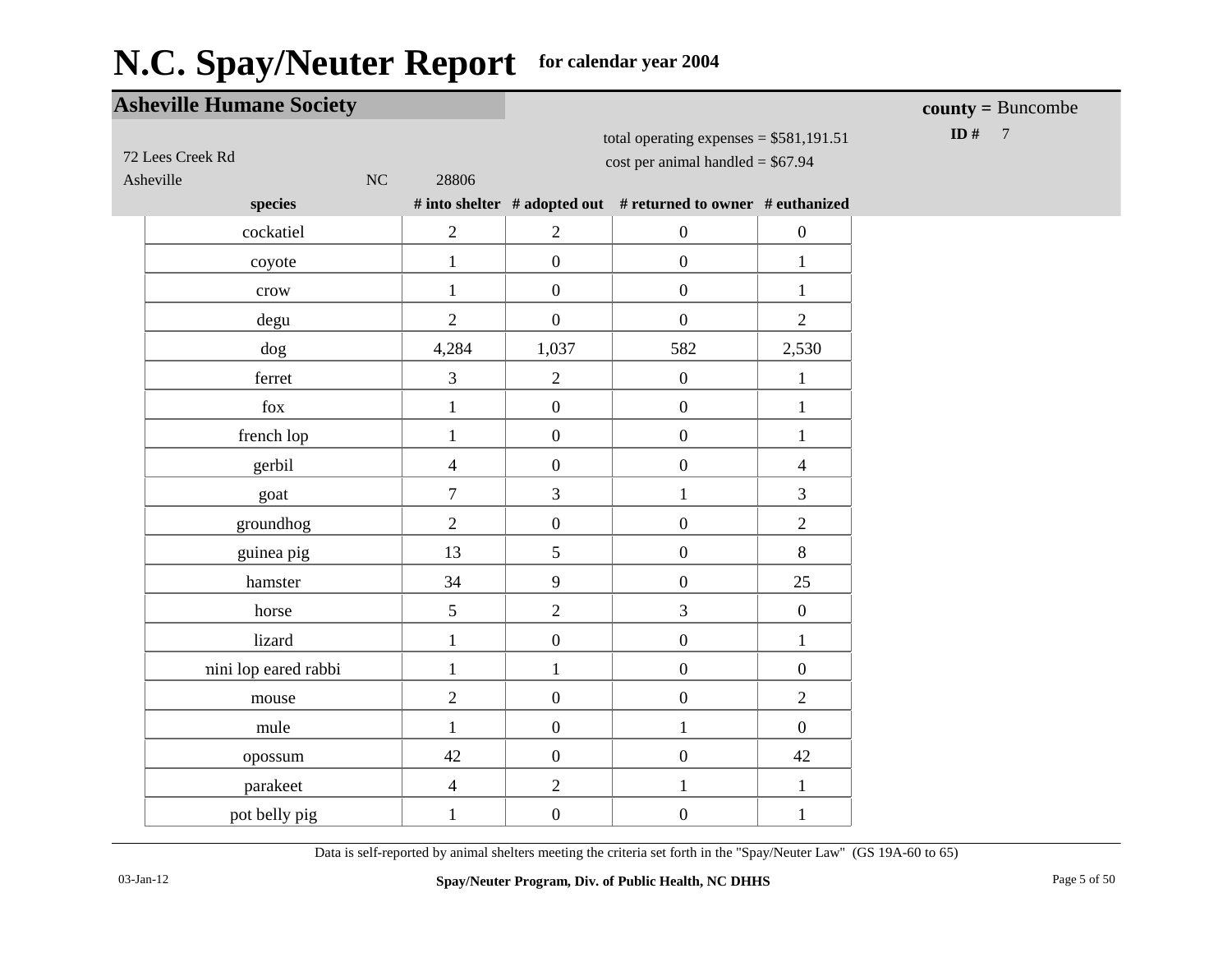| <b>Asheville Humane Society</b>                         |                |                                                                                 |                                                               |                | $county = Buncombe$      |
|---------------------------------------------------------|----------------|---------------------------------------------------------------------------------|---------------------------------------------------------------|----------------|--------------------------|
| 72 Lees Creek Rd<br>Asheville<br>NC                     | 28806          | total operating expenses = $$581,191.51$<br>$cost per animal handled = $67.94$  |                                                               |                | ID $#$<br>$\overline{7}$ |
| species                                                 |                |                                                                                 | # into shelter # adopted out # returned to owner # euthanized |                |                          |
| rabbit lh                                               | $\mathbf{1}$   | $\boldsymbol{0}$                                                                | $\boldsymbol{0}$                                              | $\mathbf{1}$   |                          |
| rabbit sh                                               | 15             | $\overline{7}$                                                                  | $\boldsymbol{0}$                                              | 8              |                          |
| raccoon                                                 | 29             | $\boldsymbol{0}$                                                                | $\boldsymbol{0}$                                              | 29             |                          |
| rat                                                     | 43             | $\tau$                                                                          | $\boldsymbol{0}$                                              | 36             |                          |
| robin                                                   | 1              | $\overline{0}$                                                                  | $\overline{0}$                                                | $\mathbf{1}$   |                          |
| snake                                                   | $\mathbf{1}$   | $\boldsymbol{0}$                                                                | $\boldsymbol{0}$                                              | $\mathbf{1}$   |                          |
| sparrow                                                 | 1              | $\overline{0}$                                                                  | $\boldsymbol{0}$                                              | 1              |                          |
| squirrel                                                | $\mathbf{1}$   | $\boldsymbol{0}$                                                                | $\boldsymbol{0}$                                              | $\mathbf{1}$   |                          |
| starling                                                |                | $\boldsymbol{0}$                                                                | $\boldsymbol{0}$                                              | $\mathbf{1}$   |                          |
| turtle                                                  | $\overline{2}$ | $\overline{0}$                                                                  | $\overline{0}$                                                | $\overline{2}$ |                          |
| wild                                                    | 1              | $\boldsymbol{0}$                                                                | $\boldsymbol{0}$                                              | 1              |                          |
| <b>Burke County Animal Shelter</b>                      |                |                                                                                 |                                                               |                | $county = Burke$         |
| <b>Burke County Sheriff's Dept</b><br>150 Government Dr |                | total operating expenses = $$204,040.00$<br>$cost$ per animal handled = \$25.00 |                                                               |                | ID#<br>13                |
| NC<br>28655<br>Morganton<br>species                     |                |                                                                                 | # into shelter # adopted out # returned to owner # euthanized |                |                          |
| cat                                                     | 2,577          | 181                                                                             | 6                                                             | 2,390          |                          |
| dog                                                     | 2,956          | 553                                                                             | 158                                                           | 2,245          |                          |
| wildlife                                                | 36             | $\boldsymbol{0}$                                                                | $\overline{0}$                                                | 36             |                          |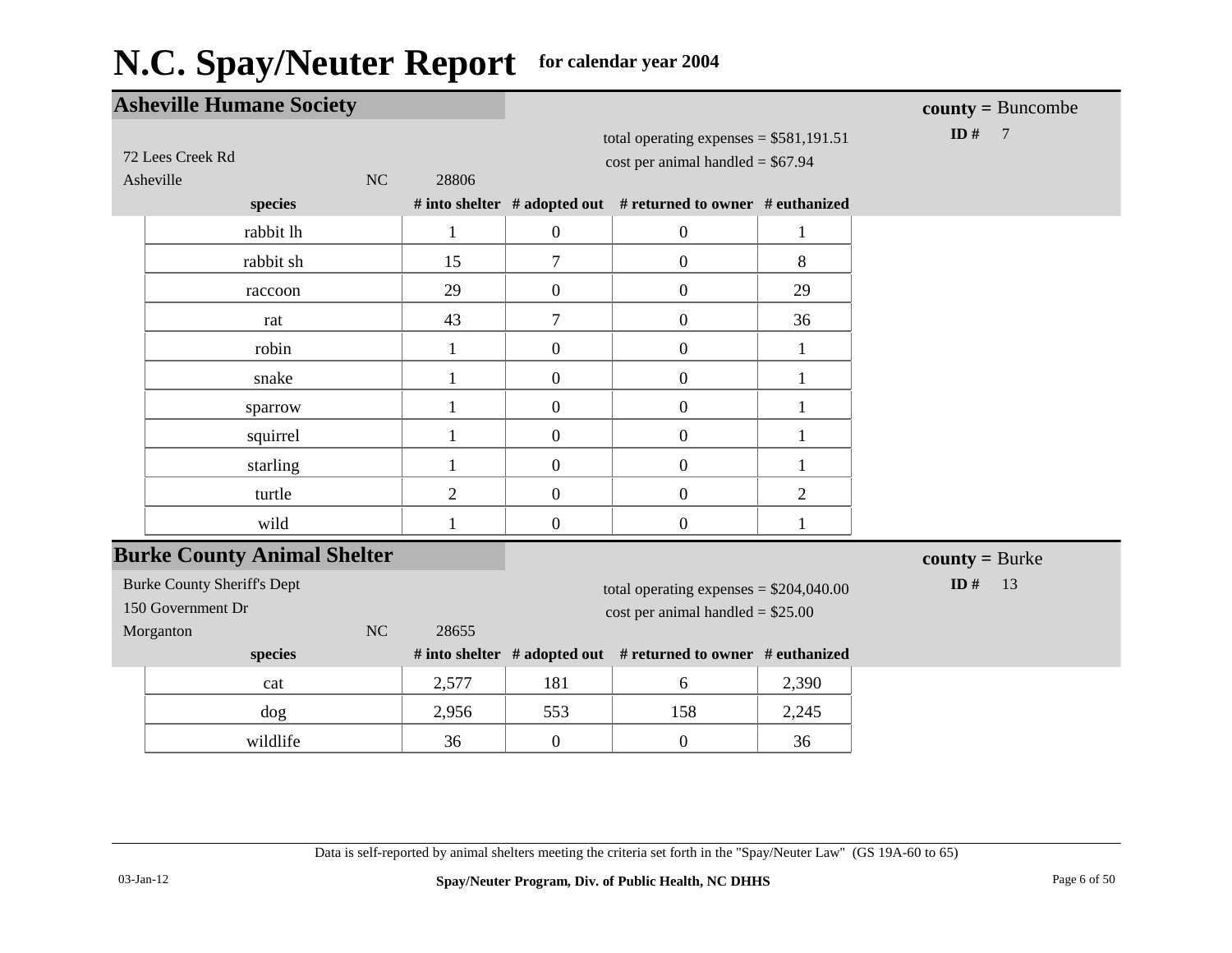|                        | <b>Cabarrus County Animal Control</b>        |                                    |                  |                                    |                                                               | $county = Cabarrus$ |                     |
|------------------------|----------------------------------------------|------------------------------------|------------------|------------------------------------|---------------------------------------------------------------|---------------------|---------------------|
|                        | <b>Cabarrus County Sheriff's Dept</b>        |                                    |                  |                                    | total operating expenses $= $0.00$                            |                     | ID#<br>14           |
|                        | PO Box 525                                   |                                    |                  |                                    | $cost$ per animal handled = \$0.00                            |                     |                     |
|                        | Concord                                      | NC                                 | 28026-0525       |                                    |                                                               |                     |                     |
|                        | species                                      |                                    |                  |                                    | # into shelter # adopted out # returned to owner # euthanized |                     |                     |
|                        | failed to report                             |                                    | $\mathbf{0}$     | $\boldsymbol{0}$                   | $\boldsymbol{0}$                                              | $\boldsymbol{0}$    |                     |
|                        | <b>Caldwell County Animal Control</b>        |                                    |                  |                                    |                                                               | $county = Caldwell$ |                     |
|                        |                                              |                                    |                  |                                    | total operating expenses = $$306,895.26$                      |                     | ID#<br>15           |
|                        | PO Box 2200                                  |                                    |                  |                                    | cost per animal handled = $$45.85$                            |                     |                     |
| Lenoir                 |                                              | NC                                 | 28645            |                                    |                                                               |                     |                     |
|                        | species                                      |                                    |                  |                                    | # into shelter # adopted out # returned to owner # euthanized |                     |                     |
|                        | bat                                          |                                    | 21               | $\boldsymbol{0}$                   | $\boldsymbol{0}$                                              | 11                  |                     |
|                        | cat                                          |                                    | 3,164            | 100                                | 58                                                            | 2,924               |                     |
|                        | dog                                          |                                    | 3,290            | 275                                | 244                                                           | 2,628               |                     |
|                        | fox                                          |                                    | 11               | $\mathbf{0}$                       | $\boldsymbol{0}$                                              | 3                   |                     |
|                        | goat                                         |                                    | $\mathbf{1}$     | $\mathbf{0}$                       | $\boldsymbol{0}$                                              | $\mathbf{1}$        |                     |
|                        | groundhog                                    |                                    | 11               | $\boldsymbol{0}$                   | $\boldsymbol{0}$                                              | $\mathbf{0}$        |                     |
|                        | opossum                                      |                                    | 86               | $\overline{0}$                     | $\boldsymbol{0}$                                              | 8                   |                     |
|                        | rabbit                                       |                                    | 3                | $\mathbf{0}$                       | $\boldsymbol{0}$                                              | $\boldsymbol{0}$    |                     |
|                        | raccoon                                      |                                    | 76               | $\overline{0}$                     | $\boldsymbol{0}$                                              | 38                  |                     |
|                        | skunk                                        |                                    | 31               | $\mathbf{0}$                       | $\boldsymbol{0}$                                              | 14                  |                     |
|                        | <b>Carteret County Humane Society Animal</b> |                                    |                  |                                    |                                                               |                     | $county =$ Carteret |
|                        | Humane Society of Carteret Co.               |                                    |                  | total operating expenses $= $0.00$ |                                                               |                     | ID#<br>122          |
| <b>PO Box 357</b>      |                                              | $cost$ per animal handled = \$0.00 |                  |                                    |                                                               |                     |                     |
| NC<br>28570<br>Newport |                                              |                                    |                  |                                    |                                                               |                     |                     |
|                        | species                                      |                                    |                  |                                    | # into shelter # adopted out # returned to owner # euthanized |                     |                     |
|                        | failed to report                             |                                    | $\boldsymbol{0}$ | $\boldsymbol{0}$                   | $\boldsymbol{0}$                                              | $\boldsymbol{0}$    |                     |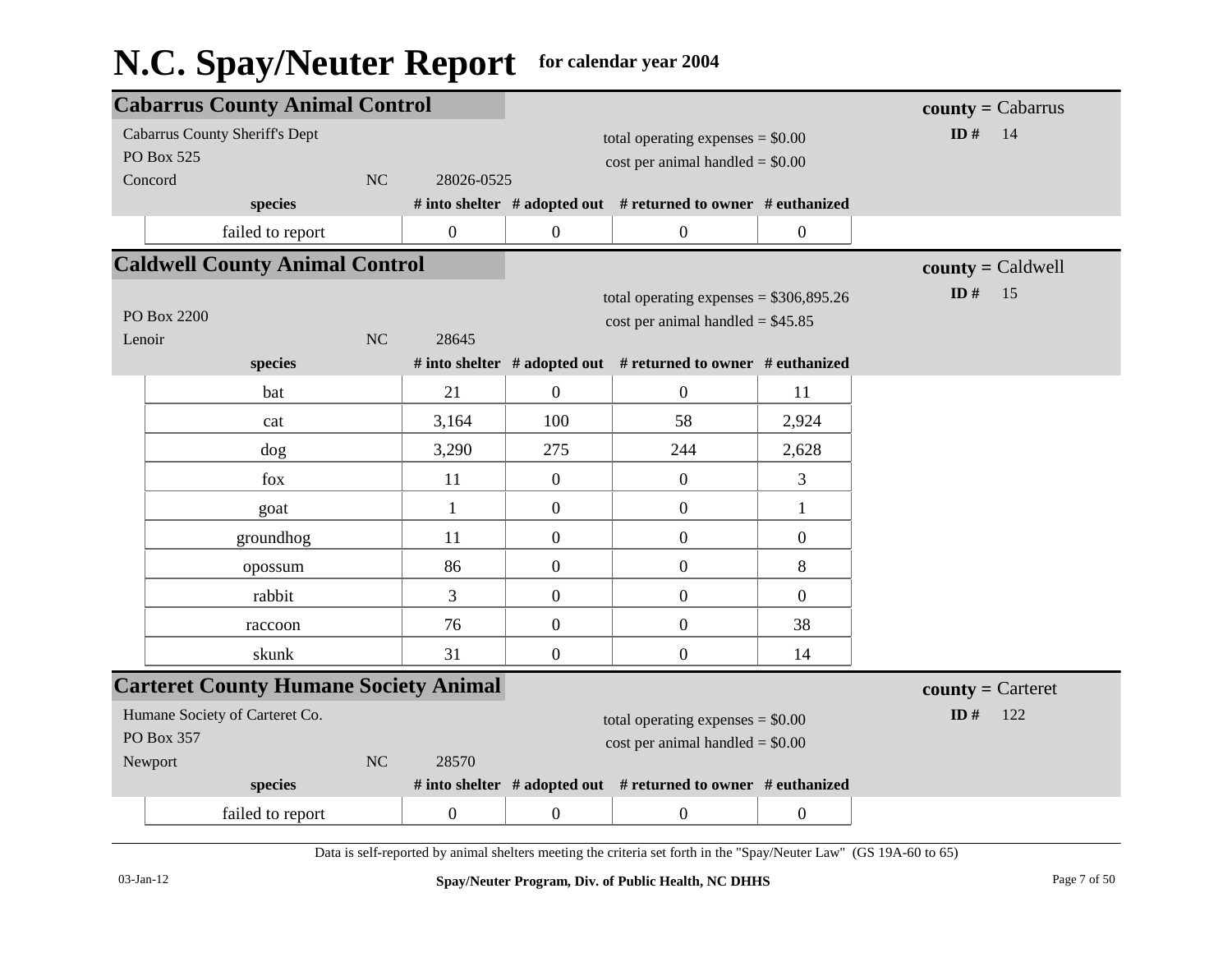|                       | <b>Animal Protection Society of the Norther</b> |           |                  |                                          |                                                               | $county = C$ aswell |                           |
|-----------------------|-------------------------------------------------|-----------|------------------|------------------------------------------|---------------------------------------------------------------|---------------------|---------------------------|
|                       | <b>Caswell County Animal Control</b>            |           |                  |                                          | total operating expenses $= $0.00$                            |                     | ID $#$<br>18              |
|                       | <b>PO Box 193</b>                               |           |                  |                                          | $cost$ per animal handled = $$0.00$                           |                     |                           |
|                       | Yanceyville                                     | NC        | 27379            |                                          |                                                               |                     |                           |
|                       | species                                         |           |                  |                                          | # into shelter # adopted out # returned to owner # euthanized |                     |                           |
|                       | failed to report                                |           | $\boldsymbol{0}$ | $\overline{0}$                           | $\boldsymbol{0}$                                              | $\overline{0}$      |                           |
|                       | <b>Catawba County Animal Control and Sh</b>     |           |                  |                                          |                                                               |                     | $county = \text{Catawba}$ |
|                       |                                                 |           |                  | total operating expenses = $$185,588.00$ |                                                               | ID $#$<br>19        |                           |
|                       | PO Box 389                                      |           |                  |                                          | $cost per animal handled = $27.18$                            |                     |                           |
| NC<br>Newton<br>28658 |                                                 |           |                  |                                          |                                                               |                     |                           |
|                       | species                                         |           |                  |                                          | # into shelter # adopted out # returned to owner # euthanized |                     |                           |
|                       | cat                                             |           | 3,484            | 265                                      | 22                                                            | 3,089               |                           |
|                       | chicken                                         |           | 3                | 3                                        | $\boldsymbol{0}$                                              | $\overline{0}$      |                           |
|                       | $\log$                                          |           | 3,328            | 696                                      | 337                                                           | 2,256               |                           |
|                       | goat                                            |           | $\overline{2}$   | $\overline{2}$                           | $\boldsymbol{0}$                                              | $\mathbf{0}$        |                           |
|                       | horse                                           |           | $\overline{2}$   | $\overline{2}$                           | $\boldsymbol{0}$                                              | $\boldsymbol{0}$    |                           |
|                       | pig                                             |           | 1                | $\mathbf{1}$                             | $\boldsymbol{0}$                                              | $\boldsymbol{0}$    |                           |
|                       | rabbit                                          |           | 8                | 8                                        | $\boldsymbol{0}$                                              | $\boldsymbol{0}$    |                           |
|                       | <b>Chatham County Animal Control</b>            |           |                  |                                          |                                                               |                     | $county = Chatham$        |
|                       | <b>Chatham County Health Dept</b>               |           |                  |                                          | total operating expenses = $$301,479.00$                      |                     | ID#<br>21                 |
|                       | 725 County Landfill Rd                          |           |                  |                                          | cost per animal handled = $$142.68$                           |                     |                           |
|                       | Pittsboro                                       | <b>NC</b> | 27312            |                                          |                                                               |                     |                           |
|                       | species                                         |           |                  |                                          | # into shelter # adopted out # returned to owner # euthanized |                     |                           |
|                       | bat                                             |           | 7                | $\mathbf{0}$                             | $\boldsymbol{0}$                                              | 7                   |                           |
|                       | cat                                             |           | 889              | 272                                      | 2                                                             | 528                 |                           |
|                       | chicken                                         |           | 1                | $\mathbf{1}$                             | $\boldsymbol{0}$                                              | $\overline{0}$      |                           |
|                       | dog                                             |           | 1,202            | 456                                      | 122                                                           | 566                 |                           |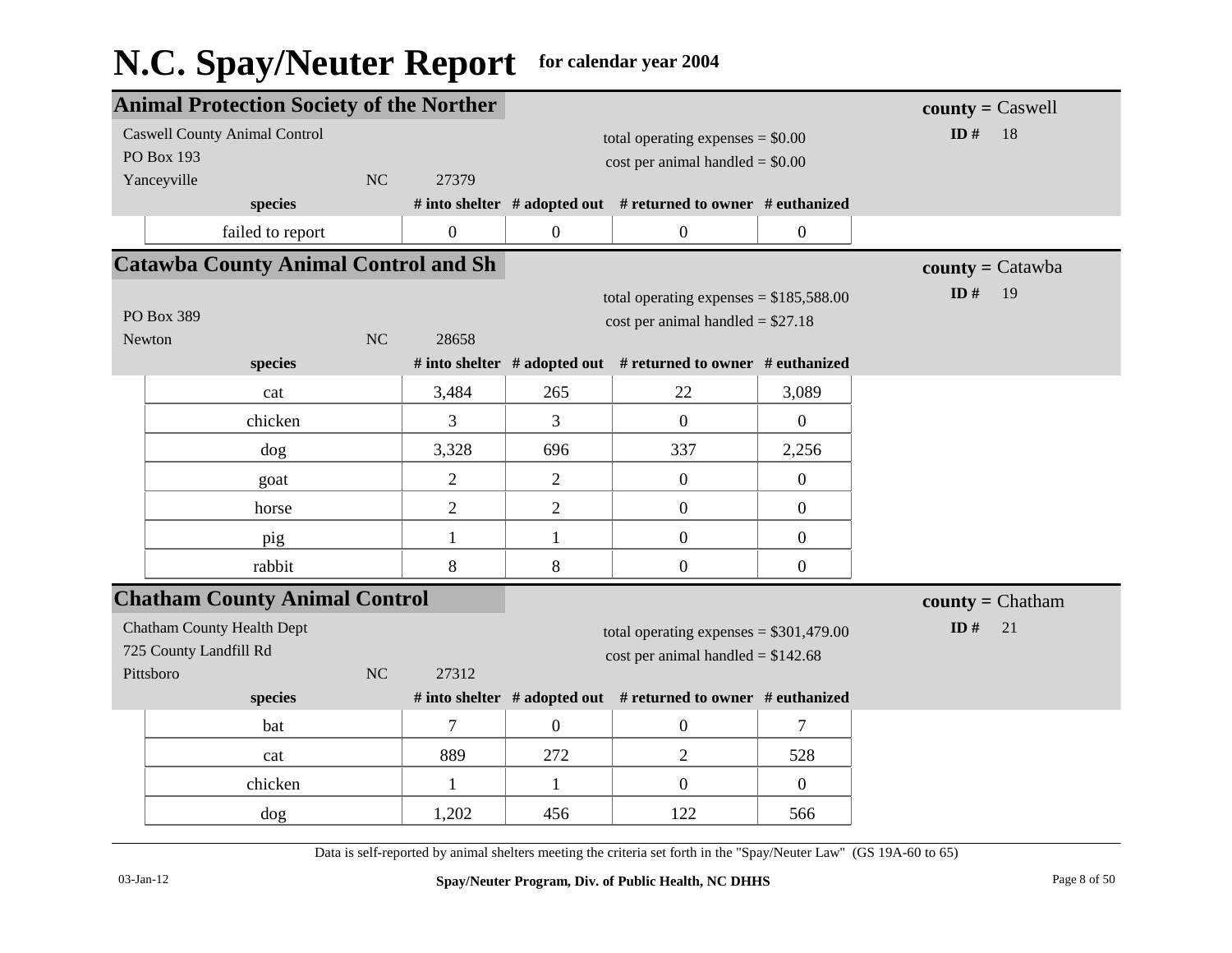|                        | <b>Chatham County Animal Control</b> |           |                          |                  |                                                                                 |                  | $\text{county} = \text{Chatham}$ |
|------------------------|--------------------------------------|-----------|--------------------------|------------------|---------------------------------------------------------------------------------|------------------|----------------------------------|
|                        | <b>Chatham County Health Dept</b>    |           |                          |                  | total operating expenses = $$301,479.00$                                        |                  | ID $#$<br>21                     |
| 725 County Landfill Rd |                                      |           |                          |                  | cost per animal handled = $$142.68$                                             |                  |                                  |
| Pittsboro              |                                      | NC        | 27312                    |                  |                                                                                 |                  |                                  |
|                        | species                              |           |                          |                  | # into shelter # adopted out # returned to owner # euthanized                   |                  |                                  |
|                        | fox                                  |           | $\mathbf{1}$             | $\mathbf{0}$     | $\boldsymbol{0}$                                                                | $\mathbf{1}$     |                                  |
|                        | goat                                 |           | 1                        | 1                | $\boldsymbol{0}$                                                                | $\boldsymbol{0}$ |                                  |
|                        | opossum                              |           | $\overline{\mathcal{L}}$ | $\mathbf{0}$     | $\boldsymbol{0}$                                                                | $\overline{4}$   |                                  |
|                        | rabbit                               |           | $\boldsymbol{0}$         | $\mathbf{0}$     | $\boldsymbol{0}$                                                                | $\mathbf{0}$     |                                  |
|                        | raccoon                              |           | 5                        | $\boldsymbol{0}$ | $\boldsymbol{0}$                                                                | 5                |                                  |
|                        | sheep                                |           | 1                        | $\mathbf{1}$     | $\boldsymbol{0}$                                                                | $\boldsymbol{0}$ |                                  |
|                        | skunk                                |           | $\mathbf{1}$             | $\overline{0}$   | $\boldsymbol{0}$                                                                | $\mathbf{1}$     |                                  |
|                        | snake                                |           | 1                        | $\overline{0}$   | $\boldsymbol{0}$                                                                |                  |                                  |
|                        | <b>Valley River Humane Society</b>   |           |                          |                  |                                                                                 |                  | $county =$ Cherokee              |
| (Cherokee Co)          |                                      |           |                          |                  | total operating expenses $= $0.00$                                              |                  | ID $#$<br>132                    |
| 7450 US 19             |                                      |           |                          |                  | $cost$ per animal handled = \$0.00                                              |                  |                                  |
| Marble                 |                                      | <b>NC</b> | 28905                    |                  |                                                                                 |                  |                                  |
|                        | species                              |           |                          |                  | # into shelter # adopted out # returned to owner # euthanized                   |                  |                                  |
|                        | failed to report                     |           | $\boldsymbol{0}$         | $\overline{0}$   | $\boldsymbol{0}$                                                                | $\boldsymbol{0}$ |                                  |
|                        | <b>Chowan County Animal Control</b>  |           |                          |                  |                                                                                 |                  | <b>county</b> = $Chowan$         |
| 138 Icaria Rd<br>Tyner |                                      | NC        | 27980                    |                  | total operating expenses = $$155,907.57$<br>$cost$ per animal handled = \$50.00 |                  | ID#<br>23                        |
|                        | species                              |           |                          |                  | # into shelter # adopted out # returned to owner # euthanized                   |                  |                                  |
|                        | bat                                  |           | $\mathbf{2}$             | $\overline{0}$   | $\boldsymbol{0}$                                                                | $\overline{c}$   |                                  |
|                        | bird                                 |           | 5                        | 5                | $\boldsymbol{0}$                                                                | $\boldsymbol{0}$ |                                  |
|                        | cat                                  |           | 826                      | 81               | 10                                                                              | 735              |                                  |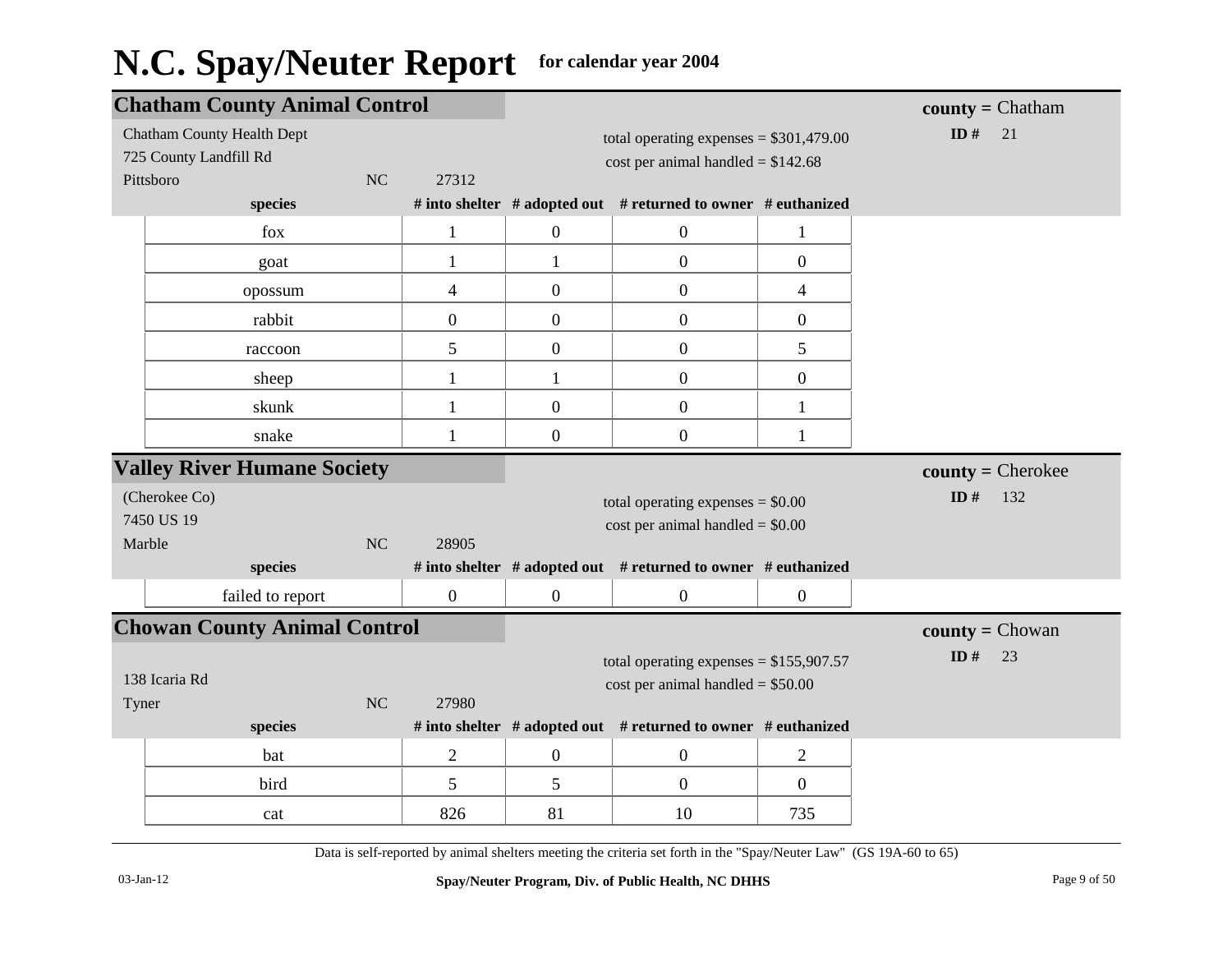|                                                      | <b>Chowan County Animal Control</b>                       |    |                |                                                                                |                                                                                 | <b>county</b> = $Chowan$ |                               |
|------------------------------------------------------|-----------------------------------------------------------|----|----------------|--------------------------------------------------------------------------------|---------------------------------------------------------------------------------|--------------------------|-------------------------------|
| Tyner                                                | 138 Icaria Rd                                             | NC | 27980          |                                                                                | total operating expenses = $$155,907.57$<br>$cost$ per animal handled = \$50.00 |                          | ID#<br>23                     |
|                                                      | species                                                   |    |                |                                                                                | # into shelter # adopted out # returned to owner # euthanized                   |                          |                               |
|                                                      | dog                                                       |    | 729            | 175                                                                            | 74                                                                              | 480                      |                               |
|                                                      | ferret                                                    |    | $\mathbf{1}$   | $\mathbf{1}$                                                                   | $\boldsymbol{0}$                                                                | $\overline{0}$           |                               |
|                                                      | rabbit                                                    |    | $\overline{7}$ | $\tau$                                                                         | $\boldsymbol{0}$                                                                | $\overline{0}$           |                               |
|                                                      | snake                                                     |    | 6              | $\boldsymbol{0}$                                                               | $\boldsymbol{0}$                                                                | 6                        |                               |
|                                                      | <b>Valley River Humane Society</b>                        |    |                |                                                                                |                                                                                 |                          | $\text{county} = \text{Clay}$ |
| (Clay Co)<br>7450 US Hwy 19<br>NC<br>Marble<br>28905 |                                                           |    |                | total operating expenses $= $0.00$<br>$cost$ per animal handled = \$0.00       | ID $#$<br>171                                                                   |                          |                               |
|                                                      | species                                                   |    |                |                                                                                | # into shelter # adopted out # returned to owner # euthanized                   |                          |                               |
|                                                      | failed to report                                          |    | $\overline{0}$ | $\boldsymbol{0}$                                                               | $\boldsymbol{0}$                                                                | $\boldsymbol{0}$         |                               |
|                                                      | <b>Cleveland County Animal Control</b>                    |    |                |                                                                                |                                                                                 |                          | $county = Cleveland$          |
| Shelby                                               | <b>Cleveland County Animal Shelter</b><br>315 E Grover St | NC | 28150-3998     | total operating expenses = $$354,648.00$<br>cost per animal handled = $$44.60$ |                                                                                 |                          | ID#<br>48                     |
|                                                      | species                                                   |    |                |                                                                                | # into shelter # adopted out # returned to owner # euthanized                   |                          |                               |
|                                                      | bat                                                       |    | 31             | $\overline{0}$                                                                 | $\boldsymbol{0}$                                                                | 31                       |                               |
|                                                      | bird                                                      |    | 16             | $\overline{0}$                                                                 | $\overline{7}$                                                                  | 9                        |                               |
|                                                      | cat                                                       |    | 3,459          | $\overline{4}$                                                                 | 34                                                                              | 3,380                    |                               |
|                                                      | coyote                                                    |    | $\mathbf{1}$   | $\boldsymbol{0}$                                                               | $\boldsymbol{0}$                                                                | $\mathbf{1}$             |                               |
|                                                      | deer                                                      |    | $\overline{2}$ | $\overline{0}$                                                                 | $\overline{0}$                                                                  | $\overline{2}$           |                               |
|                                                      | dog                                                       |    | 3,913          | 16                                                                             | 396                                                                             | 3,506                    |                               |
|                                                      | ferret                                                    |    | 3              | $\overline{0}$                                                                 | $\boldsymbol{0}$                                                                | 3                        |                               |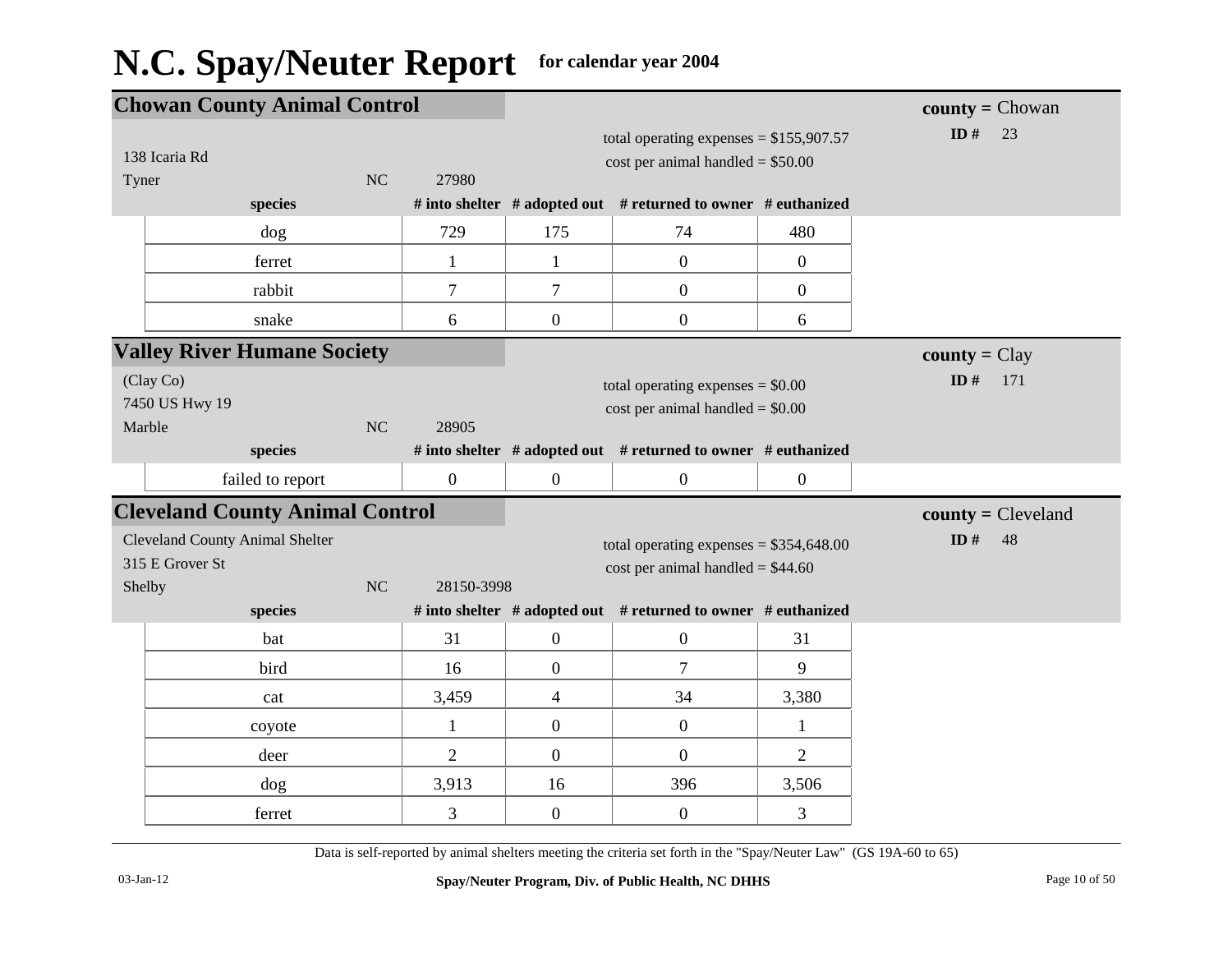| <b>Cleveland County Animal Control</b> |                  |                  |                                                               |                  | $\text{county} = \text{C-level}$ |
|----------------------------------------|------------------|------------------|---------------------------------------------------------------|------------------|----------------------------------|
| <b>Cleveland County Animal Shelter</b> |                  |                  | total operating expenses = $$354,648.00$                      |                  | ID#<br>48                        |
| 315 E Grover St                        |                  |                  | $cost$ per animal handled = \$44.60                           |                  |                                  |
| Shelby                                 | NC<br>28150-3998 |                  |                                                               |                  |                                  |
| species                                |                  |                  | # into shelter # adopted out # returned to owner # euthanized |                  |                                  |
| fox                                    | 35               | $\boldsymbol{0}$ | $\boldsymbol{0}$                                              | 35               |                                  |
| goat                                   | 17               | 5                | 9                                                             | 3                |                                  |
| groundhog                              | 22               | $\boldsymbol{0}$ | $\boldsymbol{0}$                                              | 22               |                                  |
| hamster                                | $\mathbf{1}$     | $\boldsymbol{0}$ | $\boldsymbol{0}$                                              | $\mathbf{1}$     |                                  |
| iguana                                 | $\mathbf{1}$     | $\boldsymbol{0}$ | 1                                                             | $\boldsymbol{0}$ |                                  |
| muskrat                                | $\mathbf{1}$     | $\boldsymbol{0}$ | $\boldsymbol{0}$                                              | 1                |                                  |
| opossum                                | 144              | $\boldsymbol{0}$ | $\boldsymbol{0}$                                              | 144              |                                  |
| pig                                    | $8\,$            | $\tau$           | $\boldsymbol{0}$                                              | $\mathbf{1}$     |                                  |
| prairie dog                            | $\mathbf{1}$     | $\boldsymbol{0}$ | $\boldsymbol{0}$                                              | $\mathbf{1}$     |                                  |
| rabbit                                 | $\overline{2}$   | $\mathfrak{2}$   | $\boldsymbol{0}$                                              | $\overline{0}$   |                                  |
| raccoon                                | 240              | $\boldsymbol{0}$ | $\boldsymbol{0}$                                              | 240              |                                  |
| skunk                                  | 50               | $\boldsymbol{0}$ | $\boldsymbol{0}$                                              | 50               |                                  |
| snake                                  | $\mathbf{1}$     | $\boldsymbol{0}$ | $\boldsymbol{0}$                                              | 1                |                                  |
| squirrel                               | 3                | $\boldsymbol{0}$ | $\boldsymbol{0}$                                              | 3                |                                  |
| <b>Columbus County Animal Control</b>  |                  |                  |                                                               |                  | $county = Columnbus$             |
|                                        |                  |                  | total operating expenses $= $139,720.00$                      |                  | ID#<br>49                        |
| 111 Washington Ave                     |                  |                  | $cost per animal handled = $31.33$                            |                  |                                  |
| Whiteville                             | NC<br>28472      |                  |                                                               |                  |                                  |
| species                                |                  |                  | # into shelter # adopted out # returned to owner # euthanized |                  |                                  |
| cat                                    | 1,807            | 69               | 11                                                            | 1,727            |                                  |
| dog                                    | 2,478            | 367              | 53                                                            | 2,058            |                                  |
| fox                                    | $\boldsymbol{0}$ | $\boldsymbol{0}$ | $\boldsymbol{0}$                                              | 43               |                                  |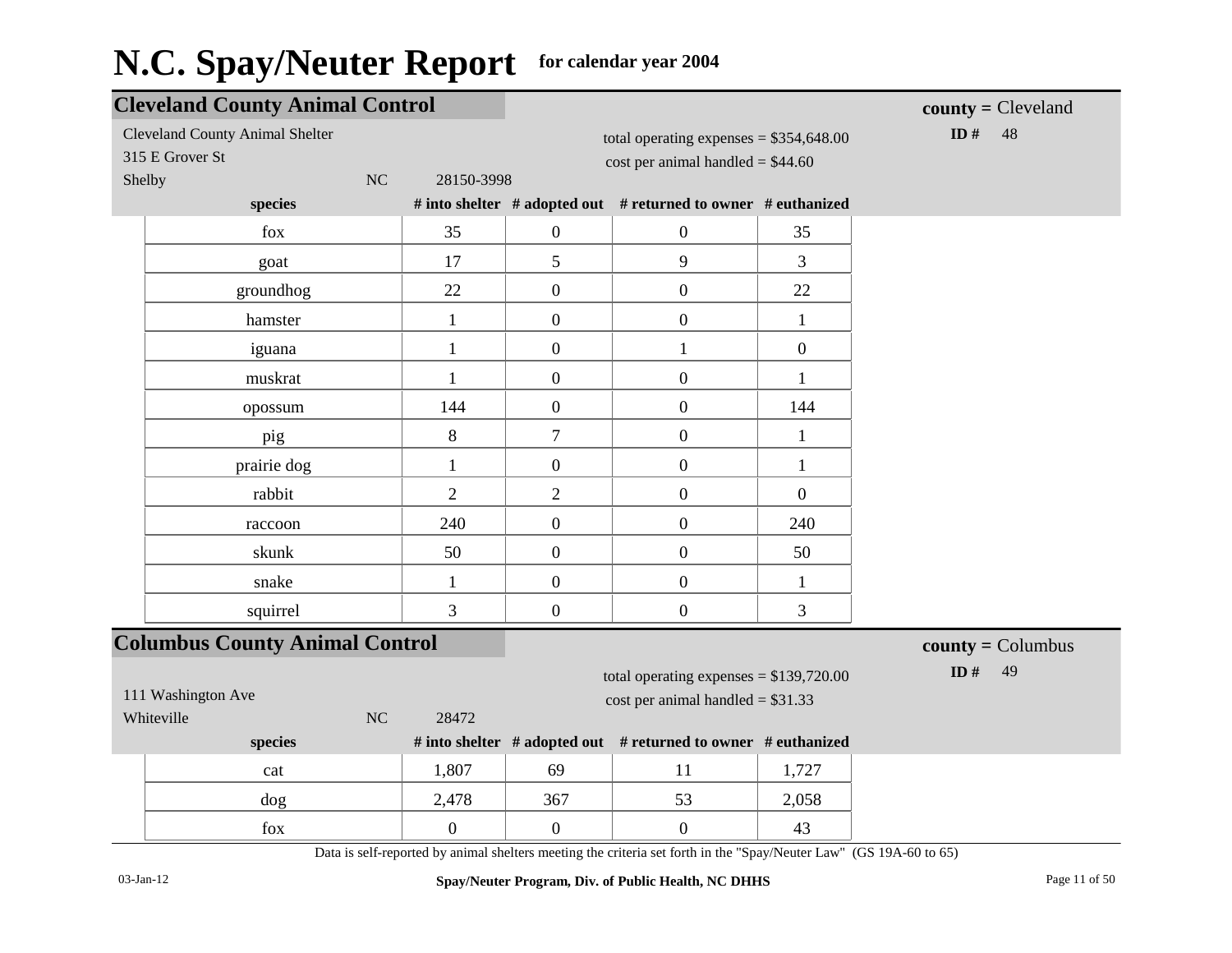| <b>Columbus County Animal Control</b>                                     |                  |                  |                                                                                 | $\text{county} = \text{Columnbus}$ |                    |
|---------------------------------------------------------------------------|------------------|------------------|---------------------------------------------------------------------------------|------------------------------------|--------------------|
| 111 Washington Ave<br>Whiteville<br>NC                                    | 28472            |                  | total operating expenses = $$139,720.00$<br>cost per animal handled = $$31.33$  | ID#<br>49                          |                    |
| species                                                                   |                  |                  | # into shelter # adopted out # returned to owner # euthanized                   |                                    |                    |
| opossum                                                                   | $\boldsymbol{0}$ | $\overline{0}$   | $\boldsymbol{0}$                                                                | 73                                 |                    |
| raccoon                                                                   | $\boldsymbol{0}$ | $\overline{0}$   | $\boldsymbol{0}$                                                                | 58                                 |                    |
| <b>City of Havelock Public Safety</b>                                     |                  |                  |                                                                                 |                                    | $county = Craven$  |
| 2 Hatteras Ave<br>NC<br>Havelock                                          | 28532            |                  | total operating expenses $= $0.00$<br>$cost$ per animal handled = \$0.00        |                                    | ID $#$<br>32       |
| species                                                                   |                  |                  | # into shelter # adopted out # returned to owner # euthanized                   |                                    |                    |
| failed to report                                                          | $\boldsymbol{0}$ | $\mathbf{0}$     | $\boldsymbol{0}$                                                                | $\boldsymbol{0}$                   |                    |
| <b>Craven-Pamlico Animal Services Center</b>                              |                  |                  |                                                                                 |                                    | $county = C$ raven |
| <b>Craven County Health Dept</b><br>1639 Old Airport Rd<br>New Bern<br>NC | 28562            |                  | total operating expenses = $$294,473.00$<br>$cost$ per animal handled = \$53.50 |                                    | 51<br>ID $\#$      |
| species                                                                   |                  |                  | # into shelter # adopted out # returned to owner # euthanized                   |                                    |                    |
| bat                                                                       | $\mathbf{1}$     | $\overline{0}$   | $\mathbf{0}$                                                                    | 1                                  |                    |
| cat                                                                       | 2,623            | 179              | 25                                                                              | 2,384                              |                    |
| chicken (fighting)                                                        | 5                | $\overline{0}$   | $\overline{0}$                                                                  | 5                                  |                    |
| dog                                                                       | 2,818            | 376              | 246                                                                             | 2,133                              |                    |
| fox                                                                       | 3                | $\mathbf{0}$     | $\boldsymbol{0}$                                                                | 3                                  |                    |
| ground squirrel                                                           | $\mathbf{1}$     | $\boldsymbol{0}$ | $\boldsymbol{0}$                                                                | $\mathbf{1}$                       |                    |
| opossum                                                                   | 33               | $\overline{0}$   | 30                                                                              | 3                                  |                    |
| pot belly pig                                                             | $\overline{4}$   | $\overline{0}$   | $\boldsymbol{0}$                                                                | 4                                  |                    |
| raccoon                                                                   | 15               | $\overline{0}$   | $\boldsymbol{0}$                                                                | 15                                 |                    |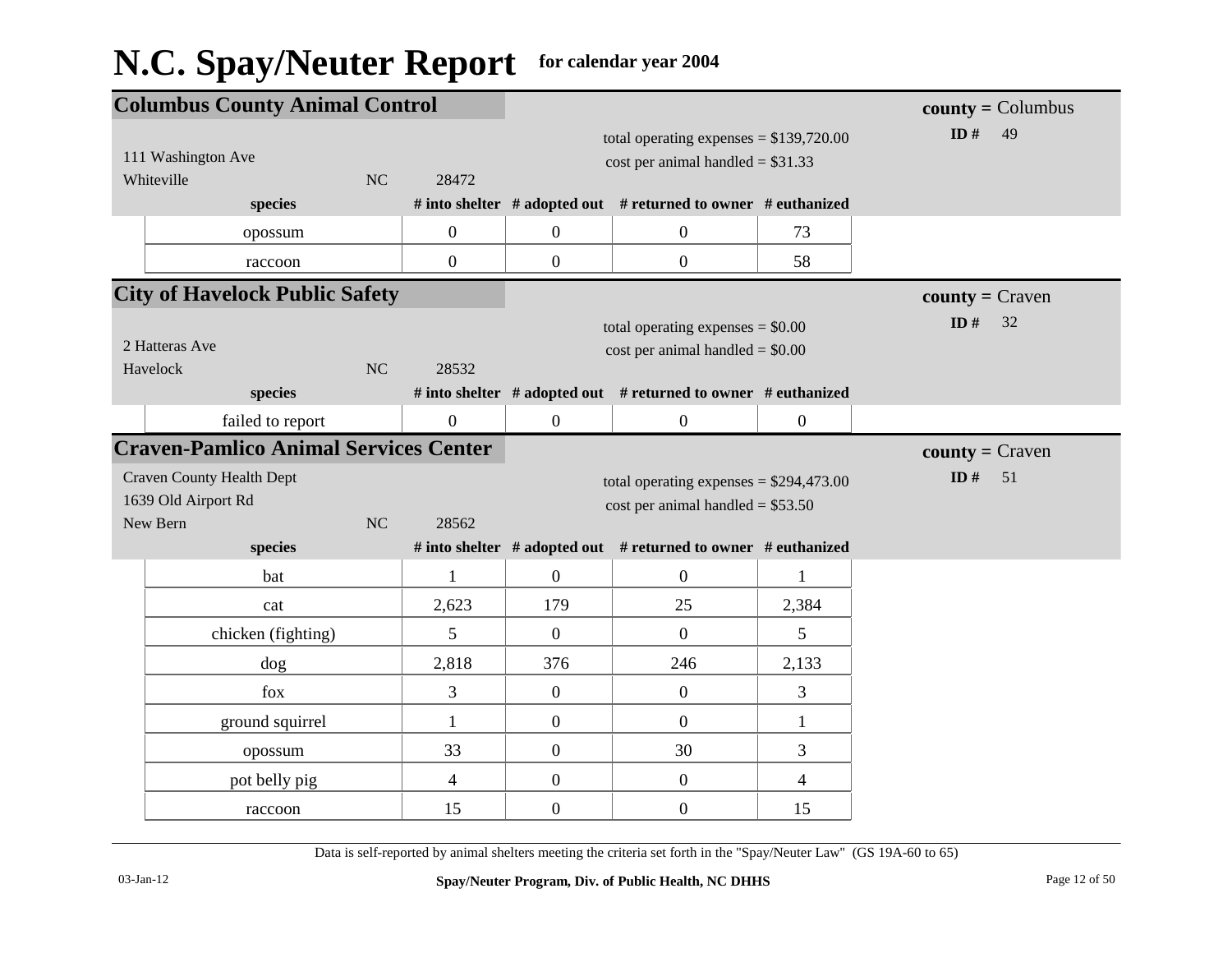|                | <b>Craven-Pamlico Animal Services Center</b>    |    |                |                                    |                                                                     | $county = Craven$ |                       |
|----------------|-------------------------------------------------|----|----------------|------------------------------------|---------------------------------------------------------------------|-------------------|-----------------------|
|                | <b>Craven County Health Dept</b>                |    |                |                                    | total operating expenses = $$294,473.00$                            |                   | ID#<br>51             |
|                | 1639 Old Airport Rd                             |    |                |                                    | $cost$ per animal handled = \$53.50                                 |                   |                       |
| New Bern       |                                                 | NC | 28562          |                                    |                                                                     |                   |                       |
|                | species                                         |    |                |                                    | # into shelter $#$ adopted out $#$ returned to owner $#$ euthanized |                   |                       |
|                | squirrel                                        |    | $\mathbf{1}$   | $\overline{0}$                     | $\boldsymbol{0}$                                                    | $\mathbf{1}$      |                       |
|                | <b>Cumberland County Animal Control</b>         |    |                |                                    |                                                                     |                   | $county = Cumberland$ |
|                |                                                 |    |                |                                    | total operating expenses = $$878,949.00$                            |                   | ID#<br>52             |
| PO Drawer 1829 |                                                 |    |                | cost per animal handled = $$75.17$ |                                                                     |                   |                       |
|                | Fayetteville                                    | NC | 28302          |                                    |                                                                     |                   |                       |
|                | species                                         |    |                |                                    | # into shelter $#$ adopted out $#$ returned to owner $#$ euthanized |                   |                       |
|                | cat                                             |    | 4,926          | 157                                | 46                                                                  | 4,662             |                       |
|                | dog                                             |    | 6,374          | 697                                | 531                                                                 | 4,991             |                       |
|                | livestock                                       |    | 65             | 30                                 | 33                                                                  | $\overline{2}$    |                       |
|                | wildlife                                        |    | 329            | $\mathbf{0}$                       | $\overline{0}$                                                      | 49                |                       |
|                | <b>Currituck County Humane Society &amp; An</b> |    |                |                                    |                                                                     |                   | $county =$ Currituck  |
|                |                                                 |    |                |                                    | total operating expenses $= $0.00$                                  | ID#<br>174        |                       |
|                | PO Box 365                                      |    |                |                                    | $cost$ per animal handled = \$0.00                                  |                   |                       |
| Maple          |                                                 | NC | 27956          |                                    |                                                                     |                   |                       |
|                | species                                         |    |                |                                    | # into shelter # adopted out # returned to owner # euthanized       |                   |                       |
|                | failed to report                                |    | $\mathbf{0}$   | $\overline{0}$                     | $\mathbf{0}$                                                        | $\overline{0}$    |                       |
|                | The Outer Banks SPCA Animal Shelter             |    |                |                                    |                                                                     |                   | <b>county</b> = Dare  |
|                |                                                 |    |                |                                    | total operating expenses = $$303,175.00$                            |                   | ID#<br>129            |
|                | PO Box 1000                                     |    |                |                                    | cost per animal handled = $$161.09$                                 |                   |                       |
| Manteo         |                                                 | NC | 27954          |                                    |                                                                     |                   |                       |
|                | species                                         |    |                |                                    | # into shelter # adopted out # returned to owner # euthanized       |                   |                       |
|                | bat                                             |    | $\overline{2}$ | $\overline{0}$                     | $\overline{0}$                                                      | $\overline{2}$    |                       |
|                | bird                                            |    | 14             | 1                                  | 8                                                                   | 5                 |                       |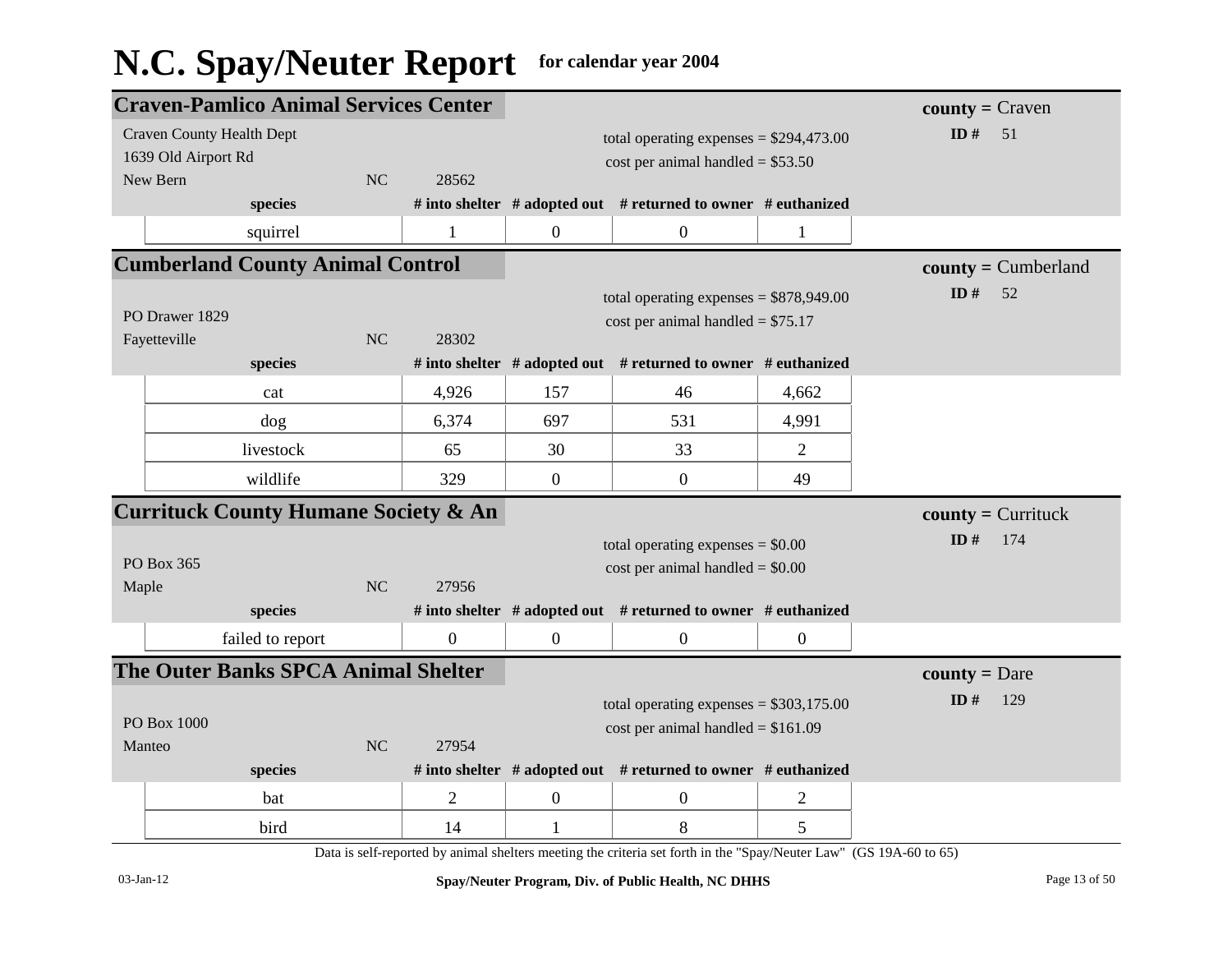| The Outer Banks SPCA Animal Shelter                             |                |                |                                                                                 |                  | <b>county</b> = Dare |
|-----------------------------------------------------------------|----------------|----------------|---------------------------------------------------------------------------------|------------------|----------------------|
| PO Box 1000<br>Manteo                                           | NC<br>27954    |                | total operating expenses = $$303,175.00$<br>cost per animal handled = $$161.09$ |                  | ID $#$<br>129        |
| species                                                         |                |                | # into shelter # adopted out # returned to owner # euthanized                   |                  |                      |
| cat                                                             | 978            | 96             | 17                                                                              | 865              |                      |
| dog                                                             | 717            | 159            | 305                                                                             | 253              |                      |
| ferret                                                          | $\overline{2}$ | $\overline{2}$ | $\boldsymbol{0}$                                                                | $\boldsymbol{0}$ |                      |
| fox                                                             | $\overline{4}$ | $\overline{0}$ | $\boldsymbol{0}$                                                                | $\overline{4}$   |                      |
| goat                                                            | $\mathbf{1}$   | $\mathbf{0}$   | $\boldsymbol{0}$                                                                | $\mathbf{1}$     |                      |
| guinea pig                                                      | $\overline{2}$ | $\mathbf{1}$   | $\mathbf{1}$                                                                    | $\overline{0}$   |                      |
| iguana                                                          | $\overline{2}$ | $\mathbf{1}$   | $\mathbf{1}$                                                                    | $\overline{0}$   |                      |
| nutria                                                          | $\mathbf{1}$   | $\mathbf{0}$   | $\mathbf{0}$                                                                    | 1                |                      |
| opossum                                                         | 49             | $\overline{0}$ | 40                                                                              | 9                |                      |
| otter                                                           | $\overline{2}$ | $\overline{0}$ | $\boldsymbol{0}$                                                                | $\overline{2}$   |                      |
| rabbit                                                          | 6              | 3              | $\boldsymbol{0}$                                                                | 3                |                      |
| raccoon                                                         | 99             | $\mathbf{0}$   | $\boldsymbol{0}$                                                                | 99               |                      |
| sea turtle                                                      | $\mathbf{1}$   | $\mathbf{0}$   | $\boldsymbol{0}$                                                                | $\mathbf{1}$     |                      |
| squirrel                                                        | $\overline{2}$ | $\mathbf{0}$   | $\boldsymbol{0}$                                                                | $\overline{2}$   |                      |
| <b>Town of Kill Devil Hills Animal Control</b>                  |                |                |                                                                                 |                  | <b>county</b> = Dare |
| Kill Devil Hills Police Dept<br>PO Box 1605<br>Kill Devil Hills | NC<br>27959    |                | total operating expenses = $$116,701.00$<br>$cost per animal handled = $418.28$ |                  | ID $#$<br>138        |
| species                                                         |                |                | # into shelter # adopted out # returned to owner # euthanized                   |                  |                      |
| cat                                                             | 146            | 5              | 15                                                                              | 126              |                      |
| dog                                                             | 130            | 23             | 75                                                                              | 32               |                      |
| raccoon                                                         | $\overline{3}$ | $\mathbf{0}$   | $\boldsymbol{0}$                                                                | $\overline{3}$   |                      |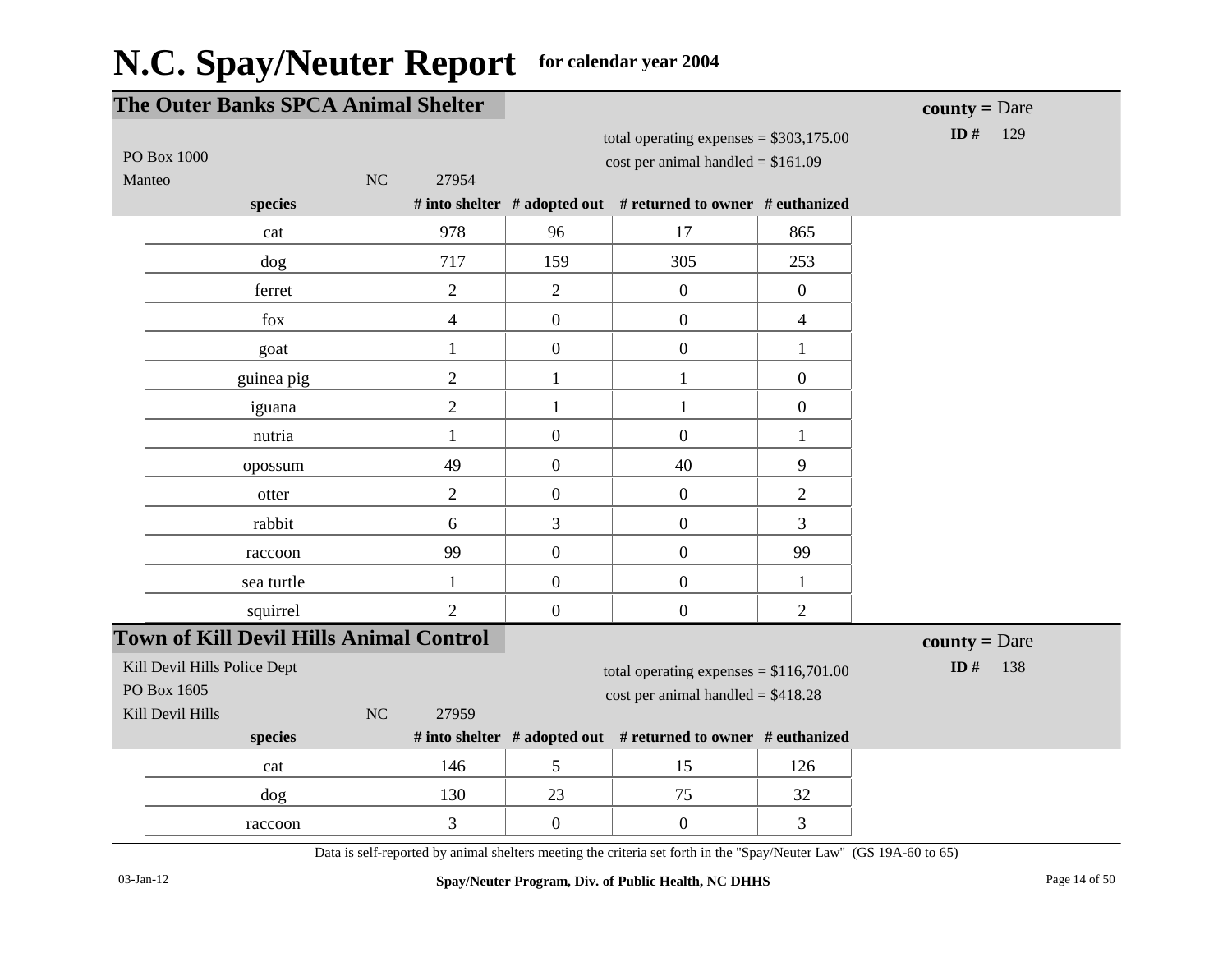| <b>Davidson County Animal Control</b>   |    |                |                  |                                                                                                                                                  | $county = \text{Davidson}$ |                         |
|-----------------------------------------|----|----------------|------------------|--------------------------------------------------------------------------------------------------------------------------------------------------|----------------------------|-------------------------|
| 490 Glendale Rd<br>Lexington<br>species | NC | 27292          |                  | total operating expenses = $$320,585.00$<br>$cost$ per animal handled = \$45.56<br># into shelter # adopted out # returned to owner # euthanized |                            | ID # $54$               |
| bat                                     |    | 5              | $\mathbf{0}$     | $\boldsymbol{0}$                                                                                                                                 | $\boldsymbol{0}$           |                         |
| cat                                     |    | 3,243          | 164              | 19                                                                                                                                               | 3,060                      |                         |
| dog                                     |    | 3,884          | 441              | 292                                                                                                                                              | 3,151                      |                         |
| fox                                     |    | 1              | $\mathbf{0}$     | $\overline{0}$                                                                                                                                   | $\boldsymbol{0}$           |                         |
| opossum                                 |    | 24             | $\boldsymbol{0}$ | $\boldsymbol{0}$                                                                                                                                 | $\boldsymbol{0}$           |                         |
| raccoon                                 |    | 36             | $\mathbf{0}$     | $\boldsymbol{0}$                                                                                                                                 | $\boldsymbol{0}$           |                         |
| <b>Davie County Animal Control</b>      |    |                |                  |                                                                                                                                                  |                            | <b>county</b> = $Davie$ |
| 809 Salisbury St<br>Mocksville          | NC | 27028          |                  | total operating expenses = $$100,000.00$<br>$cost$ per animal handled = \$55.18                                                                  |                            | ID $#$<br>55            |
| species                                 |    |                |                  | # into shelter # adopted out # returned to owner # euthanized                                                                                    |                            |                         |
| cat                                     |    | 759            | 29               | $\overline{4}$                                                                                                                                   | 726                        |                         |
| dog                                     |    | 1,016          | 189              | 83                                                                                                                                               | 744                        |                         |
| ferret                                  |    | 1              | $\boldsymbol{0}$ | $\mathbf{1}$                                                                                                                                     | $\mathbf{0}$               |                         |
| fox                                     |    | $\overline{2}$ | $\mathbf{0}$     | $\boldsymbol{0}$                                                                                                                                 | $\overline{2}$             |                         |
| opossum                                 |    | $\overline{2}$ | $\mathbf{0}$     | $\overline{2}$                                                                                                                                   | $\boldsymbol{0}$           |                         |
| raccoon                                 |    | 25             | $\mathbf{0}$     | $\overline{0}$                                                                                                                                   | 25                         |                         |
| skunk                                   |    | $\tau$         | $\mathbf{0}$     | $\boldsymbol{0}$                                                                                                                                 | $\tau$                     |                         |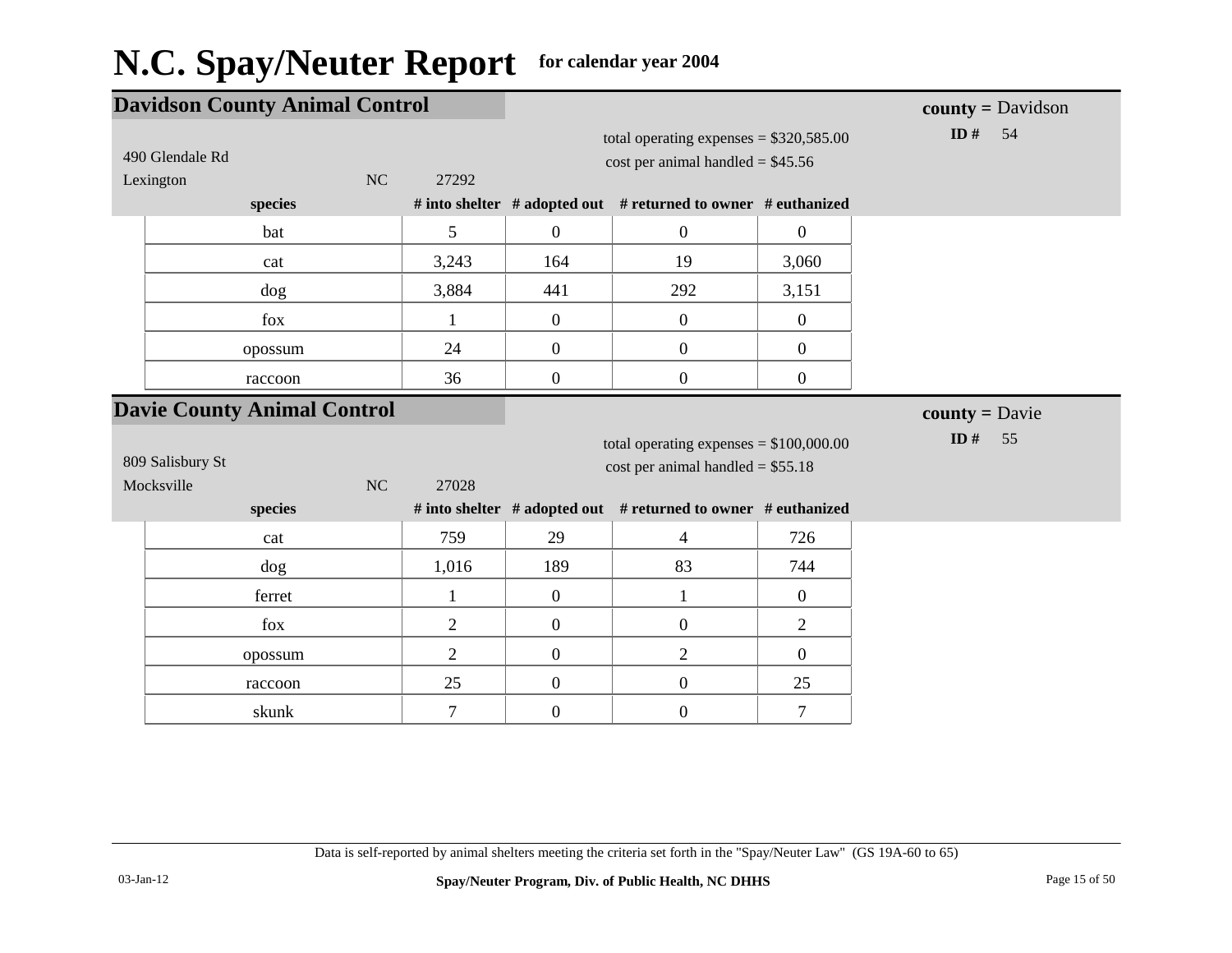|                  | <b>Duplin County Animal Control</b>         |    |                |                                    |                                                               | $county = Duplin$ |                   |
|------------------|---------------------------------------------|----|----------------|------------------------------------|---------------------------------------------------------------|-------------------|-------------------|
|                  | <b>Duplin County Manager's Office</b>       |    |                |                                    | total operating expenses $= $0.00$                            |                   | ID#<br>56         |
|                  | PO Box 910                                  |    |                |                                    | $cost$ per animal handled = $$0.00$                           |                   |                   |
|                  | Kenansville                                 | NC | 28349          |                                    |                                                               |                   |                   |
|                  | species                                     |    |                |                                    | # into shelter # adopted out # returned to owner # euthanized |                   |                   |
|                  | failed to report                            |    | $\mathbf{0}$   | $\boldsymbol{0}$                   | $\boldsymbol{0}$                                              | $\boldsymbol{0}$  |                   |
|                  | <b>The Animal Protection Soc. of Durham</b> |    |                |                                    |                                                               |                   | $county = Durham$ |
|                  |                                             |    |                | total operating expenses $= $0.00$ |                                                               | ID $#$<br>121     |                   |
| 2117 E Club Blvd |                                             |    |                | $cost$ per animal handled = \$0.00 |                                                               |                   |                   |
|                  | Durham                                      | NC | 27704          |                                    |                                                               |                   |                   |
|                  | species                                     |    |                |                                    | # into shelter # adopted out # returned to owner # euthanized |                   |                   |
|                  | failed to report                            |    | $\overline{0}$ | $\boldsymbol{0}$                   | $\boldsymbol{0}$                                              | $\boldsymbol{0}$  |                   |
|                  | <b>City of Tarboro Animal Control</b>       |    |                |                                    | $county = Edgecombe$                                          |                   |                   |
|                  | Dept. of Public Works                       |    |                |                                    | total operating expenses $= $40,000.00$                       |                   | ID#<br>45         |
|                  | <b>PO Box 220</b>                           |    |                |                                    | cost per animal handled = $$46.88$                            |                   |                   |
|                  | Tarboro                                     | NC | 27886          |                                    |                                                               |                   |                   |
|                  | species                                     |    |                |                                    | # into shelter # adopted out # returned to owner # euthanized |                   |                   |
|                  | cat                                         |    | 320            | $\boldsymbol{0}$                   | $\mathbf{1}$                                                  | 319               |                   |
|                  | deer                                        |    | 1              | $\boldsymbol{0}$                   | $\boldsymbol{0}$                                              | $\overline{0}$    |                   |
|                  | dog                                         |    | 210            | 8                                  | 35                                                            | 167               |                   |
|                  | duck                                        |    | 5              | 5                                  | $\boldsymbol{0}$                                              | $\boldsymbol{0}$  |                   |
|                  | fox                                         |    | $\mathbf{1}$   | $\overline{0}$                     | $\overline{0}$                                                | $\mathbf{1}$      |                   |
|                  | hawk                                        |    | $\mathbf{1}$   | $\boldsymbol{0}$                   | $\boldsymbol{0}$                                              | $\boldsymbol{0}$  |                   |
|                  | opossum                                     |    | 23             | $\boldsymbol{0}$                   | $\boldsymbol{0}$                                              | 23                |                   |
|                  | rabbit                                      |    | $\mathbf{1}$   | $\mathbf{1}$                       | $\boldsymbol{0}$                                              | $\overline{0}$    |                   |
|                  | raccoon                                     |    | $8\,$          | $\boldsymbol{0}$                   | $\boldsymbol{0}$                                              | $\boldsymbol{0}$  |                   |
|                  | snake                                       |    | 1              | $\boldsymbol{0}$                   | $\boldsymbol{0}$                                              | 1                 |                   |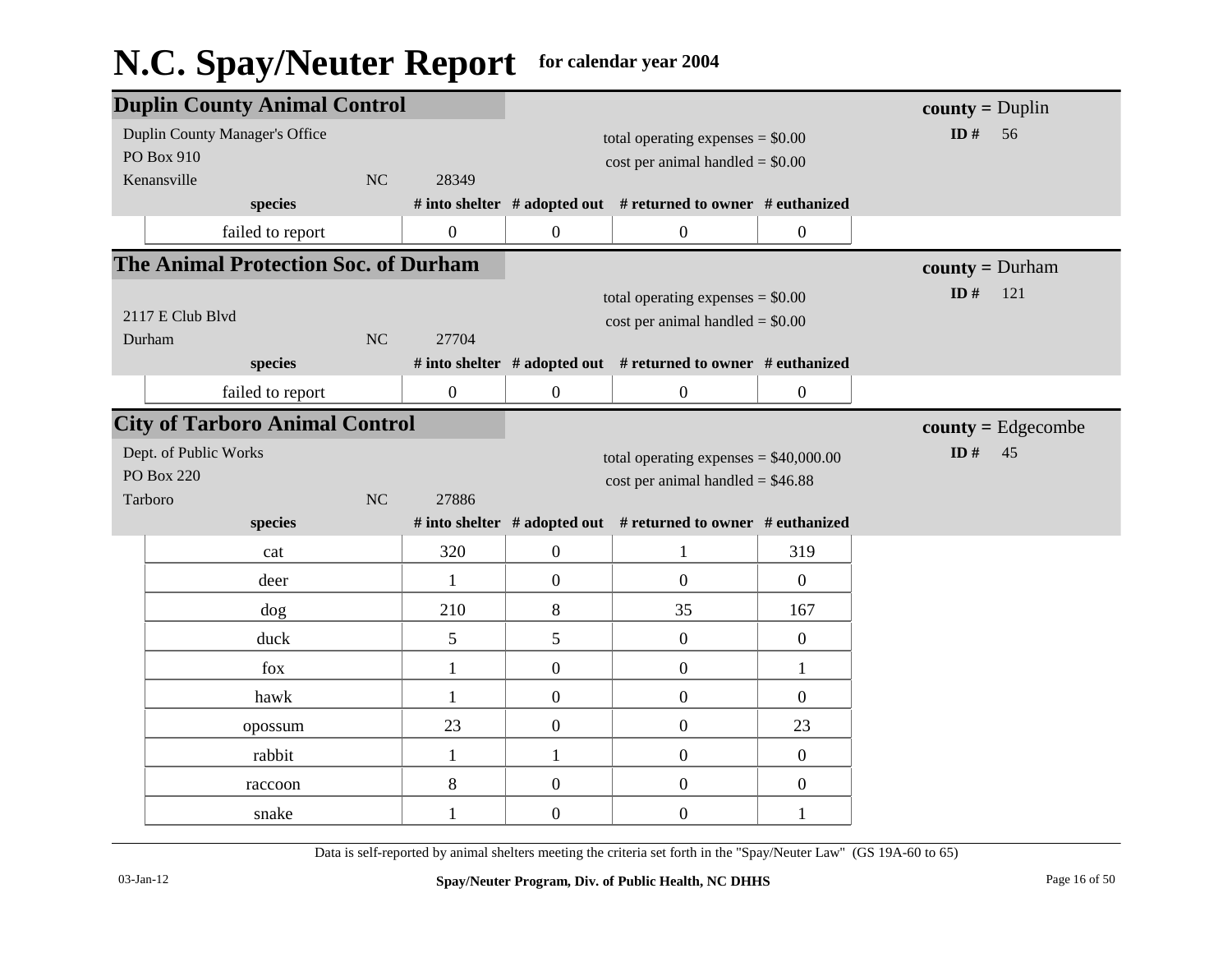|                                       | <b>City of Tarboro Animal Control</b>     |    |                  |                  |                                                                                |                  | $county = Edgecombe$    |
|---------------------------------------|-------------------------------------------|----|------------------|------------------|--------------------------------------------------------------------------------|------------------|-------------------------|
|                                       | Dept. of Public Works                     |    |                  |                  | total operating expenses $= $40,000.00$                                        |                  | ID#<br>45               |
|                                       | <b>PO Box 220</b>                         |    |                  |                  | $cost per animal handled = $46.88$                                             |                  |                         |
|                                       | Tarboro                                   | NC | 27886            |                  |                                                                                |                  |                         |
|                                       | species                                   |    |                  |                  | # into shelter # adopted out # returned to owner # euthanized                  |                  |                         |
|                                       | squirrel                                  |    | 6                | $\boldsymbol{0}$ | $\boldsymbol{0}$                                                               | $\boldsymbol{0}$ |                         |
|                                       | <b>Edgecombe County Animal Control</b>    |    |                  |                  | $county = Edgecombe$                                                           |                  |                         |
|                                       | 2909 N Main St<br>Tarboro                 | NC | 27886            |                  | total operating expenses = $$118,345.29$<br>cost per animal handled = $$78.53$ |                  | ID#<br>58               |
|                                       | species                                   |    |                  |                  | # into shelter # adopted out # returned to owner # euthanized                  |                  |                         |
|                                       | cat                                       |    | 427              | 47               | $\overline{0}$                                                                 | 363              |                         |
|                                       | dog                                       |    | 1,080            | 183              | 29                                                                             | 809              |                         |
|                                       | <b>Forsyth County Animal Control</b>      |    |                  |                  |                                                                                |                  | <b>county</b> = Forsyth |
|                                       | 1200 Fairchild Dr<br><b>Winston Salem</b> | NC | 27105            |                  | total operating expenses $= $0.00$<br>$cost$ per animal handled = \$0.00       |                  | ID#<br>59               |
|                                       | species                                   |    |                  |                  |                                                                                |                  |                         |
|                                       |                                           |    |                  |                  | # into shelter # adopted out # returned to owner # euthanized                  |                  |                         |
| <b>Franklin County Animal Control</b> |                                           |    | $\boldsymbol{0}$ | $\mathbf{0}$     | $\overline{0}$                                                                 | $\mathbf{0}$     |                         |
|                                       | failed to report                          |    |                  |                  |                                                                                |                  | $county = Franklin$     |
|                                       | Franklin County Health Dept               |    |                  |                  | total operating expenses = $$200,069.00$                                       |                  | ID#<br>60               |
|                                       | 107 Industrial Dr Ste C                   |    |                  |                  | $cost per animal handled = $78.55$                                             |                  |                         |
|                                       | Louisburg                                 | NC | 27549            |                  |                                                                                |                  |                         |
|                                       | species                                   |    |                  |                  | # into shelter # adopted out # returned to owner # euthanized                  |                  |                         |
|                                       | bat                                       |    | $\overline{4}$   | $\boldsymbol{0}$ | $\boldsymbol{0}$                                                               | $\boldsymbol{0}$ |                         |
|                                       | bird                                      |    | 1                | $\overline{0}$   | $\boldsymbol{0}$                                                               | $\theta$         |                         |
|                                       | cat                                       |    | 1,363            | 87               | $\boldsymbol{0}$                                                               | 1,216            |                         |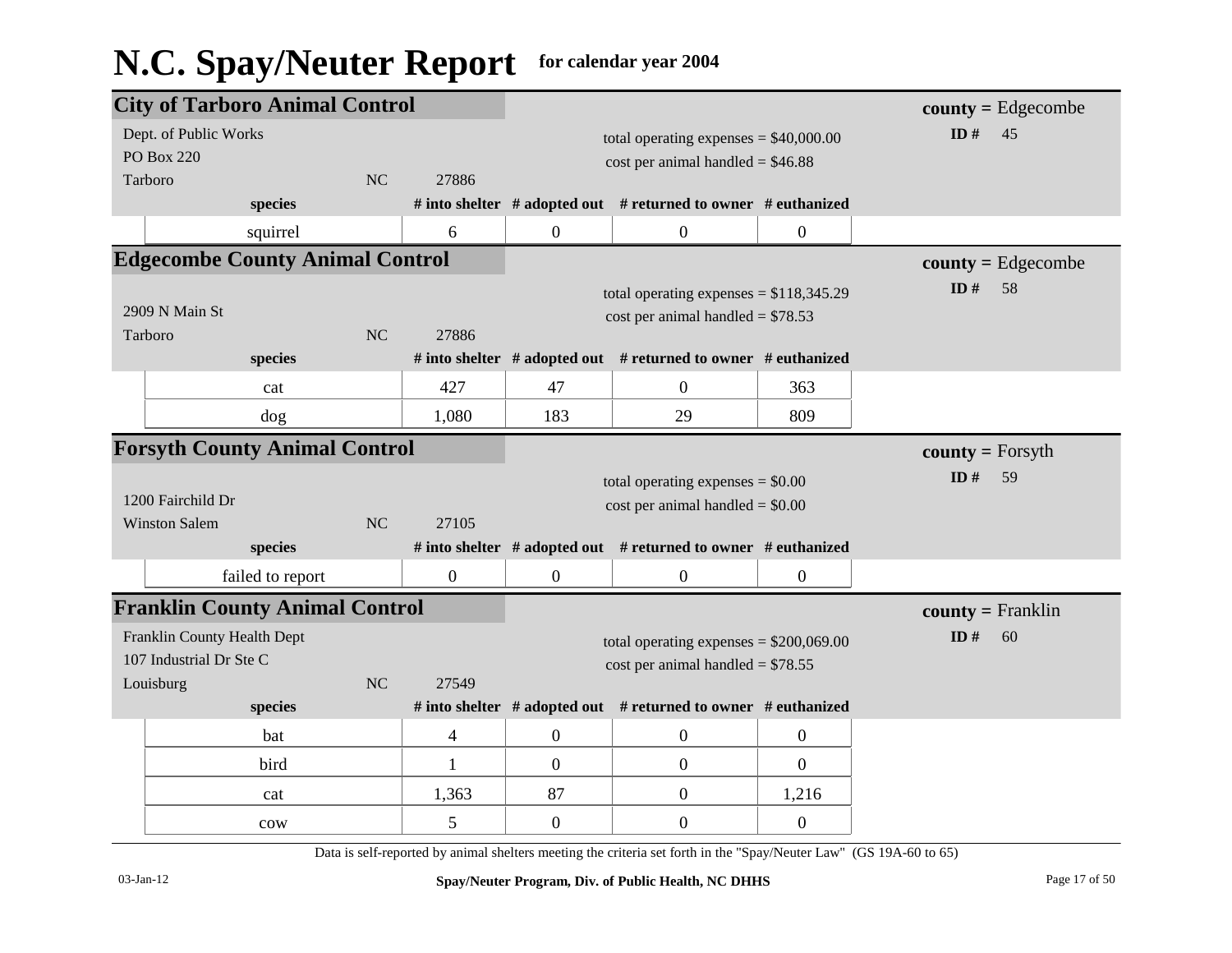|            | <b>Franklin County Animal Control</b>                  |    |                |                  |                                                                                                                    |                  | $county = Franklin$ |
|------------|--------------------------------------------------------|----|----------------|------------------|--------------------------------------------------------------------------------------------------------------------|------------------|---------------------|
| Louisburg  | Franklin County Health Dept<br>107 Industrial Dr Ste C | NC | 27549          |                  | total operating expenses = $$200,069.00$<br>cost per animal handled = $$78.55$                                     |                  | ID $#$<br>60        |
|            | species                                                |    |                |                  | # into shelter # adopted out # returned to owner # euthanized                                                      |                  |                     |
|            | dog                                                    |    | 1,757          | 254              | 99                                                                                                                 | 1,181            |                     |
|            | donkey                                                 |    | 3              | $\boldsymbol{0}$ | $\boldsymbol{0}$                                                                                                   | $\boldsymbol{0}$ |                     |
|            | fox                                                    |    | 30             | $\overline{0}$   | $\boldsymbol{0}$                                                                                                   | $\boldsymbol{0}$ |                     |
|            | goat                                                   |    | 55             | $\boldsymbol{0}$ | $\boldsymbol{0}$                                                                                                   | $\mathbf{0}$     |                     |
|            | groundhog                                              |    | $\mathbf{1}$   | $\boldsymbol{0}$ | $\boldsymbol{0}$                                                                                                   | $\boldsymbol{0}$ |                     |
|            | horse                                                  |    | 17             | $\boldsymbol{0}$ | $\boldsymbol{0}$                                                                                                   | $\overline{0}$   |                     |
|            | opossum                                                |    | 11             | $\mathbf{0}$     | $\boldsymbol{0}$                                                                                                   | $\boldsymbol{0}$ |                     |
|            | pig                                                    |    | $\overline{4}$ | $\boldsymbol{0}$ | $\boldsymbol{0}$                                                                                                   | $\boldsymbol{0}$ |                     |
|            | rabbit                                                 |    | $\overline{4}$ | $\boldsymbol{0}$ | $\boldsymbol{0}$                                                                                                   | $\boldsymbol{0}$ |                     |
|            | raccoon                                                |    | 10             | $\mathbf{0}$     | $\boldsymbol{0}$                                                                                                   | $\overline{0}$   |                     |
|            | rat                                                    |    | $\overline{c}$ | $\boldsymbol{0}$ | $\boldsymbol{0}$                                                                                                   | $\overline{0}$   |                     |
|            | snake                                                  |    | $\overline{2}$ | $\boldsymbol{0}$ | $\boldsymbol{0}$                                                                                                   | $\boldsymbol{0}$ |                     |
|            | turkey                                                 |    | $\mathbf{1}$   | $\boldsymbol{0}$ | $\boldsymbol{0}$                                                                                                   | $\boldsymbol{0}$ |                     |
|            | <b>Gaston County Animal Control</b>                    |    |                |                  |                                                                                                                    |                  | $county = Gaston$   |
| PO Box 479 | <b>Gaston County Police Dept</b>                       |    |                |                  | total operating expenses = $$646,519.00$<br>$cost$ per animal handled = \$70.00                                    | ID $\#$<br>61    |                     |
| Dallas     |                                                        | NC | 28034          |                  |                                                                                                                    |                  |                     |
|            | species                                                |    |                |                  | # into shelter # adopted out # returned to owner # euthanized                                                      |                  |                     |
|            | bat                                                    |    | 64             | $\boldsymbol{0}$ | $\boldsymbol{0}$                                                                                                   | 64               |                     |
|            | blue jay                                               |    | $\mathbf{1}$   | $\mathbf{0}$     | $\mathbf{1}$                                                                                                       | $\overline{0}$   |                     |
|            | cat                                                    |    | 4,292          | 34               | 39                                                                                                                 | 4,034            |                     |
|            | chicken                                                |    | 1              | 1                | $\boldsymbol{0}$                                                                                                   | $\overline{0}$   |                     |
|            |                                                        |    |                |                  | Data is self-reported by animal shelters meeting the criteria set forth in the "Spay/Neuter Law" (GS 19A-60 to 65) |                  |                     |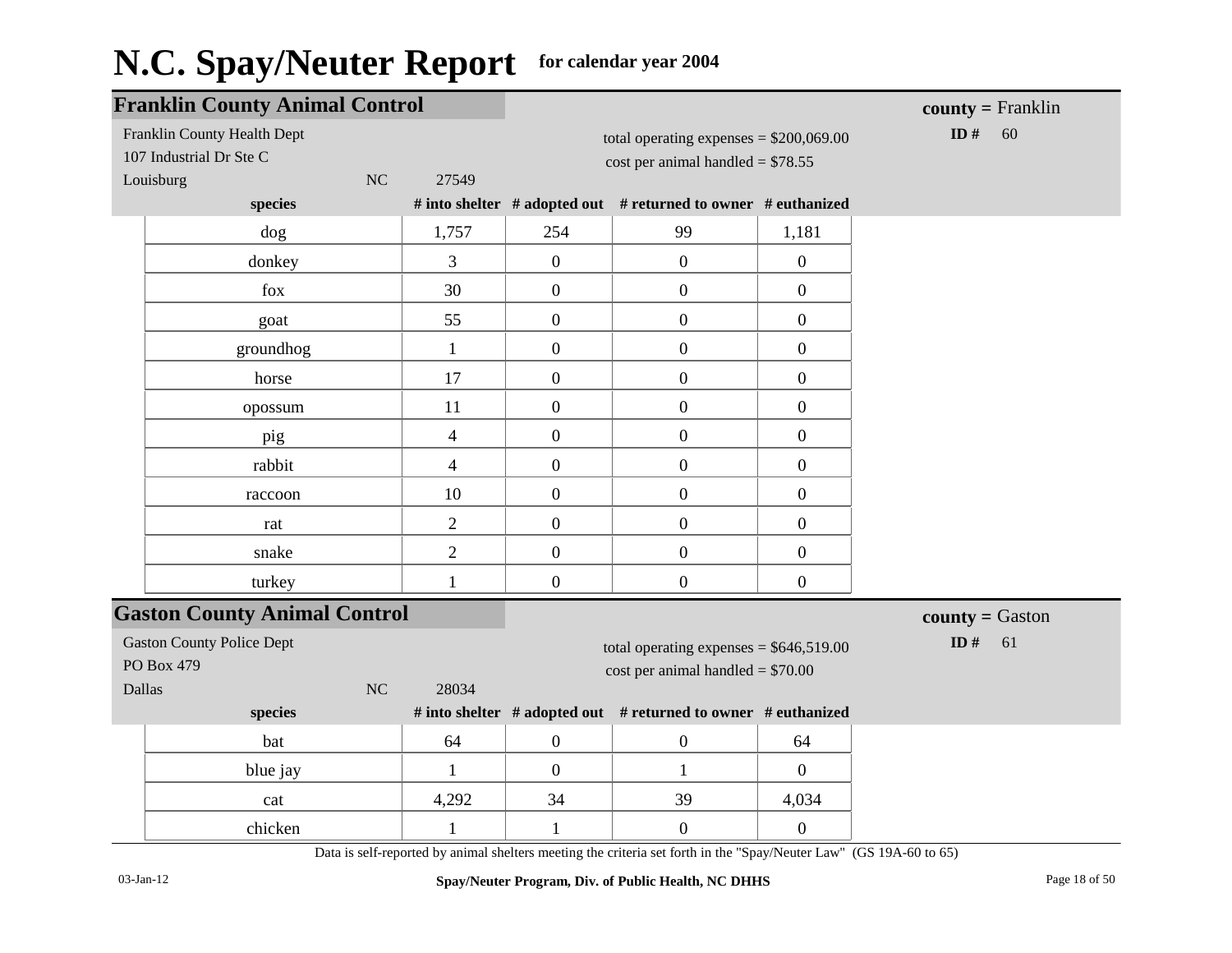|                                                | <b>Gaston County Animal Control</b> |                  |                                                                                 |                  | <b>county</b> = $G$ aston |
|------------------------------------------------|-------------------------------------|------------------|---------------------------------------------------------------------------------|------------------|---------------------------|
| <b>Gaston County Police Dept</b><br>PO Box 479 |                                     |                  | total operating expenses = $$646,519.00$<br>$cost$ per animal handled = \$70.00 |                  | ID $#$<br>61              |
| Dallas<br>$\rm NC$                             | 28034                               |                  |                                                                                 |                  |                           |
| species                                        |                                     |                  | # into shelter # adopted out # returned to owner # euthanized                   |                  |                           |
| deer                                           | $\overline{2}$                      | $\overline{0}$   | $\boldsymbol{0}$                                                                | $\sqrt{2}$       |                           |
| dog                                            | 4,689                               | 151              | 504                                                                             | 3,913            |                           |
| duck                                           | $\overline{2}$                      | $\boldsymbol{0}$ | $\overline{2}$                                                                  | $\boldsymbol{0}$ |                           |
| emu                                            | $\mathbf{1}$                        | $\mathbf{1}$     | $\boldsymbol{0}$                                                                | $\boldsymbol{0}$ |                           |
| ferret                                         | $\overline{2}$                      | $\boldsymbol{0}$ | $\boldsymbol{0}$                                                                | $\overline{2}$   |                           |
| fox                                            | 30                                  | $\mathbf{0}$     | $\boldsymbol{0}$                                                                | 10               |                           |
| goat                                           | 8                                   | $\overline{4}$   | $\overline{2}$                                                                  | $\overline{2}$   |                           |
| hawk                                           | $\mathbf{1}$                        | $\mathbf{0}$     | $\mathbf{1}$                                                                    | $\boldsymbol{0}$ |                           |
| mouse                                          | $\mathbf{1}$                        | $\overline{0}$   | $\boldsymbol{0}$                                                                | $\mathbf{1}$     |                           |
| opossum                                        | 59                                  | $\mathbf{0}$     | 23                                                                              | 36               |                           |
| owl                                            | $\overline{2}$                      | $\overline{0}$   | $\boldsymbol{0}$                                                                | $\overline{2}$   |                           |
| parakeet                                       | $\mathbf{1}$                        | $\mathbf{0}$     | $\mathbf{1}$                                                                    | $\boldsymbol{0}$ |                           |
| pigeon                                         | $\mathbf{1}$                        | $\overline{0}$   | $\boldsymbol{0}$                                                                | $\mathbf{1}$     |                           |
| prairie dog                                    | $\mathbf{1}$                        | $\overline{0}$   | $\boldsymbol{0}$                                                                | $\mathbf{1}$     |                           |
| rabbit                                         | $\overline{4}$                      | $\mathbf{0}$     | $\boldsymbol{0}$                                                                | $\overline{4}$   |                           |
| raccoon                                        | 79                                  | $\overline{0}$   | $\boldsymbol{0}$                                                                | 79               |                           |
| rooster                                        | $\mathbf{1}$                        | $\mathbf{0}$     | $\boldsymbol{0}$                                                                | $\mathbf{1}$     |                           |
| skunk                                          | $\overline{2}$                      | $\overline{0}$   | $\boldsymbol{0}$                                                                | $\mathbf{2}$     |                           |
| squirrel                                       | 11                                  | $\boldsymbol{0}$ | $\boldsymbol{0}$                                                                | 11               |                           |
| wild bird                                      | $\mathbf{1}$                        | $\boldsymbol{0}$ | $\mathbf{1}$                                                                    | $\boldsymbol{0}$ |                           |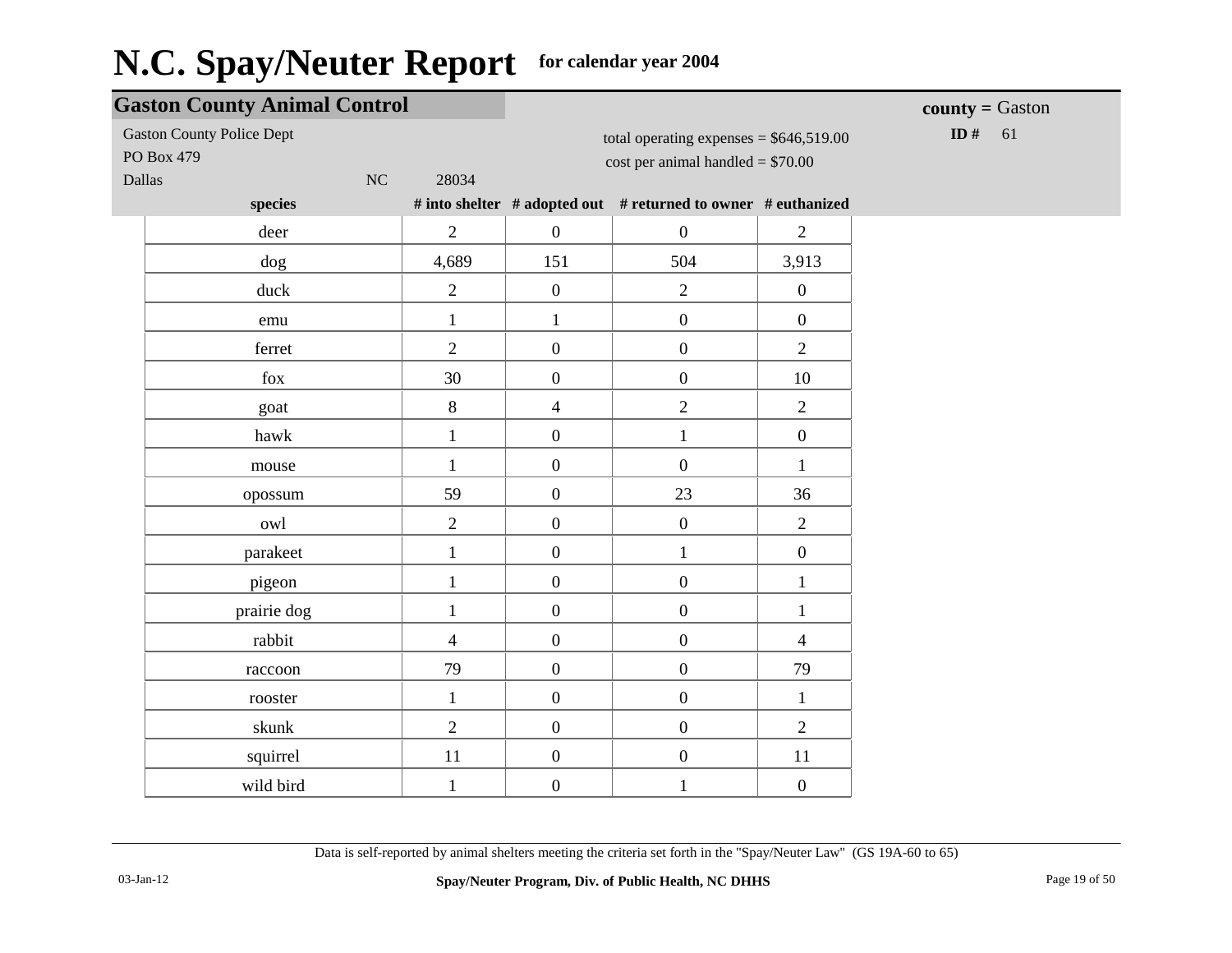|        | <b>Gates County Animal Control</b>                      |           |                  |                  |                                                                                 |                  | $county = Gates$         |
|--------|---------------------------------------------------------|-----------|------------------|------------------|---------------------------------------------------------------------------------|------------------|--------------------------|
|        | <b>Gates County Sheriff's Dept</b><br><b>PO Box 148</b> |           |                  |                  | total operating expenses = $$70,488.95$<br>$cost$ per animal handled = \$60.00  |                  | ID#<br>62                |
|        | Gatesville                                              | <b>NC</b> | 27938            |                  |                                                                                 |                  |                          |
|        | species                                                 |           |                  |                  | # into shelter $#$ adopted out $#$ returned to owner $#$ euthanized             |                  |                          |
|        | cat                                                     |           | 420              | 48               | $\overline{2}$                                                                  | 370              |                          |
|        | dog                                                     |           | 408              | 79               | 16                                                                              | 313              |                          |
|        | rabbit                                                  |           | $\overline{2}$   | $\overline{2}$   | $\boldsymbol{0}$                                                                | $\boldsymbol{0}$ |                          |
|        | <b>Graham County Animal Control</b>                     |           |                  |                  |                                                                                 |                  | $county = Graham$        |
| Marble | Valley River Humane Society<br>7450 US Hwy 19           | <b>NC</b> | 28905            |                  | total operating expenses $= $0.00$<br>$cost$ per animal handled = $$0.00$       |                  | ID $#$<br>63             |
|        | species                                                 |           |                  |                  | # into shelter # adopted out # returned to owner # euthanized                   |                  |                          |
|        | failed to report                                        |           | $\boldsymbol{0}$ | $\mathbf{0}$     | $\boldsymbol{0}$                                                                | $\mathbf{0}$     |                          |
|        |                                                         |           |                  |                  |                                                                                 |                  |                          |
|        | <b>Valley River Humane Society</b>                      |           |                  |                  |                                                                                 |                  | <b>county</b> = $Graham$ |
|        | (Graham Co)                                             |           |                  |                  | total operating expenses $= $0.00$                                              |                  | ID#<br>170               |
|        | 7450 US Hwy 19                                          |           |                  |                  | $cost$ per animal handled = \$0.00                                              |                  |                          |
| Marble |                                                         | <b>NC</b> | 28905            |                  |                                                                                 |                  |                          |
|        | species                                                 |           |                  |                  | # into shelter # adopted out # returned to owner # euthanized                   |                  |                          |
|        | failed to report                                        |           | $\boldsymbol{0}$ | $\boldsymbol{0}$ | $\overline{0}$                                                                  | $\mathbf{0}$     |                          |
|        | <b>Granville County Animal Control</b>                  |           |                  |                  |                                                                                 |                  | $county = Granville$     |
| Oxford | Dept of Emergency Services<br>PO Box 1642               | <b>NC</b> | 27565            |                  | total operating expenses = $$193,685.00$<br>$cost$ per animal handled = \$54.00 |                  | ID $#$<br>64             |
|        | species                                                 |           |                  |                  | # into shelter # adopted out # returned to owner # euthanized                   |                  |                          |
|        | alligator                                               |           | 1                | $\mathbf{0}$     | $\mathbf{0}$                                                                    | $\overline{0}$   |                          |
|        | bat                                                     |           | 2                | $\mathbf{0}$     | $\overline{0}$                                                                  | $\overline{2}$   |                          |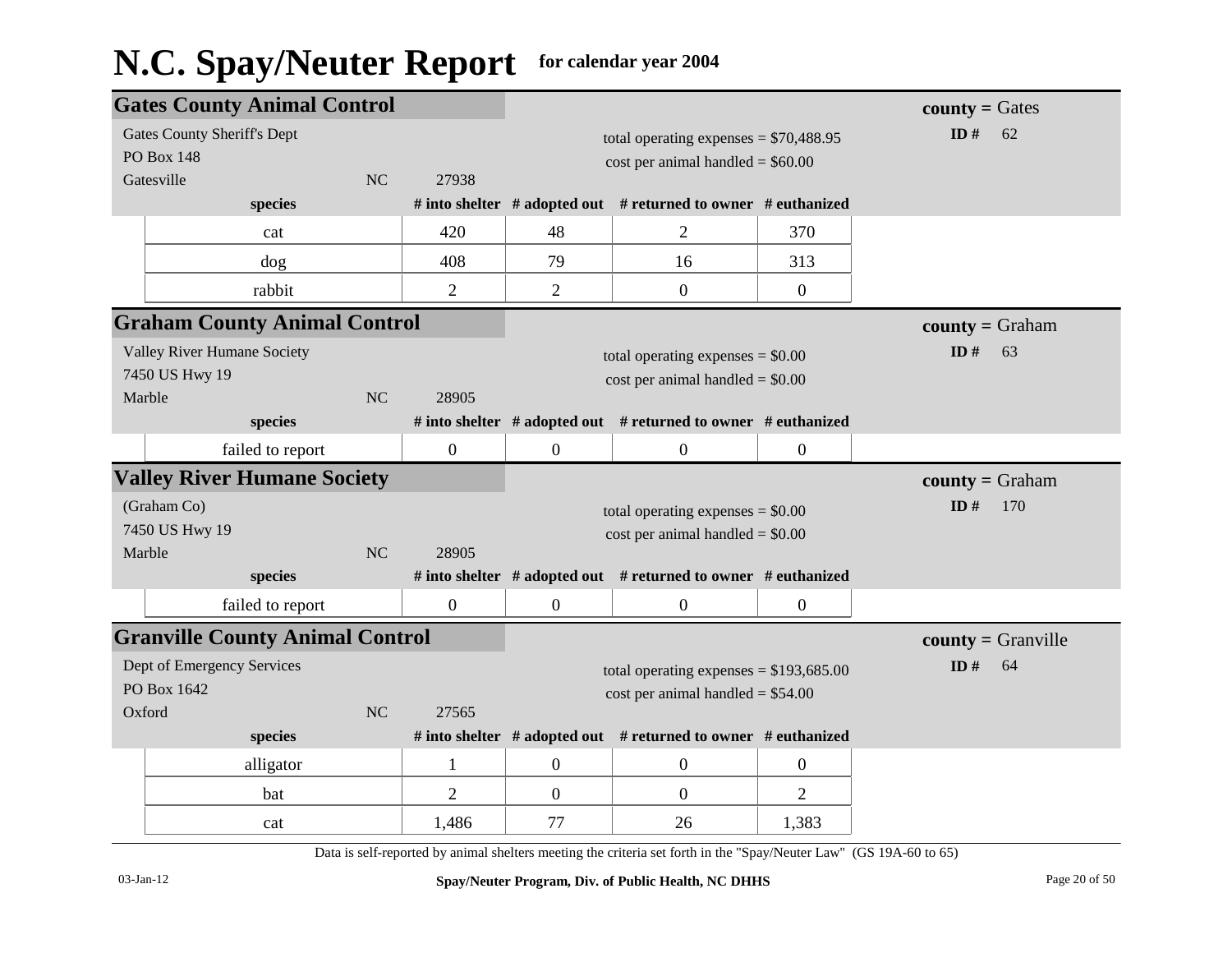|        | <b>Granville County Animal Control</b> |    |                |                                         |                                                               | $county = Granville$ |                     |
|--------|----------------------------------------|----|----------------|-----------------------------------------|---------------------------------------------------------------|----------------------|---------------------|
|        | Dept of Emergency Services             |    |                |                                         | total operating expenses = $$193,685.00$                      |                      | ID $#$<br>64        |
|        | PO Box 1642                            |    |                |                                         | $cost$ per animal handled = \$54.00                           |                      |                     |
| Oxford |                                        | NC | 27565          |                                         |                                                               |                      |                     |
|        | species                                |    |                |                                         | # into shelter # adopted out # returned to owner # euthanized |                      |                     |
|        | dog                                    |    | 2,070          | 256                                     | 148                                                           | 1,666                |                     |
|        | fox                                    |    | $\mathfrak{Z}$ | $\mathbf{0}$                            | $\mathbf{1}$                                                  | 3                    |                     |
|        | groundhog                              |    | $\mathbf{1}$   | $\mathbf{0}$                            | $\boldsymbol{0}$                                              | $\boldsymbol{0}$     |                     |
|        | guinea pig                             |    | $\mathbf{1}$   | $\mathbf{1}$                            | $\boldsymbol{0}$                                              | $\overline{0}$       |                     |
|        | hamster                                |    | $\overline{2}$ | $\mathfrak{2}$                          | $\boldsymbol{0}$                                              | $\boldsymbol{0}$     |                     |
|        | horse                                  |    | $\tau$         | $\boldsymbol{0}$                        | $\boldsymbol{7}$                                              | $\boldsymbol{0}$     |                     |
|        | opossum                                |    | 3              | $\mathfrak{2}$                          | $\boldsymbol{0}$                                              | $\mathbf{1}$         |                     |
|        | rabbit                                 |    | $\overline{2}$ | $\overline{2}$                          | $\overline{0}$                                                | $\boldsymbol{0}$     |                     |
|        | raccoon                                |    | 9              | $\mathbf{0}$                            | $\mathfrak{2}$                                                | $\tau$               |                     |
|        | <b>Greene County Animal Control</b>    |    |                |                                         |                                                               |                      | $county = Green$    |
|        | <b>Greene County Health Dept</b>       |    |                | total operating expenses = $$81,594.31$ |                                                               |                      | ID#<br>65           |
|        | 227 Kingold Blvd - Ste B               |    |                | $cost$ per animal handled = \$110.56    |                                                               |                      |                     |
|        | Snow Hill                              | NC | 28580          |                                         |                                                               |                      |                     |
|        | species                                |    |                |                                         | # into shelter # adopted out # returned to owner # euthanized |                      |                     |
|        | cat                                    |    | 221            | 35                                      | 3                                                             | 176                  |                     |
|        | dog                                    |    | 517            | 73                                      | 34                                                            | 396                  |                     |
|        | <b>United Animal Coalition</b>         |    |                |                                         |                                                               |                      | $county =$ Guilford |
|        | <b>Guilford County Animal Shelter</b>  |    |                |                                         | total operating expenses = $$1,072,500.00$                    |                      | ID#<br>66           |
|        | PO Box 8                               |    |                |                                         | cost per animal handled = $$384.00$                           |                      |                     |
|        | Jamestown                              | NC | 27282-0008     |                                         |                                                               |                      |                     |
|        | species                                |    |                |                                         | # into shelter # adopted out # returned to owner # euthanized |                      |                     |
|        | bat                                    |    | 71             | $\mathbf{0}$                            | $\boldsymbol{0}$                                              | 71                   |                     |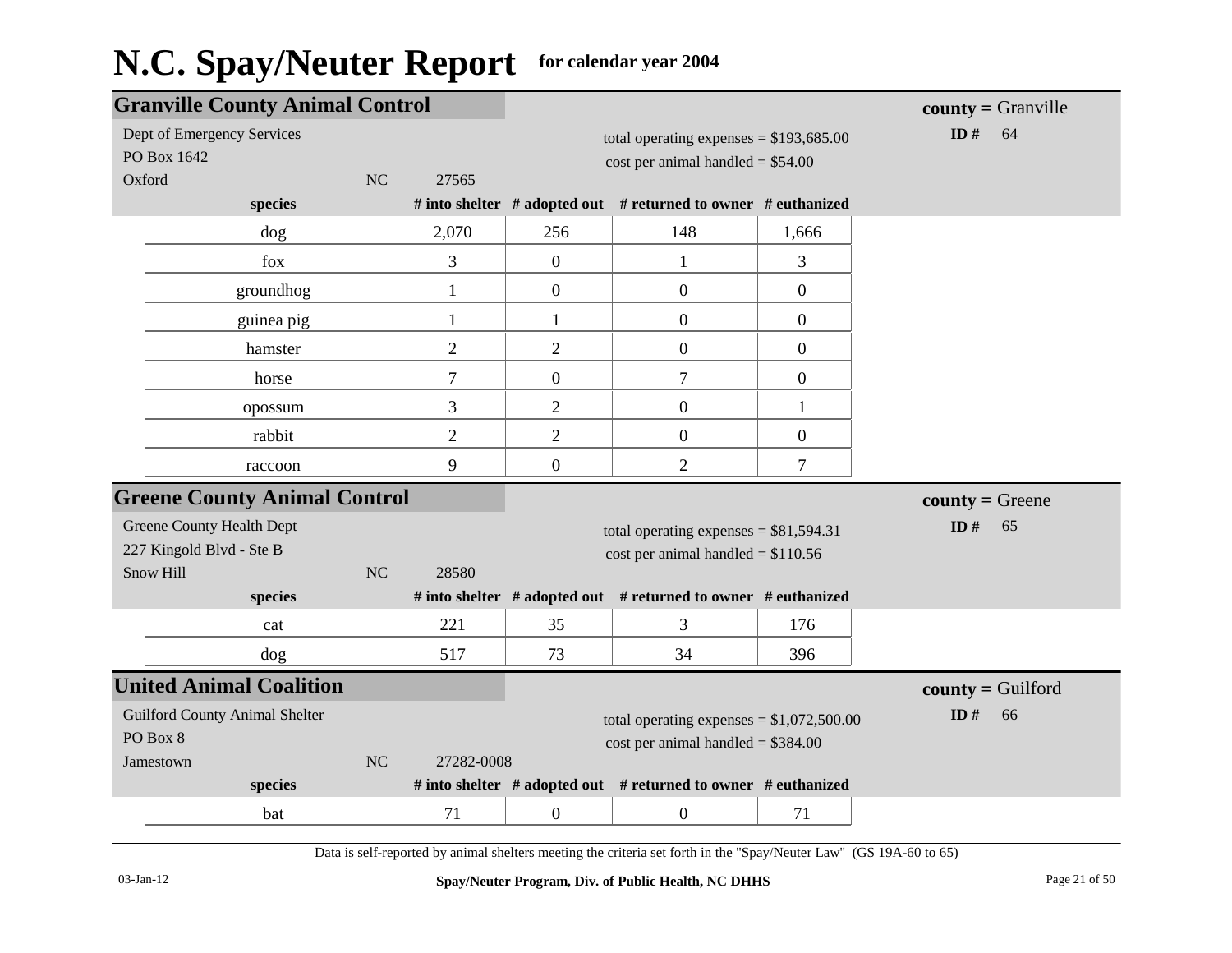|                                                   | <b>United Animal Coalition</b> |                        |                  |                                                                                    |                  | $county =$ Guilford |
|---------------------------------------------------|--------------------------------|------------------------|------------------|------------------------------------------------------------------------------------|------------------|---------------------|
| <b>Guilford County Animal Shelter</b><br>PO Box 8 |                                |                        |                  | total operating expenses = $$1,072,500.00$<br>$cost$ per animal handled = \$384.00 |                  | ID#<br>66           |
| Jamestown                                         |                                | $\rm NC$<br>27282-0008 |                  |                                                                                    |                  |                     |
|                                                   | species                        |                        |                  | # into shelter # adopted out # returned to owner # euthanized                      |                  |                     |
|                                                   | cat                            | 5,428                  | 1,928            | 166                                                                                | 3,965            |                     |
|                                                   | chicken                        | 31                     | 18               | 11                                                                                 | $\overline{2}$   |                     |
|                                                   | cockatiel                      | 6                      | 6                | $\boldsymbol{0}$                                                                   | $\boldsymbol{0}$ |                     |
|                                                   | cockatoo                       | $\mathbf{1}$           | $\mathbf{1}$     | $\boldsymbol{0}$                                                                   | $\boldsymbol{0}$ |                     |
|                                                   | crow                           | $\mathbf{1}$           | $\boldsymbol{0}$ | $\boldsymbol{0}$                                                                   | $\mathbf{1}$     |                     |
|                                                   | deer                           | 6                      | $\overline{0}$   | $\boldsymbol{0}$                                                                   | 6                |                     |
|                                                   | dog                            | 7,852                  | 2,823            | 887                                                                                | 3,842            |                     |
|                                                   | duck                           | 5                      | $\boldsymbol{0}$ | 5                                                                                  | $\boldsymbol{0}$ |                     |
|                                                   | ferret                         | 17                     | 14               | $\mathbf{1}$                                                                       | $\overline{2}$   |                     |
|                                                   | $f_{OX}$                       | $10\,$                 | $\boldsymbol{0}$ | $\boldsymbol{0}$                                                                   | $10\,$           |                     |
|                                                   | fox sparrow                    | $\mathbf{1}$           | $\overline{0}$   | $\boldsymbol{0}$                                                                   | $\mathbf{1}$     |                     |
|                                                   | geese                          | $\overline{3}$         | $\boldsymbol{0}$ | $\boldsymbol{0}$                                                                   | $\overline{3}$   |                     |
|                                                   | gerbil                         | 17                     | 8                | $\overline{3}$                                                                     | $6\,$            |                     |
|                                                   | goat                           | 19                     | 6                | 12                                                                                 | $\mathbf 1$      |                     |
|                                                   | guinea pig                     | 38                     | 28               | $\,8\,$                                                                            | $\sqrt{2}$       |                     |
|                                                   | hamster                        | 38                     | 27               | $\overline{2}$                                                                     | 9                |                     |
|                                                   | hawk                           | $\mathbf{1}$           | $\boldsymbol{0}$ | $\mathbf{1}$                                                                       | $\overline{0}$   |                     |
|                                                   | heron                          | $\mathbf{1}$           | $\boldsymbol{0}$ | $\mathbf{1}$                                                                       | $\overline{0}$   |                     |
|                                                   | house sparrow                  | $\mathbf{1}$           | $\boldsymbol{0}$ | $\boldsymbol{0}$                                                                   | $\,1$            |                     |
|                                                   | lizard                         | $\mathbf{1}$           | $\mathbf{1}$     | $\boldsymbol{0}$                                                                   | $\boldsymbol{0}$ |                     |
|                                                   | mouse                          | $\mathbf{1}$           | $\mathbf{1}$     | $\boldsymbol{0}$                                                                   | $\boldsymbol{0}$ |                     |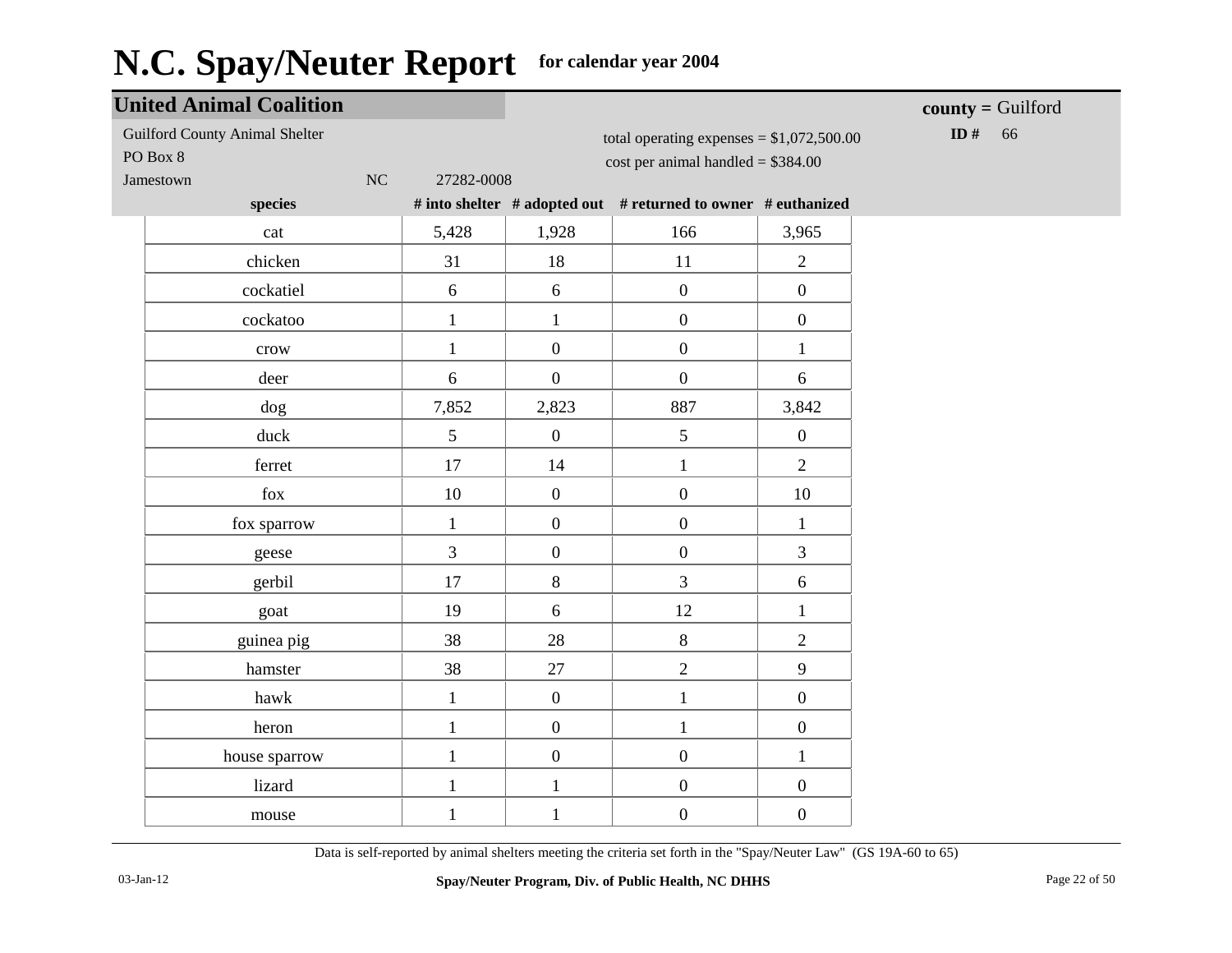| <b>United Animal Coalition</b>        |           |                  |                                     |                                                               |                  | $county =$ Guilford       |
|---------------------------------------|-----------|------------------|-------------------------------------|---------------------------------------------------------------|------------------|---------------------------|
| <b>Guilford County Animal Shelter</b> |           |                  |                                     | total operating expenses = $$1,072,500.00$                    |                  | ID#<br>66                 |
| PO Box 8                              |           |                  |                                     | $cost$ per animal handled = \$384.00                          |                  |                           |
| Jamestown                             | NC        | 27282-0008       |                                     |                                                               |                  |                           |
| species                               |           |                  |                                     | # into shelter # adopted out # returned to owner # euthanized |                  |                           |
| opossum                               |           | 52               | $\overline{0}$                      | 7                                                             | 45               |                           |
| parakeet                              |           | 3                | $\overline{3}$                      | $\overline{0}$                                                | $\overline{0}$   |                           |
| python                                |           | $\mathbf{1}$     | $\mathbf{1}$                        | $\boldsymbol{0}$                                              | $\boldsymbol{0}$ |                           |
| rabbit                                |           | 53               | 41                                  | $\overline{2}$                                                | 8                |                           |
| rabbit                                |           | $\overline{4}$   | $\mathbf{1}$                        | $\boldsymbol{0}$                                              | 3                |                           |
| raccoon                               |           | 378              | $\overline{0}$                      | $\boldsymbol{0}$                                              | 378              |                           |
| rat                                   |           | 11               | 6                                   | $\overline{2}$                                                | 3                |                           |
| robin                                 |           | $\overline{4}$   | $\boldsymbol{0}$                    | $\mathbf{1}$                                                  | 3                |                           |
| skunk                                 |           | 15               | $\mathbf{0}$                        | $\boldsymbol{0}$                                              | 15               |                           |
| squirrel                              |           | 3                | $\mathbf{0}$                        | $\boldsymbol{0}$                                              | 3                |                           |
| wild rat                              |           | $\overline{4}$   | $\boldsymbol{0}$                    | $\boldsymbol{0}$                                              | 4                |                           |
| <b>Halifax County Animal Control</b>  |           |                  |                                     |                                                               |                  | $county = \text{Halifax}$ |
| Halifax County Health Dept            |           |                  |                                     | total operating expenses $= $0.00$                            |                  | ID $#$<br>68              |
| PO Box 10                             |           |                  |                                     | $cost$ per animal handled = \$0.00                            |                  |                           |
| Halifax                               | NC        | 27839            |                                     |                                                               |                  |                           |
| species                               |           |                  |                                     | # into shelter # adopted out # returned to owner # euthanized |                  |                           |
| failed to report                      |           | $\boldsymbol{0}$ | $\boldsymbol{0}$                    | $\boldsymbol{0}$                                              | $\boldsymbol{0}$ |                           |
| <b>Harnett County Animal Shelter</b>  |           |                  |                                     |                                                               |                  | $county = Harnett$        |
| Attn: Tino Medina                     |           |                  |                                     | total operating expenses = $$295,681.99$                      |                  | ID $#$<br>70              |
| 1137 E Cornelius Harnett B            |           |                  | $cost$ per animal handled = \$50.70 |                                                               |                  |                           |
| Lillington                            | <b>NC</b> | 27546            |                                     |                                                               |                  |                           |
| species                               |           |                  |                                     | # into shelter # adopted out # returned to owner # euthanized |                  |                           |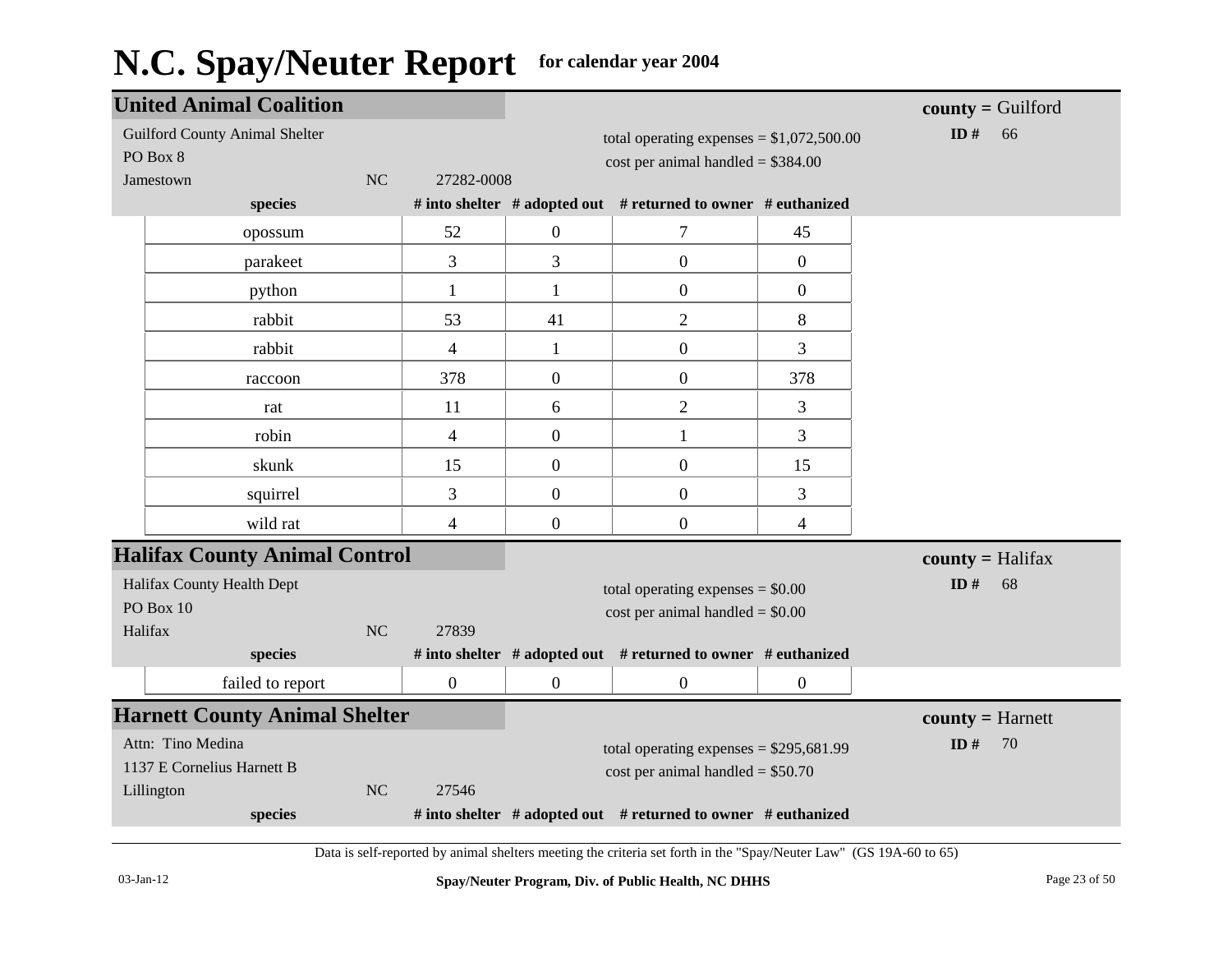| <b>Harnett County Animal Shelter</b>            |                |                  |                                                                                 | $county = Harnett$ |            |
|-------------------------------------------------|----------------|------------------|---------------------------------------------------------------------------------|--------------------|------------|
| Attn: Tino Medina<br>1137 E Cornelius Harnett B |                |                  | total operating expenses = $$295,681.99$<br>$cost$ per animal handled = \$50.70 |                    | ID #<br>70 |
| $\rm NC$<br>Lillington                          | 27546          |                  |                                                                                 |                    |            |
| species                                         |                |                  | # into shelter # adopted out # returned to owner # euthanized                   |                    |            |
| bat                                             | $\mathbf{1}$   | $\boldsymbol{0}$ | $\boldsymbol{0}$                                                                | $\mathbf{1}$       |            |
| bird                                            | $\overline{3}$ | $\boldsymbol{0}$ | $\overline{0}$                                                                  | $\overline{0}$     |            |
| cat                                             | 2,416          | 211              | 18                                                                              | 2,045              |            |
| chicken                                         | 279            | $\boldsymbol{0}$ | 260                                                                             | 12                 |            |
| $_{\rm{cov}}$                                   | 17             | 3                | 9                                                                               | $\overline{2}$     |            |
| dog                                             | 2,934          | 211              | 138                                                                             | 1,983              |            |
| duck                                            | $\overline{2}$ | $\overline{2}$   | $\boldsymbol{0}$                                                                | $\overline{0}$     |            |
| fish                                            | $\mathbf{1}$   | $\boldsymbol{0}$ | $\boldsymbol{0}$                                                                | $\overline{0}$     |            |
| fox                                             | $\overline{3}$ | $\boldsymbol{0}$ | $\boldsymbol{0}$                                                                | $\overline{3}$     |            |
| goat                                            | 33             | 3                | 31                                                                              | $\overline{0}$     |            |
| guinea pig                                      | $\overline{2}$ | $\mathbf{1}$     | $\boldsymbol{0}$                                                                | $\overline{0}$     |            |
| hamster                                         | $\overline{4}$ | $\boldsymbol{0}$ | $\mathbf{1}$                                                                    | $\boldsymbol{0}$   |            |
| horse                                           | 13             | $\mathbf{1}$     | 14                                                                              | $\overline{0}$     |            |
| humming bird                                    | $\mathbf{1}$   | $\boldsymbol{0}$ | $\overline{0}$                                                                  | $\overline{0}$     |            |
| iguana                                          | $\mathbf{1}$   | $\mathbf{1}$     | $\overline{0}$                                                                  | $\overline{0}$     |            |
| lizard                                          | $\mathbf{1}$   | $\boldsymbol{0}$ | $\boldsymbol{0}$                                                                | $\overline{0}$     |            |
| muskrat                                         | $\mathbf{1}$   | $\boldsymbol{0}$ | $\boldsymbol{0}$                                                                | $\boldsymbol{0}$   |            |
| opossum                                         | 52             | $\boldsymbol{0}$ | $\boldsymbol{0}$                                                                | $\mathbf{1}$       |            |
| pig                                             | 42             | 13               | 29                                                                              | $\mathbf{1}$       |            |
| pigeon                                          | $\mathbf{1}$   | $\mathbf{1}$     | $\boldsymbol{0}$                                                                | $\overline{0}$     |            |
| rabbit                                          | $\overline{2}$ | $\overline{2}$   | $\boldsymbol{0}$                                                                | $\overline{0}$     |            |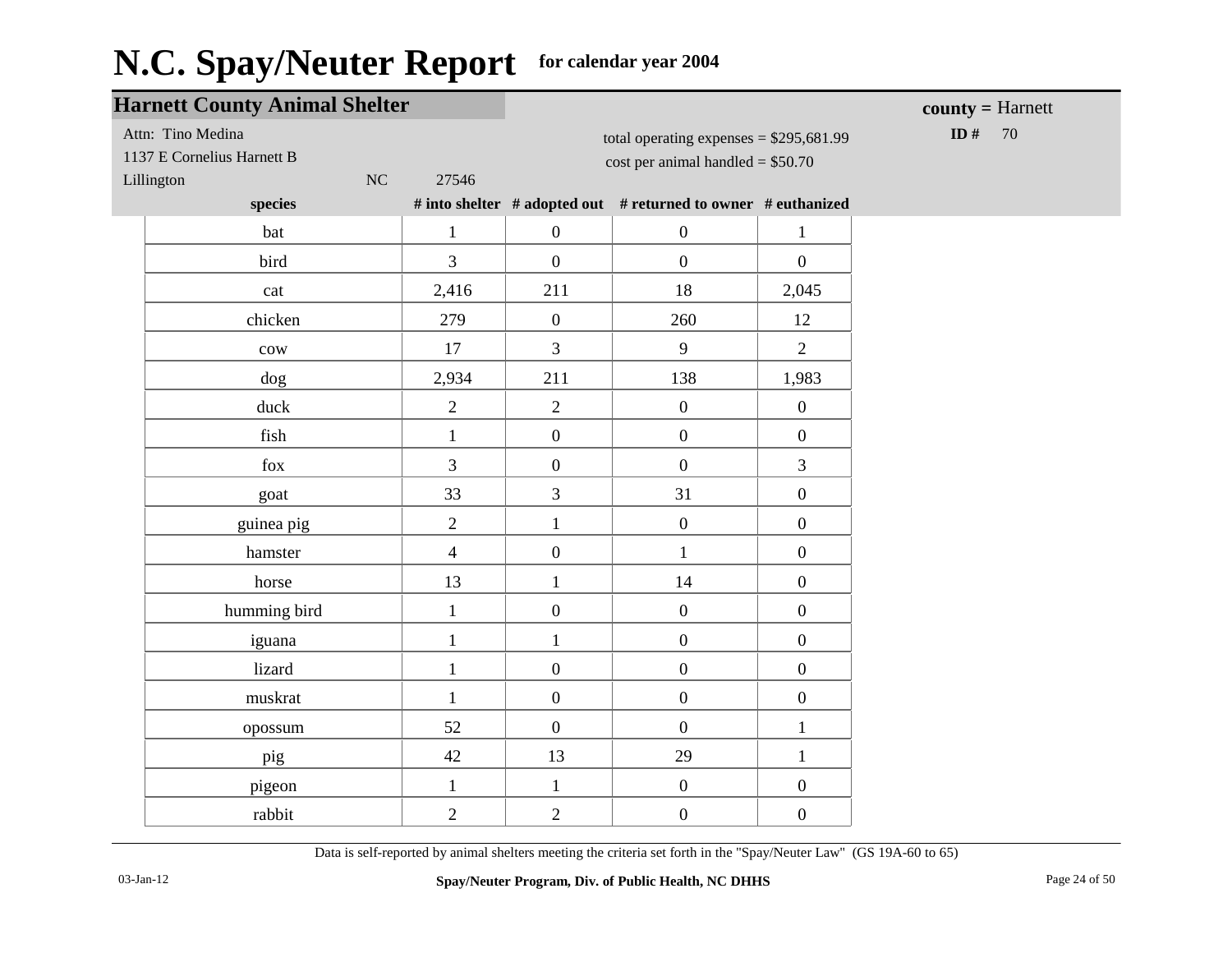|                                      | <b>Harnett County Animal Shelter</b> |    |                                    |                                     |                                                               |                    | $county = Harnett$ |
|--------------------------------------|--------------------------------------|----|------------------------------------|-------------------------------------|---------------------------------------------------------------|--------------------|--------------------|
|                                      | Attn: Tino Medina                    |    |                                    |                                     | total operating expenses = $$295,681.99$                      | ID $#$<br>70       |                    |
|                                      | 1137 E Cornelius Harnett B           |    |                                    | $cost$ per animal handled = \$50.70 |                                                               |                    |                    |
| Lillington                           |                                      | NC | 27546                              |                                     |                                                               |                    |                    |
|                                      | species                              |    |                                    |                                     | # into shelter # adopted out # returned to owner # euthanized |                    |                    |
|                                      | raccoon                              |    | 13                                 | $\boldsymbol{0}$                    | $\mathbf{0}$                                                  | 8                  |                    |
|                                      | snake                                |    | $\tau$                             | $\mathbf{1}$                        | $\overline{0}$                                                | $\overline{2}$     |                    |
|                                      | squirrel                             |    | $\overline{2}$                     | $\boldsymbol{0}$                    | $\boldsymbol{0}$                                              | $\mathbf{1}$       |                    |
|                                      | turtle                               |    | 1                                  | $\boldsymbol{0}$                    | $\boldsymbol{0}$                                              | $\boldsymbol{0}$   |                    |
| <b>Haywood County Animal Control</b> |                                      |    |                                    |                                     |                                                               | $county = Haywood$ |                    |
|                                      |                                      |    |                                    |                                     | total operating expenses = $$264,177.00$                      |                    | ID $#$<br>71       |
| PO Box 3036                          |                                      |    | cost per animal handled = $$70.07$ |                                     |                                                               |                    |                    |
| Waynesville<br><b>NC</b><br>28738    |                                      |    |                                    |                                     |                                                               |                    |                    |
|                                      | species                              |    |                                    |                                     | # into shelter # adopted out # returned to owner # euthanized |                    |                    |
|                                      | bat                                  |    | 5                                  | $\boldsymbol{0}$                    | $\boldsymbol{0}$                                              | 5                  |                    |
|                                      | bird                                 |    | 3                                  | $\mathbf{1}$                        | $\overline{2}$                                                | $\mathbf{0}$       |                    |
|                                      | cat                                  |    | 1,677                              | 267                                 | 25                                                            | 1,385              |                    |
|                                      | deer                                 |    | $\overline{2}$                     | $\overline{0}$                      | $\mathbf{1}$                                                  | $\mathbf{1}$       |                    |
|                                      | $\log$                               |    | 2,020                              | 438                                 | 392                                                           | 1,190              |                    |
|                                      | fox                                  |    | 3                                  | $\boldsymbol{0}$                    | $\boldsymbol{0}$                                              | 3                  |                    |
|                                      | goat                                 |    | $\overline{2}$                     | $\overline{2}$                      | $\overline{0}$                                                | $\mathbf{0}$       |                    |
|                                      | horse                                |    | 6                                  | $\boldsymbol{0}$                    | $\boldsymbol{0}$                                              | $\mathbf{1}$       |                    |
|                                      | iguana                               |    | $\mathbf{1}$                       | $\overline{0}$                      | $\boldsymbol{0}$                                              | $\boldsymbol{0}$   |                    |
|                                      | owl                                  |    | $\mathbf{1}$                       | $\boldsymbol{0}$                    | $\mathbf{1}$                                                  | $\boldsymbol{0}$   |                    |
|                                      | raccoon                              |    | 50                                 | $\boldsymbol{0}$                    | $\boldsymbol{0}$                                              | 50                 |                    |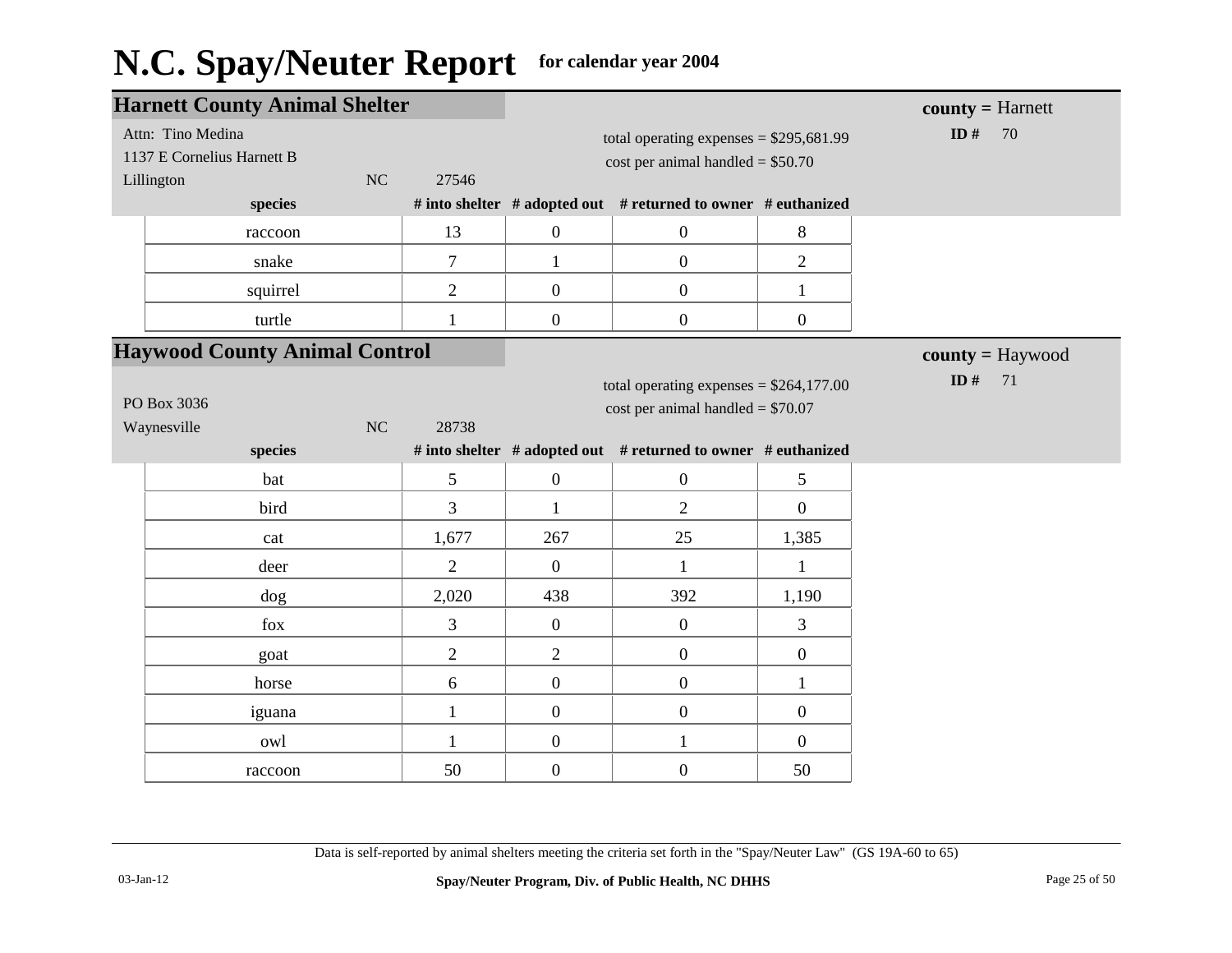|            | <b>Henderson County Animal Control</b> |    |                                    |                                          |                                                               | $county = Henderson$ |                     |
|------------|----------------------------------------|----|------------------------------------|------------------------------------------|---------------------------------------------------------------|----------------------|---------------------|
|            | Henderson County Health Dept           |    |                                    | total operating expenses = $$429,359.00$ |                                                               |                      | ID $#$<br>72        |
|            | 810 Stoney Mtn Rd                      |    |                                    | $cost$ per animal handled = \$115.66     |                                                               |                      |                     |
|            | Hendersonville                         | NC | 28791                              |                                          |                                                               |                      |                     |
|            | species                                |    |                                    |                                          | # into shelter # adopted out # returned to owner # euthanized |                      |                     |
|            | cat                                    |    | 1,796                              | 170                                      | 16                                                            | 1,556                |                     |
|            | dog                                    |    | 1,916                              | 499                                      | 236                                                           | 1,276                |                     |
|            | <b>Hertford County Animal Control</b>  |    |                                    |                                          |                                                               |                      | $county = Hertford$ |
|            |                                        |    |                                    | total operating expenses $= $0.00$       |                                                               | ID $#$<br>73         |                     |
| PO Box 479 |                                        |    | $cost$ per animal handled = \$0.00 |                                          |                                                               |                      |                     |
|            | Winton                                 | NC | 27986                              |                                          |                                                               |                      |                     |
|            | species                                |    |                                    |                                          | # into shelter # adopted out # returned to owner # euthanized |                      |                     |
|            | failed to report                       |    | $\overline{0}$                     | $\overline{0}$                           | $\boldsymbol{0}$                                              | $\boldsymbol{0}$     |                     |
|            | <b>Hoke County Animal Control</b>      |    |                                    |                                          |                                                               |                      | $county = Hoke$     |
|            |                                        |    |                                    |                                          | total operating expenses $= $57,500.00$                       |                      | ID $#$<br>74        |
|            | <b>PO Box 210</b>                      |    |                                    |                                          | cost per animal handled = $$43.17$                            |                      |                     |
|            | Raeford                                | NC | 28376                              |                                          |                                                               |                      |                     |
|            | species                                |    |                                    |                                          | # into shelter # adopted out # returned to owner # euthanized |                      |                     |
|            | bat                                    |    | $\mathbf{1}$                       | $\overline{0}$                           | $\mathbf{1}$                                                  | $\boldsymbol{0}$     |                     |
|            | cat                                    |    | 508                                | 52                                       | 10                                                            | 501                  |                     |
|            | chicken                                |    | 3                                  | $\boldsymbol{0}$                         | 3                                                             | $\boldsymbol{0}$     |                     |
|            | cow                                    |    | $\mathbf{1}$                       | $\boldsymbol{0}$                         | $\boldsymbol{0}$                                              | $\mathbf{1}$         |                     |
|            | deer                                   |    | $\overline{4}$                     | $\overline{0}$                           | $\boldsymbol{0}$                                              | $\overline{4}$       |                     |
|            | dog                                    |    | 824                                | 343                                      | 93                                                            | 578                  |                     |
|            | goat                                   |    | $\overline{2}$                     | $\boldsymbol{0}$                         | $\sqrt{2}$                                                    | $\boldsymbol{0}$     |                     |
|            | guinea pig                             |    | $\mathbf{1}$                       | $\mathbf{1}$                             | $\boldsymbol{0}$                                              | $\boldsymbol{0}$     |                     |
|            | horse                                  |    | $\overline{4}$                     | $\overline{0}$                           | $\overline{\mathcal{A}}$                                      | $\boldsymbol{0}$     |                     |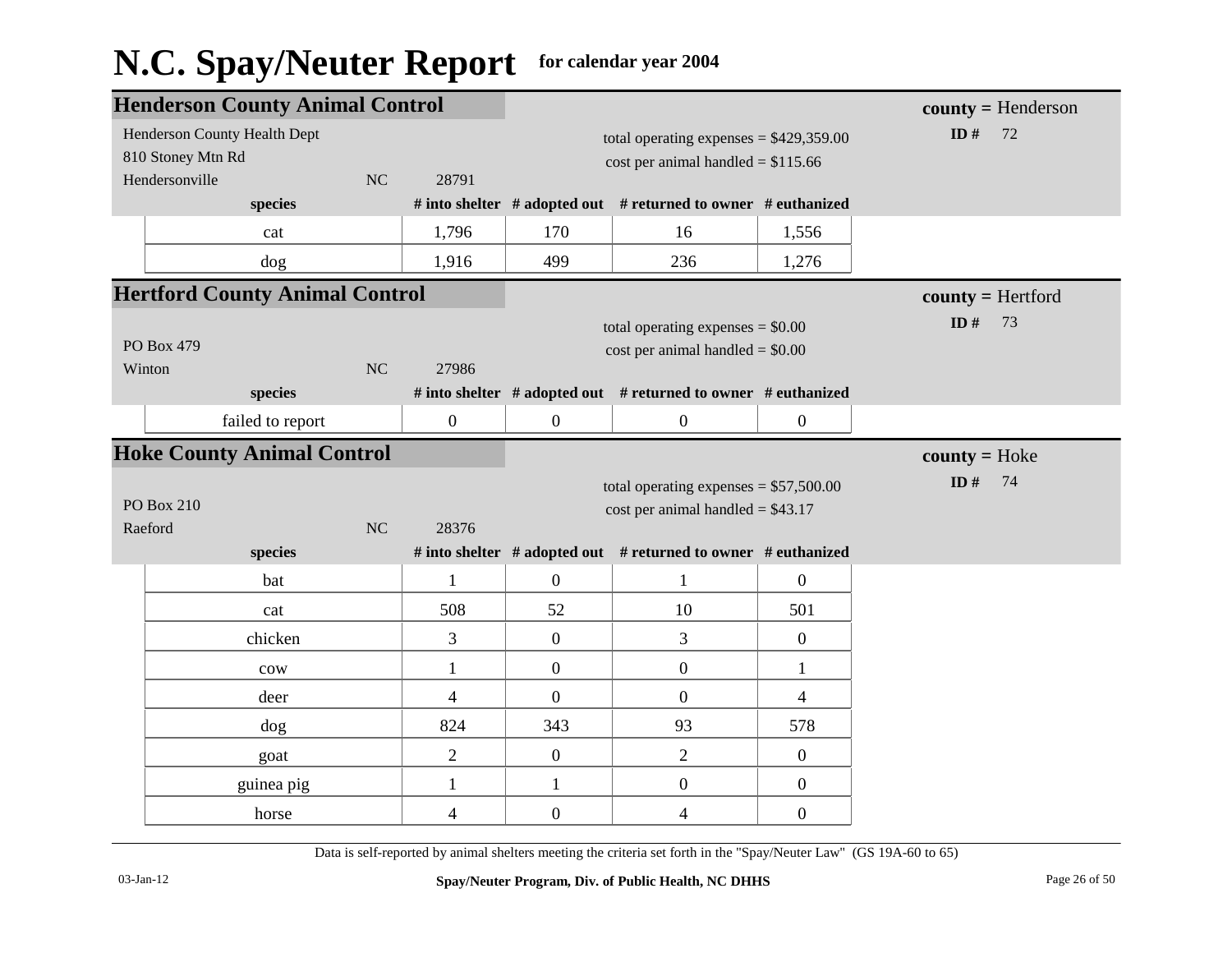| <b>Hoke County Animal Control</b>           |                |                  |                                                                                |                  | $county = Hoke$    |
|---------------------------------------------|----------------|------------------|--------------------------------------------------------------------------------|------------------|--------------------|
| <b>PO Box 210</b><br>Raeford<br>NC          | 28376          |                  | total operating expenses = $$57,500.00$<br>cost per animal handled = $$43.17$  | ID#<br>74        |                    |
| species                                     |                |                  | # into shelter # adopted out # returned to owner # euthanized                  |                  |                    |
| opossum                                     | $\mathbf{1}$   | $\boldsymbol{0}$ | $\mathbf{1}$                                                                   | $\boldsymbol{0}$ |                    |
| raccoon                                     | $\mathbf{1}$   | $\boldsymbol{0}$ | $\boldsymbol{0}$                                                               | $\mathbf{1}$     |                    |
| snake                                       | 5              | $\overline{0}$   | $\mathfrak{S}$                                                                 | $\boldsymbol{0}$ |                    |
| <b>Iredell County Animal Control</b>        |                |                  |                                                                                |                  | $county = Iredell$ |
| 243 Twin Oaks Rd<br>$\rm NC$<br>Statesville | 28625          |                  | total operating expenses = $$688,175.00$<br>cost per animal handled = $$93.68$ |                  | ID#<br>76          |
| species                                     |                |                  | # into shelter # adopted out # returned to owner # euthanized                  |                  |                    |
| bat                                         | 21             | $\overline{0}$   | $\boldsymbol{0}$                                                               | 21               |                    |
| buzzard                                     | $\mathbf{1}$   | $\overline{0}$   | $\mathbf{1}$                                                                   | $\mathbf{0}$     |                    |
| caiman                                      | $\mathbf{1}$   | $\mathbf{1}$     | $\overline{0}$                                                                 | $\overline{0}$   |                    |
| cat                                         | 3,602          | 75               | 45                                                                             | 3,477            |                    |
| chicken                                     | 16             | 15               | $\boldsymbol{0}$                                                               | $\mathbf{1}$     |                    |
| crow                                        | $\mathbf{1}$   | $\overline{0}$   | $\mathbf{1}$                                                                   | $\boldsymbol{0}$ |                    |
| deer                                        | 9              | $\overline{0}$   | $\mathbf{1}$                                                                   | 8                |                    |
| $\log$                                      | 3,559          | 197              | 365                                                                            | 2,881            |                    |
| dove                                        | $\overline{4}$ | $\boldsymbol{0}$ | $\boldsymbol{0}$                                                               | $\overline{4}$   |                    |
| duck                                        | 9              | $\mathbf{1}$     | $\boldsymbol{0}$                                                               | $8\,$            |                    |
| fox                                         | $\overline{3}$ | $\overline{0}$   | $\boldsymbol{0}$                                                               | 3                |                    |
| goat                                        | 10             | $\overline{2}$   | 3                                                                              | 5                |                    |
| groundhog                                   | 3              | $\overline{0}$   | $\mathbf{1}$                                                                   | $\overline{2}$   |                    |
| hawk                                        | $\overline{2}$ | $\overline{0}$   | $\overline{2}$                                                                 | $\overline{0}$   |                    |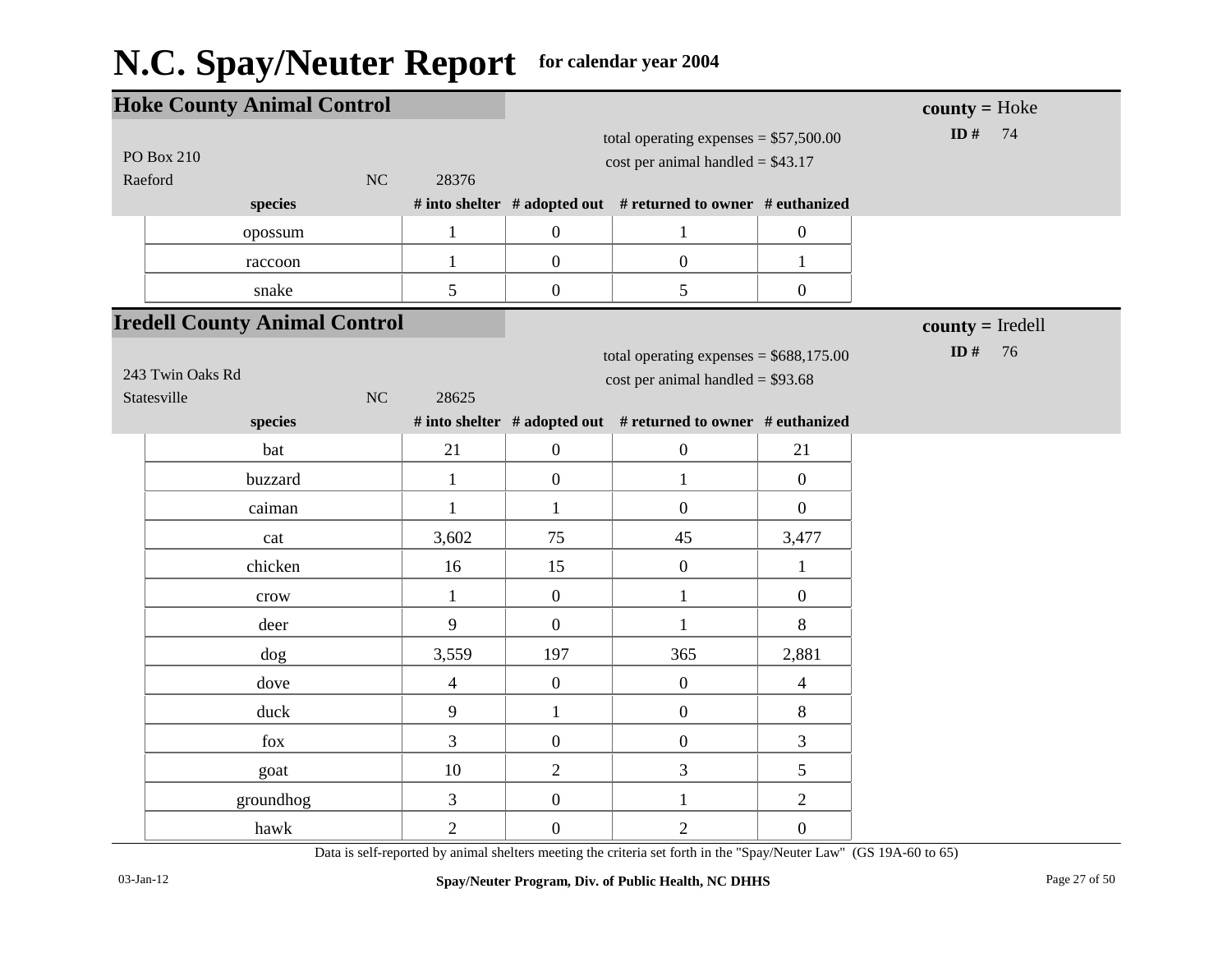| <b>Iredell County Animal Control</b>     |                |                          |                  |                                                               |                  | $county = Iredell$ |
|------------------------------------------|----------------|--------------------------|------------------|---------------------------------------------------------------|------------------|--------------------|
|                                          |                |                          |                  | total operating expenses = $$688,175.00$                      |                  | ID $#$<br>76       |
| 243 Twin Oaks Rd                         |                |                          |                  | $cost$ per animal handled = \$93.68                           |                  |                    |
| Statesville                              | <b>NC</b>      | 28625                    |                  |                                                               |                  |                    |
| species                                  |                |                          |                  | # into shelter # adopted out # returned to owner # euthanized |                  |                    |
| horse                                    |                | 3                        | $\overline{0}$   | 3                                                             | $\boldsymbol{0}$ |                    |
| muskrat                                  |                | 1                        | $\boldsymbol{0}$ | $\boldsymbol{0}$                                              | 1                |                    |
| opossum                                  |                | 53                       | $\boldsymbol{0}$ | 50                                                            | 3                |                    |
| owl                                      |                | 1                        | $\boldsymbol{0}$ | 1                                                             | $\mathbf{0}$     |                    |
| pig                                      |                | 3                        | $\boldsymbol{0}$ | $\mathbf{2}$                                                  | $\mathbf{1}$     |                    |
| prairie dog                              |                | $\overline{2}$           | $\overline{0}$   | $\mathbf{2}$                                                  | $\boldsymbol{0}$ |                    |
| rabbit                                   |                | $\overline{2}$           | $\boldsymbol{0}$ | $\mathbf{1}$                                                  | 1                |                    |
| skunk                                    |                | 15                       | $\boldsymbol{0}$ | 1                                                             | 14               |                    |
| snake                                    |                | 12                       | $\boldsymbol{0}$ | 10                                                            | $\overline{2}$   |                    |
| song bird                                |                | $\overline{\mathcal{A}}$ | $\boldsymbol{0}$ | $\mathbf{1}$                                                  | 3                |                    |
| squirrel                                 |                | 9                        | $\boldsymbol{0}$ | 7                                                             | $\overline{2}$   |                    |
| <b>Jackson County Animal Control</b>     |                |                          |                  |                                                               |                  | $county = Jackson$ |
| <b>Jackson County Health Dept</b>        |                |                          |                  | total operating expenses $= $0.00$                            |                  | ID $#$<br>77       |
| 538 Scotts Creek Rd                      |                |                          |                  | $cost$ per animal handled = $$0.00$                           |                  |                    |
| Sylva                                    | <b>NC</b>      | 28779                    |                  |                                                               |                  |                    |
| species                                  |                |                          |                  | # into shelter # adopted out # returned to owner # euthanized |                  |                    |
| failed to report                         |                | $\boldsymbol{0}$         | $\boldsymbol{0}$ | $\boldsymbol{0}$                                              | $\boldsymbol{0}$ |                    |
| <b>The Jackson County Humane Society</b> |                |                          |                  |                                                               |                  | $county = Jackson$ |
|                                          |                |                          |                  | total operating expenses $= $0.00$                            |                  | ID $#$<br>127      |
| PO Box 1966                              |                |                          |                  | $cost$ per animal handled = $$0.00$                           |                  |                    |
| Sylva                                    | N <sub>C</sub> | 28779                    |                  |                                                               |                  |                    |
| species                                  |                |                          |                  | # into shelter # adopted out # returned to owner # euthanized |                  |                    |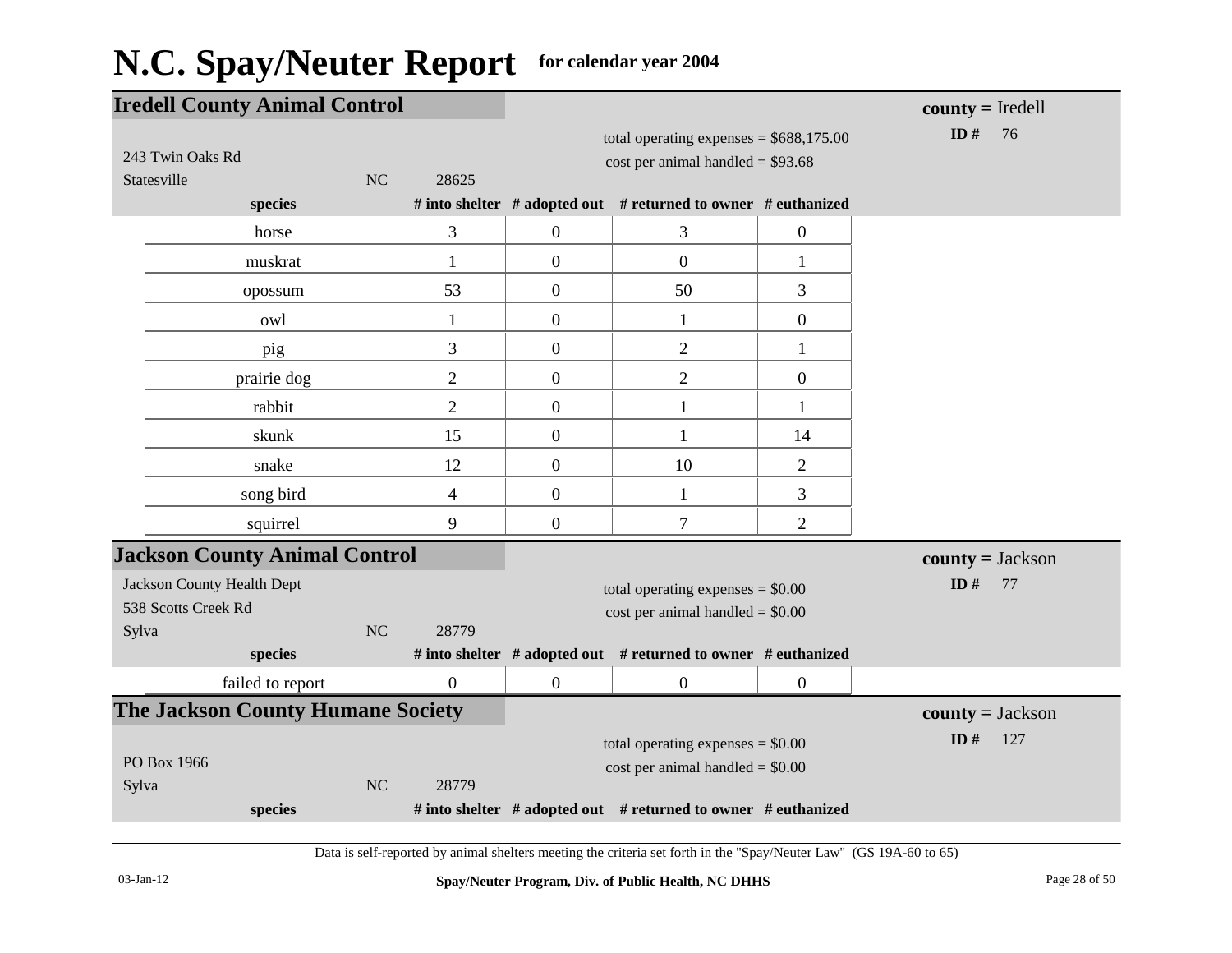|                                       | <b>The Jackson County Humane Society</b> |                |                                    |                                                               |                  | $county = Jackson$  |
|---------------------------------------|------------------------------------------|----------------|------------------------------------|---------------------------------------------------------------|------------------|---------------------|
|                                       |                                          |                |                                    | total operating expenses $= $0.00$                            |                  | ID#<br>127          |
|                                       | PO Box 1966                              |                |                                    | $cost$ per animal handled = \$0.00                            |                  |                     |
| Sylva                                 | NC                                       | 28779          |                                    |                                                               |                  |                     |
|                                       | species                                  |                |                                    | # into shelter # adopted out # returned to owner # euthanized |                  |                     |
|                                       | failed to report                         | $\mathbf{0}$   | $\boldsymbol{0}$                   | $\boldsymbol{0}$                                              | $\boldsymbol{0}$ |                     |
| <b>Johnston County Animal Control</b> |                                          |                |                                    |                                                               |                  | $county = Johnston$ |
|                                       |                                          |                |                                    | total operating expenses = $$329,995.00$                      |                  | ID $#$<br>78        |
| 1320 N Brightleaf Blvd                |                                          |                | cost per animal handled = $$69.01$ |                                                               |                  |                     |
|                                       | Smithfield<br><b>NC</b>                  | 27577          |                                    |                                                               |                  |                     |
|                                       | species                                  |                |                                    | # into shelter # adopted out # returned to owner # euthanized |                  |                     |
|                                       | cat                                      | 1,852          | 157                                | 19                                                            | 1,884            |                     |
|                                       | chicken                                  | $\overline{2}$ | $\overline{2}$                     | $\theta$                                                      | $\boldsymbol{0}$ |                     |
|                                       | dog                                      | 2,918          | 494                                | 304                                                           | 2,166            |                     |
|                                       | emu                                      | $\overline{2}$ | $\overline{2}$                     | $\boldsymbol{0}$                                              | $\boldsymbol{0}$ |                     |
|                                       | goat                                     | $\mathbf{1}$   | $\boldsymbol{0}$                   | $\mathbf{1}$                                                  | $\boldsymbol{0}$ |                     |
|                                       | rabbit                                   | $\overline{7}$ | $\overline{7}$                     | $\boldsymbol{0}$                                              | $\boldsymbol{0}$ |                     |
|                                       | <b>Melinda Barefoot</b>                  |                |                                    |                                                               |                  | $county = Johnston$ |
|                                       | <b>Johnston County SPCA</b>              |                |                                    | total operating expenses = $$46,987.49$                       |                  | ID#<br>175          |
|                                       | 720 Durham St                            |                |                                    | cost per animal handled = $$73.64$                            |                  |                     |
|                                       | NC<br>Clayton                            | 27520          |                                    |                                                               |                  |                     |
|                                       | species                                  |                |                                    | # into shelter # adopted out # returned to owner # euthanized |                  |                     |
|                                       | ball python                              | $\overline{2}$ | $\overline{2}$                     | $\boldsymbol{0}$                                              | $\overline{0}$   |                     |
|                                       | cat                                      | 275            | 75                                 | $\overline{2}$                                                | 89               |                     |
|                                       | dog                                      | 350            | 111                                | 48                                                            | 85               |                     |
|                                       | guinea pig                               | $\overline{4}$ | $\overline{4}$                     | $\mathbf{0}$                                                  | $\boldsymbol{0}$ |                     |
|                                       | mice (pet)                               | $\mathbf{2}$   | $\overline{c}$                     | $\boldsymbol{0}$                                              | $\boldsymbol{0}$ |                     |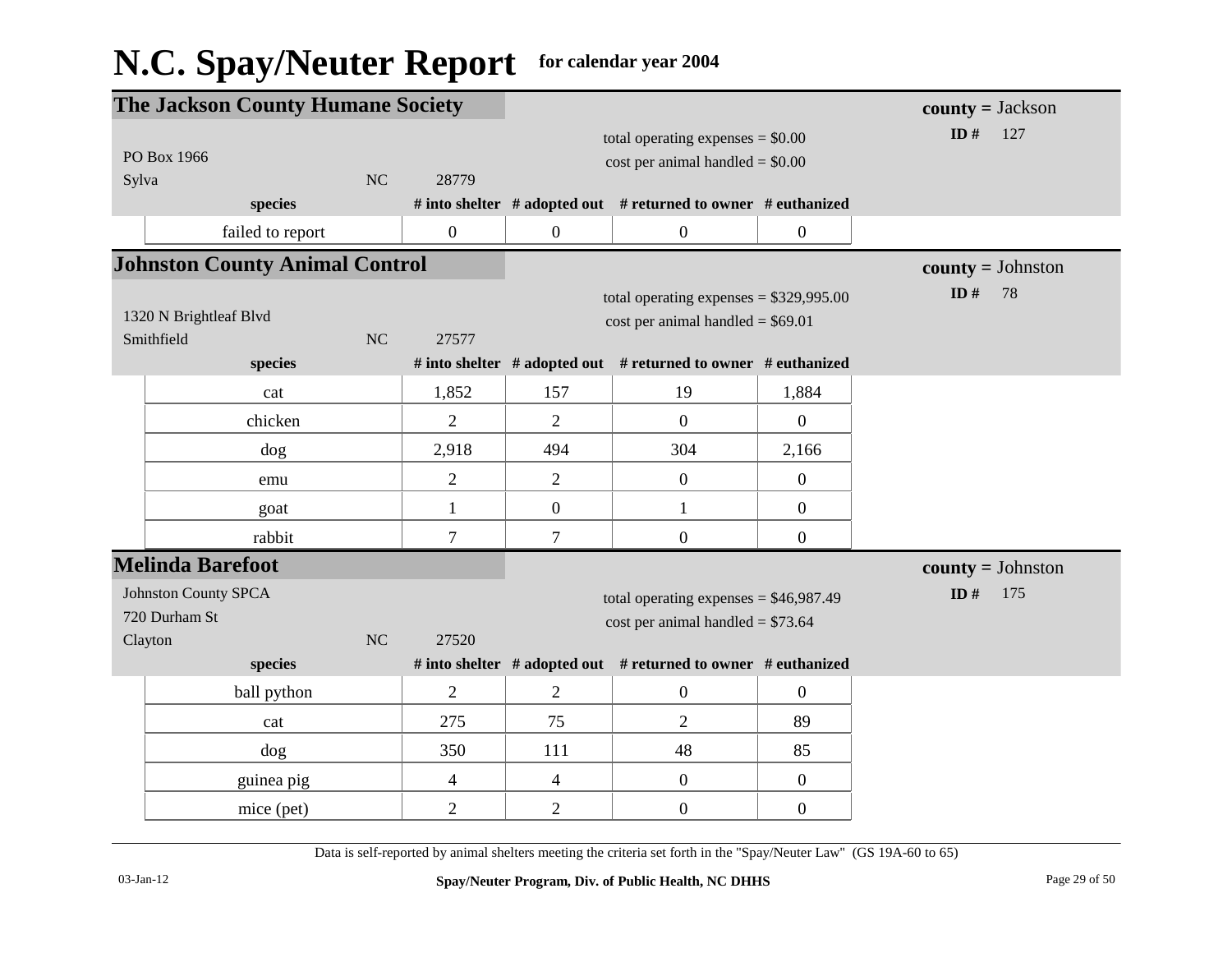|                                    | <b>Melinda Barefoot</b>              |                                    |                  |                                     |                                                                     |                  | $county = Johnston$ |
|------------------------------------|--------------------------------------|------------------------------------|------------------|-------------------------------------|---------------------------------------------------------------------|------------------|---------------------|
|                                    | <b>Johnston County SPCA</b>          |                                    |                  |                                     | total operating expenses = $$46,987.49$                             | ID#<br>175       |                     |
|                                    | 720 Durham St                        |                                    |                  |                                     | cost per animal handled = $$73.64$                                  |                  |                     |
| Clayton                            |                                      | NC                                 | 27520            |                                     |                                                                     |                  |                     |
|                                    | species                              |                                    |                  |                                     | # into shelter # adopted out # returned to owner # euthanized       |                  |                     |
|                                    | parrot                               |                                    | $\mathbf{1}$     | 1                                   | $\boldsymbol{0}$                                                    | $\boldsymbol{0}$ |                     |
|                                    | rabbit                               |                                    | $\overline{4}$   | $\overline{2}$                      | $\boldsymbol{0}$                                                    | $\boldsymbol{0}$ |                     |
|                                    | The Lenoir Co SPCA Animal Shelter    |                                    |                  |                                     |                                                                     |                  | $county = Lenoir$   |
|                                    |                                      |                                    |                  |                                     | total operating expenses = $$130,960.00$                            |                  | ID#<br>128          |
| PO Box 1481                        |                                      |                                    |                  | $cost$ per animal handled = \$45.00 |                                                                     |                  |                     |
| Kinston                            |                                      | NC                                 | 28503            |                                     |                                                                     |                  |                     |
|                                    | species                              |                                    |                  |                                     | # into shelter $#$ adopted out $#$ returned to owner $#$ euthanized |                  |                     |
|                                    | cat                                  |                                    | 1,402            | 150                                 | 38                                                                  | 990              |                     |
|                                    | dog                                  |                                    | 1,859            | 400                                 | 104                                                                 | 1,070            |                     |
|                                    | <b>Lincoln County Animal Control</b> |                                    |                  |                                     |                                                                     |                  | $county = Lincoln$  |
|                                    |                                      |                                    |                  |                                     | total operating expenses = $$328,830.00$                            |                  | ID $#$<br>159       |
|                                    | PO Box 506                           |                                    |                  |                                     | $cost per animal handled = $96.49$                                  |                  |                     |
| Lincolnton                         |                                      | NC                                 | 28903            |                                     |                                                                     |                  |                     |
|                                    | species                              |                                    |                  |                                     | # into shelter # adopted out # returned to owner # euthanized       |                  |                     |
|                                    | cat                                  |                                    | 1,401            | 69                                  | 9                                                                   | 1,312            |                     |
|                                    | dog                                  |                                    | 1,948            | 242                                 | 98                                                                  | 1,554            |                     |
|                                    | <b>Macon County Animal Control</b>   |                                    |                  |                                     |                                                                     |                  | $county = Macon$    |
| <b>Macon County Sheriff's Dept</b> |                                      |                                    |                  | total operating expenses $= $0.00$  |                                                                     | ID#<br>84        |                     |
| PO Box 81                          |                                      | $cost$ per animal handled = \$0.00 |                  |                                     |                                                                     |                  |                     |
| Franklin                           |                                      | NC                                 | 28744            |                                     |                                                                     |                  |                     |
|                                    | species                              |                                    |                  |                                     | # into shelter # adopted out # returned to owner # euthanized       |                  |                     |
|                                    | failed to report                     |                                    | $\boldsymbol{0}$ | $\boldsymbol{0}$                    | $\boldsymbol{0}$                                                    | $\boldsymbol{0}$ |                     |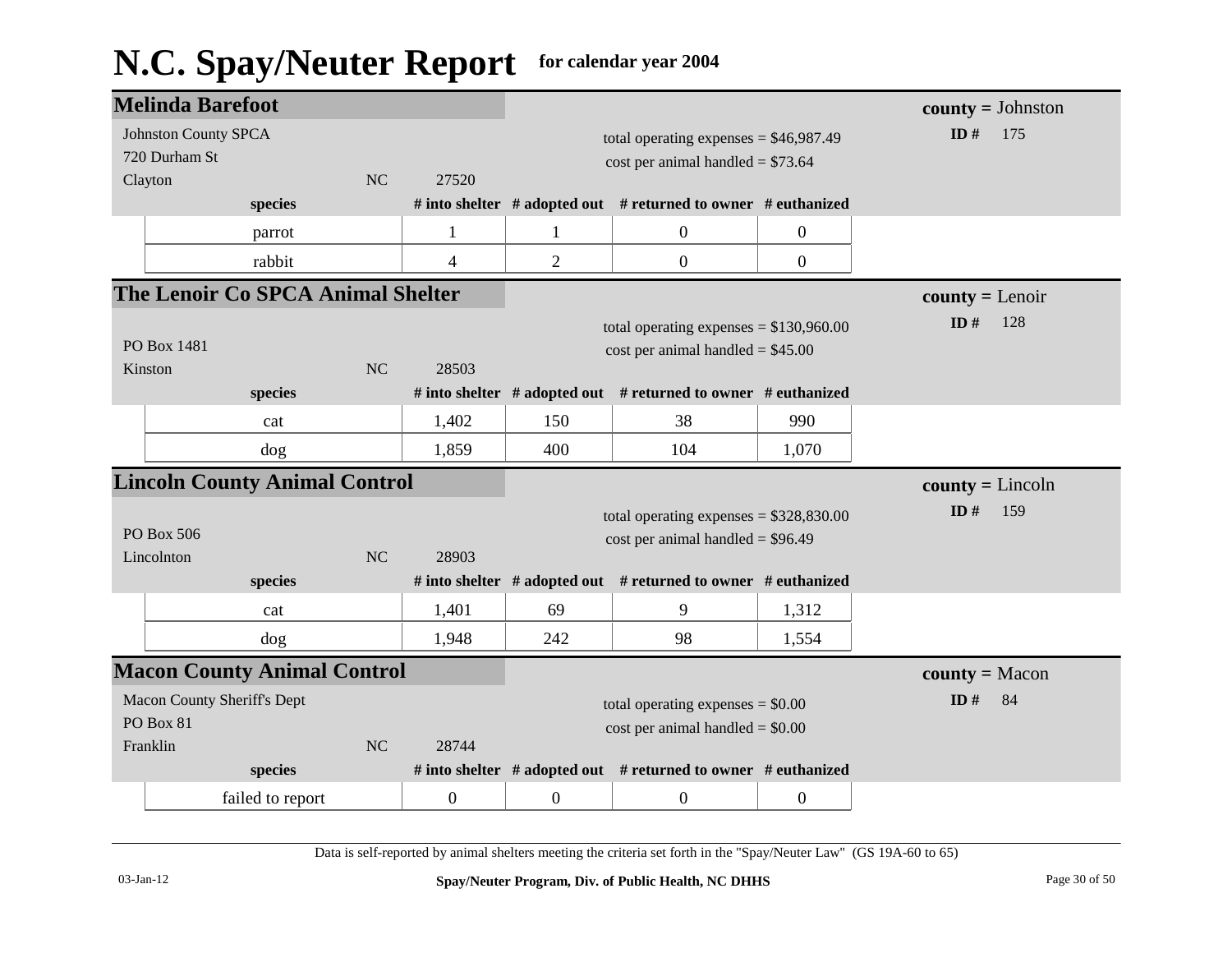|                                          | <b>Madison County Animal Control</b>        |                                     |                                          |                                            |                                                                     |                     | $county = Madison$     |
|------------------------------------------|---------------------------------------------|-------------------------------------|------------------------------------------|--------------------------------------------|---------------------------------------------------------------------|---------------------|------------------------|
|                                          | <b>Madison County Health Dept</b>           |                                     |                                          | total operating expenses $= $0.00$         |                                                                     |                     | ID#<br>85              |
|                                          | 140 Health Care Ln                          |                                     |                                          | $cost$ per animal handled = \$0.00         |                                                                     |                     |                        |
|                                          | Marshall                                    | NC                                  | 28753                                    |                                            |                                                                     |                     |                        |
|                                          | species                                     |                                     |                                          |                                            | # into shelter $#$ adopted out $#$ returned to owner $#$ euthanized |                     |                        |
|                                          | failed to report                            |                                     | $\mathbf{0}$                             | $\overline{0}$                             | $\boldsymbol{0}$                                                    | $\boldsymbol{0}$    |                        |
| <b>Madison County Friends of Animals</b> |                                             |                                     |                                          |                                            |                                                                     | $county = Madison$  |                        |
| Animal Shelter                           |                                             |                                     | total operating expenses $= $0.00$       |                                            | ID $#$<br>86                                                        |                     |                        |
| 389 Long Branch Rd                       |                                             |                                     | $cost$ per animal handled = \$0.00       |                                            |                                                                     |                     |                        |
|                                          | Marshall                                    | NC                                  | 28753                                    |                                            |                                                                     |                     |                        |
|                                          | species                                     |                                     |                                          |                                            | # into shelter # adopted out # returned to owner # euthanized       |                     |                        |
|                                          | failed to report                            |                                     | $\mathbf{0}$                             | $\overline{0}$                             | $\mathbf{0}$                                                        | $\overline{0}$      |                        |
| <b>McDowell County Animal Control</b>    |                                             |                                     |                                          |                                            |                                                                     | $county = McDowell$ |                        |
| McDowell County Animal Shelter           |                                             |                                     | total operating expenses = $$143,559.00$ |                                            | ID#<br>88                                                           |                     |                        |
| 60 E Court St                            |                                             |                                     | $cost$ per animal handled = \$40.70      |                                            |                                                                     |                     |                        |
|                                          | Marion                                      | NC                                  | 28752                                    |                                            |                                                                     |                     |                        |
|                                          | species                                     |                                     |                                          |                                            | # into shelter # adopted out # returned to owner # euthanized       |                     |                        |
|                                          | cat                                         |                                     | 1,593                                    | 60                                         | 11                                                                  | 1,522               |                        |
|                                          | dog                                         |                                     | 1,924                                    | 170                                        | 68                                                                  | 1,574               |                        |
|                                          | horse                                       |                                     | 5                                        | 5                                          | $\overline{0}$                                                      | $\overline{0}$      |                        |
|                                          | pig                                         |                                     | $\overline{2}$                           | 1                                          | $\boldsymbol{0}$                                                    | 1                   |                        |
|                                          | rabbit                                      |                                     | 3                                        | 3                                          | $\boldsymbol{0}$                                                    | $\boldsymbol{0}$    |                        |
|                                          | <b>Charlotte-Mecklenburg Animal Control</b> |                                     |                                          |                                            |                                                                     |                     | $county = Mecklenburg$ |
| Charlotte-Mecklenburg Police Dept        |                                             |                                     |                                          | total operating expenses = $$3,950,922.00$ |                                                                     | ID#<br>20           |                        |
| 8315 Byrum Dr                            |                                             | cost per animal handled = $$197.38$ |                                          |                                            |                                                                     |                     |                        |
|                                          | Charlotte                                   | NC                                  | 28217                                    |                                            |                                                                     |                     |                        |
|                                          | species                                     |                                     |                                          |                                            | # into shelter # adopted out # returned to owner # euthanized       |                     |                        |
|                                          | bat                                         |                                     | 201                                      | $\mathbf{0}$                               | $\overline{0}$                                                      | 147                 |                        |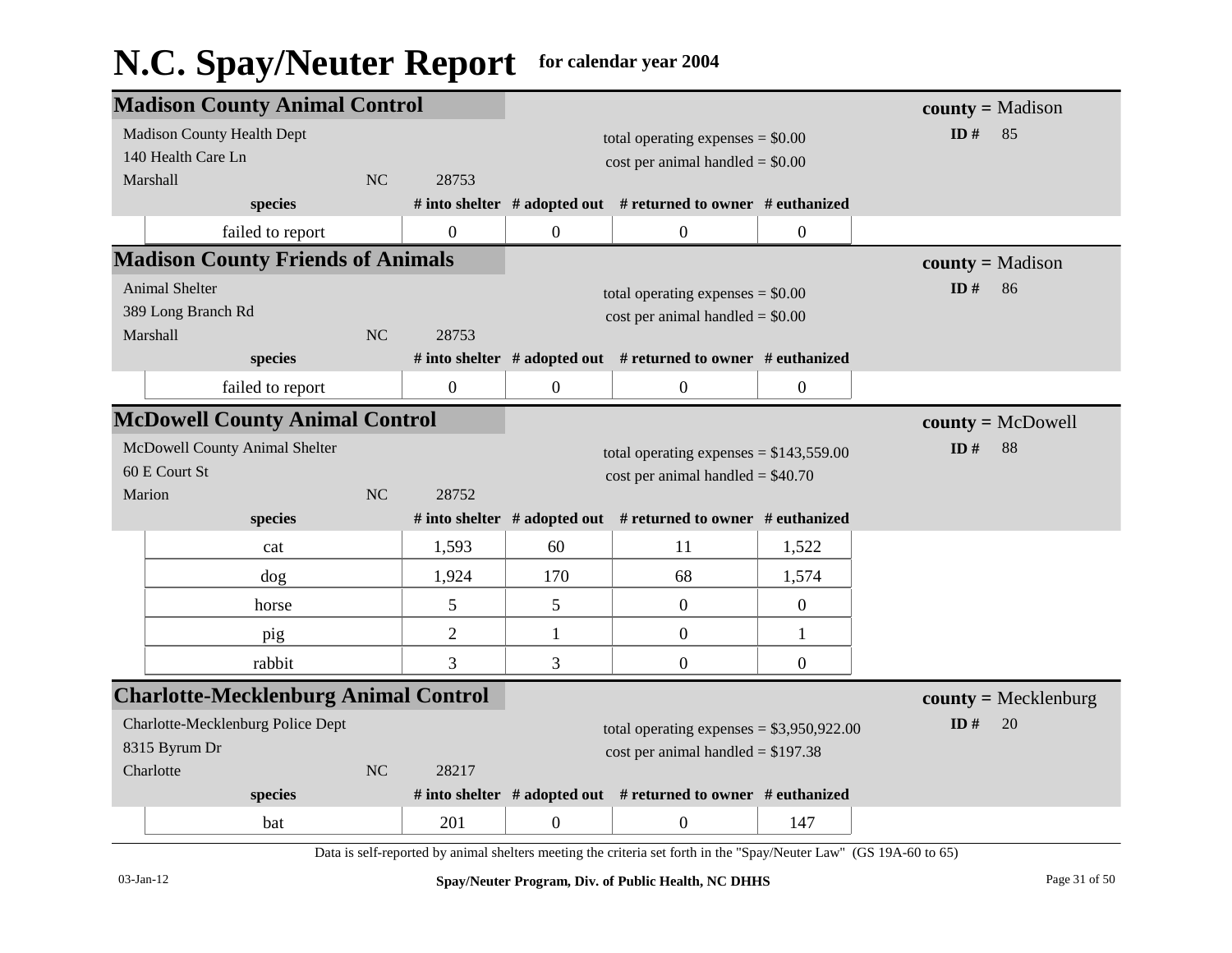#### **Charlotte-Mecklenburg Animal Control** Charlotte-Mecklenburg Police Dept 8315 Byrum Dr Charlotte NC 28217 **species # into shelter # adopted out # returned to owner # euthanized** total operating expenses = \$3,950,922.00  $cost$  per animal handled = \$197.38 **ID** # 20 **county =** Mecklenburg bird 101 6 222 cat 7,677 888 184 6,421 coyote  $1 \t 1 \t 0 \t 0 \t 1$ deer 35 0 0 27 dog 10,171 2,051 1,812 6,158 ferret 15 10 1 3 fish 198 36 5 0 fox  $\begin{array}{|c|c|c|c|c|c|} \hline 55 & 0 & 0 & 42 \ \hline \end{array}$ goat  $14$   $8$   $1$   $0$ horse  $1 \t 1 \t 0 \t 1 \t 0$ muskrat 1 0 0 0 0 opossum 214 0 0 89 rabbit 132 22 1 88 raccoon 773 0 0 0 687 reptile 15 0 6 rodent 174 | 47 | 1 92 skunk 7 0 0 7

swine 13 17 2 1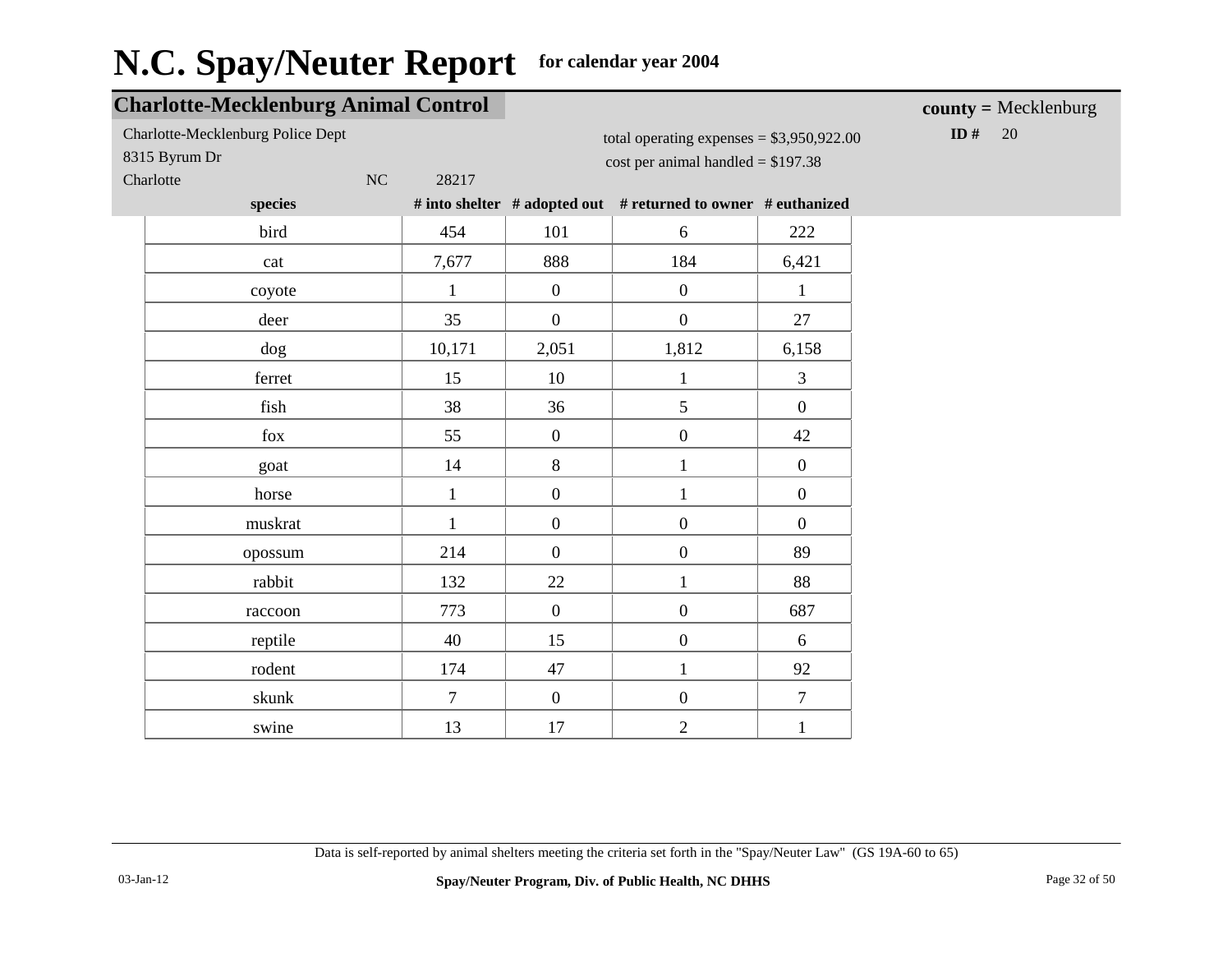| <b>Mitchell County Animal Shelter</b>   |                |                          |                |                                                               |                  | $county = Mitchell$   |
|-----------------------------------------|----------------|--------------------------|----------------|---------------------------------------------------------------|------------------|-----------------------|
|                                         |                |                          |                | total operating expenses = $$72,963.52$                       |                  | ID#<br>89             |
| <b>PO Box 308</b>                       |                |                          |                | cost per animal handled = $$52.23$                            |                  |                       |
| Spruce Pine                             | N <sub>C</sub> | 28777                    |                |                                                               |                  |                       |
| species                                 |                |                          |                | # into shelter # adopted out # returned to owner # euthanized |                  |                       |
| cat                                     |                | 603                      | 107            | 9                                                             | 399              |                       |
| dog                                     |                | 785                      | 242            | 22                                                            | 389              |                       |
| ferret                                  |                | $\mathbf 1$              | $\overline{0}$ | $\mathbf{1}$                                                  | $\overline{0}$   |                       |
| guinea pig                              |                | $\overline{\mathcal{L}}$ | 3              | $\boldsymbol{0}$                                              | $\mathbf{1}$     |                       |
| iguana                                  |                | 1                        | $\mathbf{1}$   | $\boldsymbol{0}$                                              | $\overline{0}$   |                       |
| rabbit                                  |                | $\overline{2}$           | $\overline{2}$ | $\boldsymbol{0}$                                              | $\boldsymbol{0}$ |                       |
| seagull                                 |                | 1                        | $\overline{0}$ | $\boldsymbol{0}$                                              | $\mathbf{1}$     |                       |
| <b>Montgomery County Animal Control</b> |                |                          |                |                                                               |                  | $county = Montgomery$ |
| c/o Laura Morton                        |                |                          |                | total operating expenses = $$75,617.88$                       |                  | ID $#$<br>90          |
| PO Box 425                              |                |                          |                | cost per animal handled = $$43.45$                            |                  |                       |
| Troy                                    | NC             | 27371                    |                |                                                               |                  |                       |
| species                                 |                |                          |                | # into shelter # adopted out # returned to owner # euthanized |                  |                       |
| cat                                     |                | 693                      | 6              | $\boldsymbol{0}$                                              | 687              |                       |
| dog                                     |                | 1,047                    | 95             | $\overline{2}$                                                | 950              |                       |
| <b>Animal Center of Moore County</b>    |                |                          |                |                                                               |                  | $county = Moore$      |
| c/o Moore County Health Dept            |                |                          |                | total operating expenses = $$549,694.00$                      |                  | ID $#$<br>91          |
| PO Box 279                              |                |                          |                | cost per animal handled = $$134.38$                           |                  |                       |
| Carthage                                | NC             | 28327                    |                |                                                               |                  |                       |
| species                                 |                |                          |                | # into shelter # adopted out # returned to owner # euthanized |                  |                       |
| cat                                     |                | 2,035                    | 495            | 16                                                            | 1,524            |                       |
| dog                                     |                | 2,032                    | 786            | 108                                                           | 1,138            |                       |
| horse                                   |                | 1                        | $\overline{0}$ | $\mathbf{1}$                                                  | $\mathbf{0}$     |                       |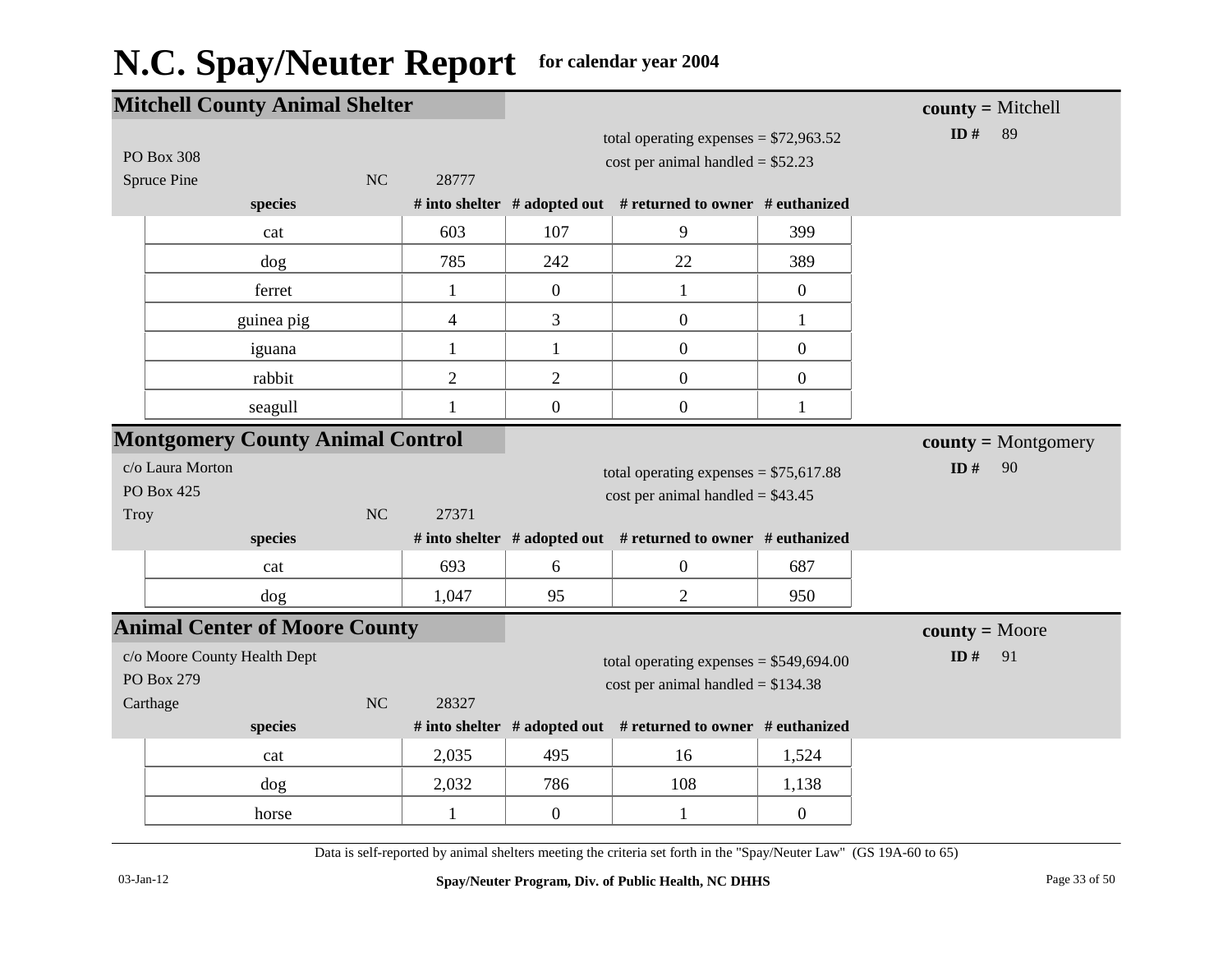| <b>City of Rocky Mount Animal Control</b> |                  |                                    |                                                               | <b>county</b> = Nash |                 |
|-------------------------------------------|------------------|------------------------------------|---------------------------------------------------------------|----------------------|-----------------|
| Rocky Mount Police Dept                   |                  | total operating expenses $= $0.00$ |                                                               |                      | ID # $42$       |
| PO Box 1180                               |                  |                                    | $cost$ per animal handled = \$0.00                            |                      |                 |
| <b>Rocky Mount</b><br>NC                  | 27801            |                                    |                                                               |                      |                 |
| species                                   |                  |                                    | # into shelter # adopted out # returned to owner # euthanized |                      |                 |
| failed to report                          | $\boldsymbol{0}$ | $\boldsymbol{0}$                   | $\boldsymbol{0}$                                              | $\boldsymbol{0}$     |                 |
| <b>Nash County Animal Control</b>         |                  |                                    |                                                               |                      | $county = Nash$ |
| Nash County Health Dept                   |                  |                                    | total operating expenses = $$252,057.46$                      |                      | ID $#$<br>93    |
| PO Box 849                                |                  |                                    | $cost per animal handled = $73.46$                            |                      |                 |
| Nashville<br>NC                           | 27856            |                                    |                                                               |                      |                 |
| species                                   |                  |                                    | # into shelter # adopted out # returned to owner # euthanized |                      |                 |
| cat                                       | 1,728            | 27                                 | 8                                                             | 1,667                |                 |
| chicken                                   | $\overline{2}$   | $\overline{2}$                     | $\mathbf{0}$                                                  | $\overline{2}$       |                 |
| deer                                      | $\mathbf{1}$     | $\overline{0}$                     | $\mathbf{0}$                                                  |                      |                 |
| dog                                       | 1,651            | 90                                 | 73                                                            | 1,449                |                 |
| ferret                                    | 1                | $\mathbf{1}$                       | $\mathbf{1}$                                                  | $\mathbf{0}$         |                 |
| fox                                       | $\overline{7}$   | $\boldsymbol{0}$                   | $\boldsymbol{0}$                                              | 7                    |                 |
| groundhog                                 | 1                | $\overline{0}$                     | $\mathbf{0}$                                                  |                      |                 |
| mouse                                     | $\mathbf{1}$     | $\overline{0}$                     | $\mathbf{0}$                                                  | 1                    |                 |
| opossum                                   | 32               | $\overline{0}$                     | 14                                                            | 18                   |                 |
| pig                                       | $\mathbf{1}$     | $\overline{0}$                     | $\mathbf{0}$                                                  | 1                    |                 |
| raccoon                                   | 5                | $\overline{0}$                     | $\mathbf{0}$                                                  | 5                    |                 |
| squirrel                                  | 1                | $\overline{0}$                     | $\boldsymbol{0}$                                              | 1                    |                 |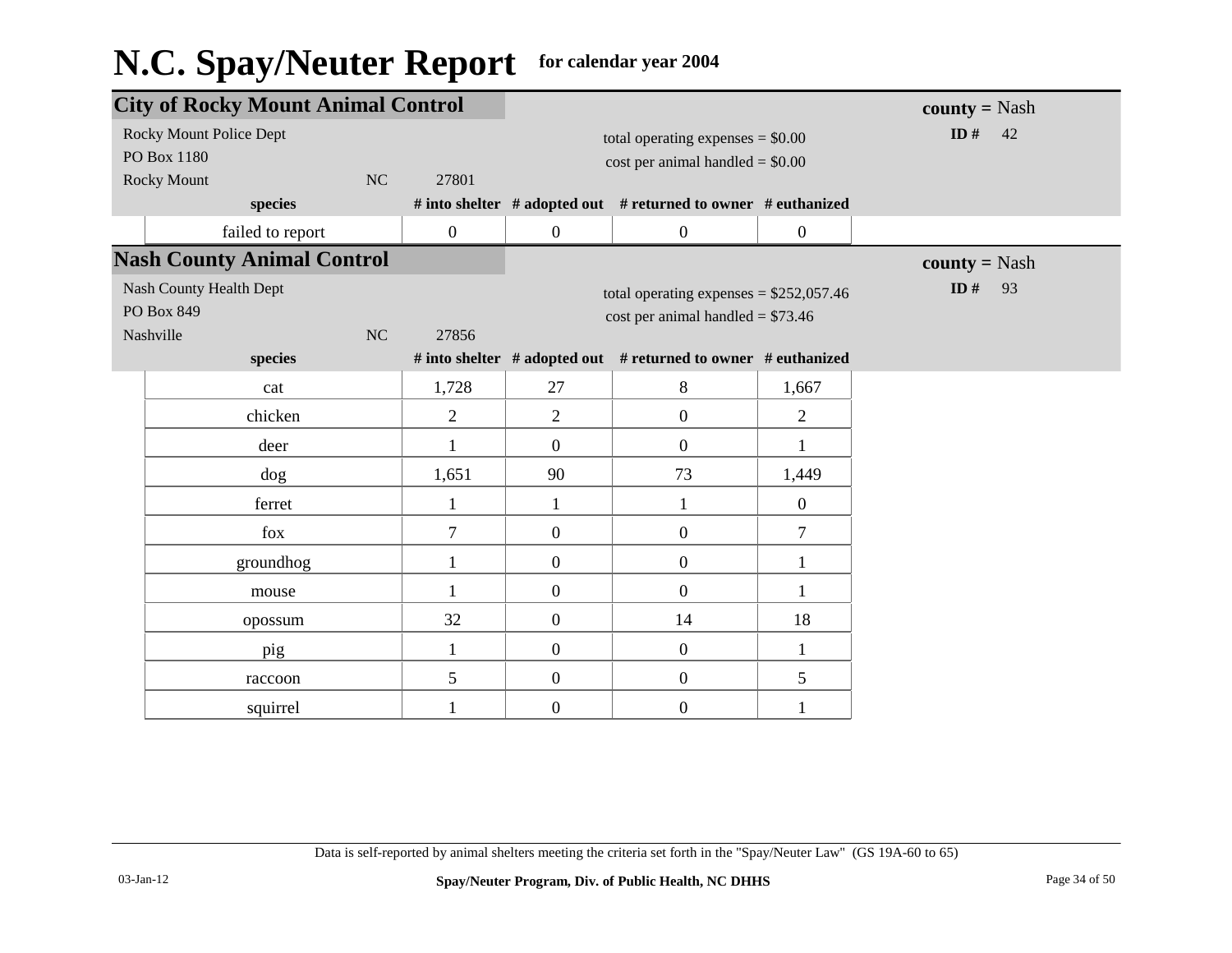|                                     | <b>New Hanover County Animal Control Se</b> |           |                  |                                         | $county = New Hanover$                                              |                   |                               |
|-------------------------------------|---------------------------------------------|-----------|------------------|-----------------------------------------|---------------------------------------------------------------------|-------------------|-------------------------------|
|                                     | New Hanover County Health Dept              |           |                  | total operating expenses $= $0.00$      |                                                                     |                   | ID#<br>94                     |
|                                     | 180 Division Dr                             |           |                  | $cost$ per animal handled = \$0.00      |                                                                     |                   |                               |
|                                     | Wilmington                                  | <b>NC</b> | 28401            |                                         |                                                                     |                   |                               |
|                                     | species                                     |           |                  |                                         | # into shelter # adopted out # returned to owner # euthanized       |                   |                               |
|                                     | failed to report                            |           | $\boldsymbol{0}$ | $\mathbf{0}$                            | $\boldsymbol{0}$                                                    | $\overline{0}$    |                               |
|                                     | <b>Northampton County Animal Control</b>    |           |                  |                                         |                                                                     |                   | $county = \text{Northampton}$ |
| Northampton County Health Dept      |                                             |           |                  | total operating expenses = $$71,545.20$ |                                                                     | ID $#$<br>95      |                               |
| PO Box 635                          |                                             |           |                  | cost per animal handled = $$86.51$      |                                                                     |                   |                               |
| Jackson                             |                                             | NC        | 27845            |                                         |                                                                     |                   |                               |
|                                     | species                                     |           |                  |                                         | # into shelter # adopted out # returned to owner # euthanized       |                   |                               |
|                                     | cat                                         |           | 379              | 294                                     | $\boldsymbol{0}$                                                    | 85                |                               |
|                                     | dog                                         |           | 448              | 288                                     | $\mathbf{2}$                                                        | 158               |                               |
| <b>Onslow County Animal Control</b> |                                             |           |                  |                                         |                                                                     | $county = Onslow$ |                               |
|                                     |                                             |           |                  |                                         | total operating expenses $= $0.00$                                  |                   | ID#<br>97                     |
|                                     | 244 Georgetown Rd                           |           |                  | $cost$ per animal handled = \$0.00      |                                                                     |                   |                               |
|                                     | Jacksonville                                | NC        | 28540            |                                         |                                                                     |                   |                               |
|                                     | species                                     |           |                  |                                         | # into shelter # adopted out # returned to owner # euthanized       |                   |                               |
|                                     | failed to report                            |           | $\boldsymbol{0}$ | $\boldsymbol{0}$                        | $\mathbf{0}$                                                        | $\mathbf{0}$      |                               |
|                                     | <b>Orange County Animal Control</b>         |           |                  |                                         |                                                                     |                   | $county = Orange$             |
|                                     |                                             |           |                  |                                         | total operating expenses = $$273,909.00$                            |                   | ID#<br>98                     |
|                                     | PO Box 8181                                 |           |                  |                                         | cost per animal handled = $$110.63$                                 |                   |                               |
|                                     | Hillsborough                                | NC        | 27278            |                                         |                                                                     |                   |                               |
|                                     | species                                     |           |                  |                                         | # into shelter $#$ adopted out $#$ returned to owner $#$ euthanized |                   |                               |
|                                     | cat                                         |           | 1,247            | 359                                     | 25                                                                  | 717               |                               |
|                                     | dog                                         |           | 1,106            | 440                                     | 206                                                                 | 465               |                               |
|                                     | other                                       |           | 123              | 74                                      | 8                                                                   | 6                 |                               |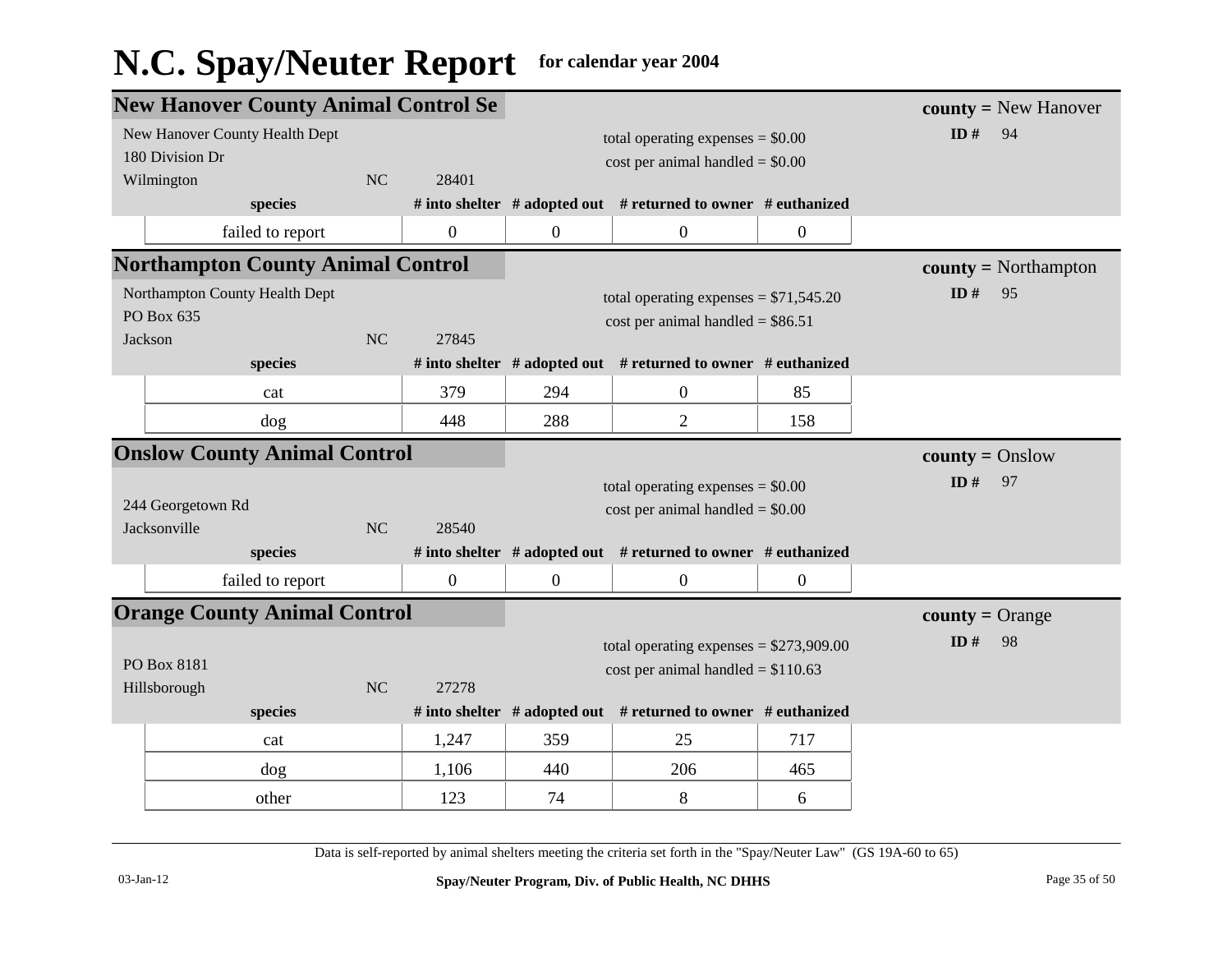| $county = Orange$     |
|-----------------------|
| ID $#$<br>200         |
|                       |
|                       |
|                       |
|                       |
|                       |
|                       |
| $county = Pasquotank$ |
| ID $#$<br>131         |
|                       |
|                       |
|                       |
|                       |
|                       |
| $county = Pender$     |
| ID#<br>101            |
|                       |
|                       |
|                       |
|                       |
|                       |
|                       |
|                       |
|                       |
|                       |
|                       |
|                       |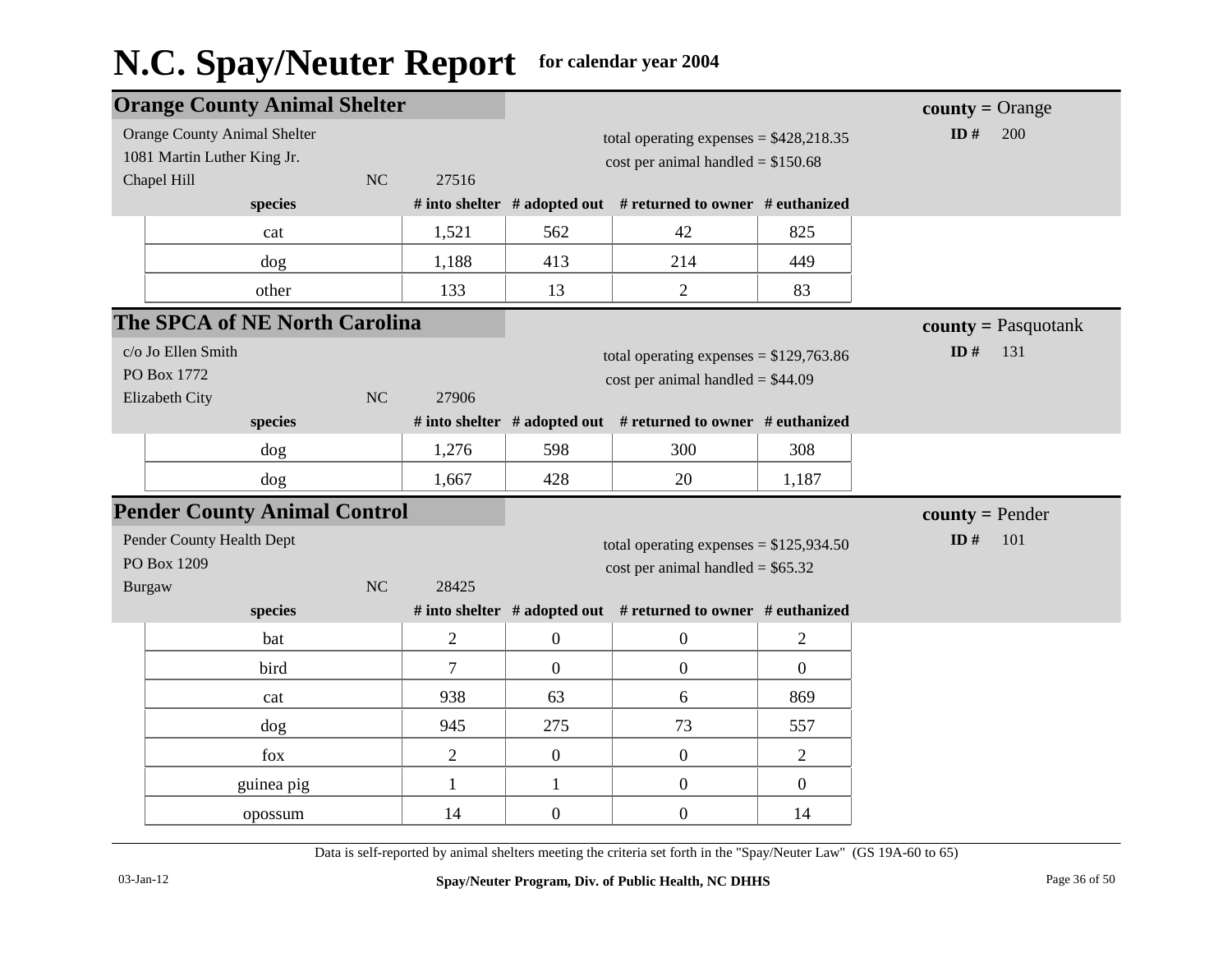|                                  | <b>Pender County Animal Control</b>     |                                                                                |                                     |                                          |                                                                                                                    | $county = Pender$ |                         |
|----------------------------------|-----------------------------------------|--------------------------------------------------------------------------------|-------------------------------------|------------------------------------------|--------------------------------------------------------------------------------------------------------------------|-------------------|-------------------------|
|                                  | Pender County Health Dept               |                                                                                |                                     | total operating expenses = $$125,934.50$ |                                                                                                                    |                   | ID $#$<br>101           |
|                                  | PO Box 1209                             |                                                                                |                                     | $cost$ per animal handled = \$65.32      |                                                                                                                    |                   |                         |
| <b>Burgaw</b>                    |                                         | <b>NC</b>                                                                      | 28425                               |                                          |                                                                                                                    |                   |                         |
|                                  | species                                 |                                                                                |                                     |                                          | # into shelter $#$ adopted out $#$ returned to owner $#$ euthanized                                                |                   |                         |
|                                  | pot belly pig                           |                                                                                | $\mathbf{1}$                        | $\mathbf{1}$                             | $\boldsymbol{0}$                                                                                                   | $\overline{0}$    |                         |
|                                  | rabbit                                  |                                                                                | $\mathbf{1}$                        | $\mathbf{1}$                             | $\overline{0}$                                                                                                     | $\overline{0}$    |                         |
|                                  | raccoon                                 |                                                                                | 16                                  | $\mathbf{0}$                             | $\overline{0}$                                                                                                     | 16                |                         |
|                                  | squirrel                                |                                                                                | 1                                   | $\boldsymbol{0}$                         | $\boldsymbol{0}$                                                                                                   | $\mathbf{1}$      |                         |
|                                  | <b>Perquimans County Animal Control</b> |                                                                                |                                     |                                          |                                                                                                                    |                   | $county = Perquimans$   |
| Perquimans County Sheriff's Dept |                                         |                                                                                |                                     | total operating expenses = $$48,066.48$  |                                                                                                                    | ID#<br>102        |                         |
| PO Box 45                        |                                         |                                                                                | $cost$ per animal handled = \$50.00 |                                          |                                                                                                                    |                   |                         |
|                                  | Hertford                                | <b>NC</b>                                                                      | 27944                               |                                          |                                                                                                                    |                   |                         |
|                                  | species                                 |                                                                                |                                     |                                          | # into shelter $#$ adopted out $#$ returned to owner $#$ euthanized                                                |                   |                         |
|                                  | cat                                     |                                                                                | 400                                 | 44                                       | 3                                                                                                                  | 353               |                         |
|                                  | dog                                     |                                                                                | 294                                 | 66                                       | 15                                                                                                                 | 213               |                         |
|                                  | <b>Person County Animal Control</b>     |                                                                                |                                     |                                          |                                                                                                                    |                   | <b>county</b> = Person  |
|                                  |                                         |                                                                                |                                     | total operating expenses = $$189,783.00$ |                                                                                                                    |                   | ID#<br>103              |
|                                  | 2103 Chub Lake Rd                       |                                                                                |                                     | $cost$ per animal handled = \$83.68      |                                                                                                                    |                   |                         |
|                                  | Roxboro                                 | N <sub>C</sub>                                                                 | 27573                               |                                          |                                                                                                                    |                   |                         |
|                                  | species                                 |                                                                                |                                     |                                          | # into shelter # adopted out # returned to owner # euthanized                                                      |                   |                         |
|                                  | cat                                     |                                                                                | 943                                 | 34                                       | $\overline{4}$                                                                                                     | 905               |                         |
|                                  | dog                                     |                                                                                | 1,560                               | 106                                      | 91                                                                                                                 | 1,363             |                         |
|                                  | <b>Pitt County Animal Control</b>       |                                                                                |                                     |                                          |                                                                                                                    |                   | <b>county</b> = $P$ itt |
|                                  | <b>Pitt County Animal Shelter</b>       |                                                                                |                                     |                                          |                                                                                                                    |                   | ID $#$<br>104           |
| 1717 W 5th St                    |                                         | total operating expenses = $$384,000.00$<br>$cost per animal handled = $89.34$ |                                     |                                          |                                                                                                                    |                   |                         |
|                                  | Greenville                              | <b>NC</b>                                                                      | 27834                               |                                          |                                                                                                                    |                   |                         |
|                                  | species                                 |                                                                                |                                     |                                          | # into shelter $#$ adopted out $#$ returned to owner $#$ euthanized                                                |                   |                         |
|                                  |                                         |                                                                                |                                     |                                          | Data is self-reported by animal shelters meeting the criteria set forth in the "Spay/Neuter Law" (GS 19A-60 to 65) |                   |                         |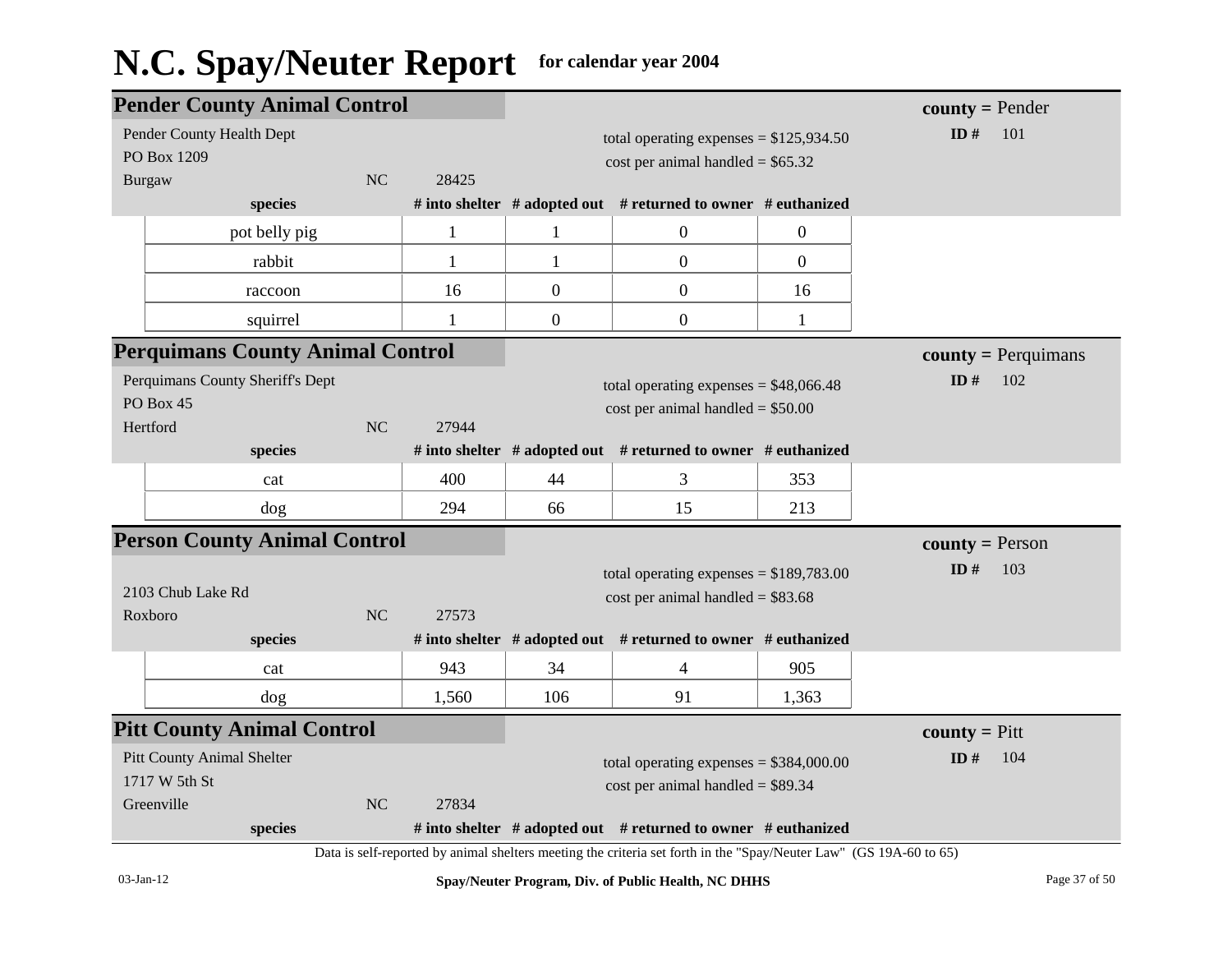| <b>Pitt County Animal Control</b> |                                                                     |    |                |                |                                                                                 |                  | <b>county</b> = $P$ itt |
|-----------------------------------|---------------------------------------------------------------------|----|----------------|----------------|---------------------------------------------------------------------------------|------------------|-------------------------|
|                                   | <b>Pitt County Animal Shelter</b><br>1717 W 5th St<br>Greenville    | NC | 27834          |                | total operating expenses = $$384,000.00$<br>$cost$ per animal handled = \$89.34 |                  | ID $#$<br>104           |
|                                   | species                                                             |    |                |                | # into shelter # adopted out # returned to owner # euthanized                   |                  |                         |
|                                   | cat                                                                 |    | 1,951          | 391            | 14                                                                              | 1,554            |                         |
|                                   | dog                                                                 |    | 2,347          | 830            | 199                                                                             | 1,363            |                         |
|                                   | <b>Randolph County Animal Control</b>                               |    |                |                |                                                                                 |                  | $county = Random$       |
|                                   | Randolph County Health Dept<br>2222-B S Fayetteville St<br>Asheboro | NC | 27203          |                | total operating expenses = $$292,761.00$<br>$cost$ per animal handled = \$39.38 |                  | ID $#$<br>106           |
|                                   | species                                                             |    |                |                | # into shelter # adopted out # returned to owner # euthanized                   |                  |                         |
|                                   | cat                                                                 |    | 3,287          | 86             | 19                                                                              | 3,170            |                         |
|                                   | chicken                                                             |    | 591            | 45             | $\overline{0}$                                                                  | 546              |                         |
|                                   | dog                                                                 |    | 3,358          | 154            | 254                                                                             | 2,920            |                         |
|                                   | emu                                                                 |    | $\mathbf{1}$   | $\mathbf{1}$   | $\boldsymbol{0}$                                                                | $\mathbf{0}$     |                         |
|                                   | goat                                                                |    | $\mathbf{2}$   | $\overline{2}$ | $\boldsymbol{0}$                                                                | $\boldsymbol{0}$ |                         |
|                                   | guinea pig                                                          |    | $\overline{2}$ | $\overline{2}$ | $\overline{0}$                                                                  | $\mathbf{0}$     |                         |
|                                   | horse                                                               |    | 29             | 28             | $\boldsymbol{0}$                                                                | $\mathbf{1}$     |                         |
|                                   | opossum                                                             |    | 26             | 26             | $\boldsymbol{0}$                                                                | $\boldsymbol{0}$ |                         |
|                                   | rabbit                                                              |    | 14             | 14             | $\boldsymbol{0}$                                                                | $\mathbf{0}$     |                         |
|                                   | raccoon                                                             |    | 61             | $\overline{0}$ | $\overline{0}$                                                                  | 61               |                         |
|                                   | rat                                                                 |    | 16             | 15             | $\boldsymbol{0}$                                                                | $\mathbf{1}$     |                         |
|                                   | turtle                                                              |    | 10             | $\overline{0}$ | $\boldsymbol{0}$                                                                | $\boldsymbol{0}$ |                         |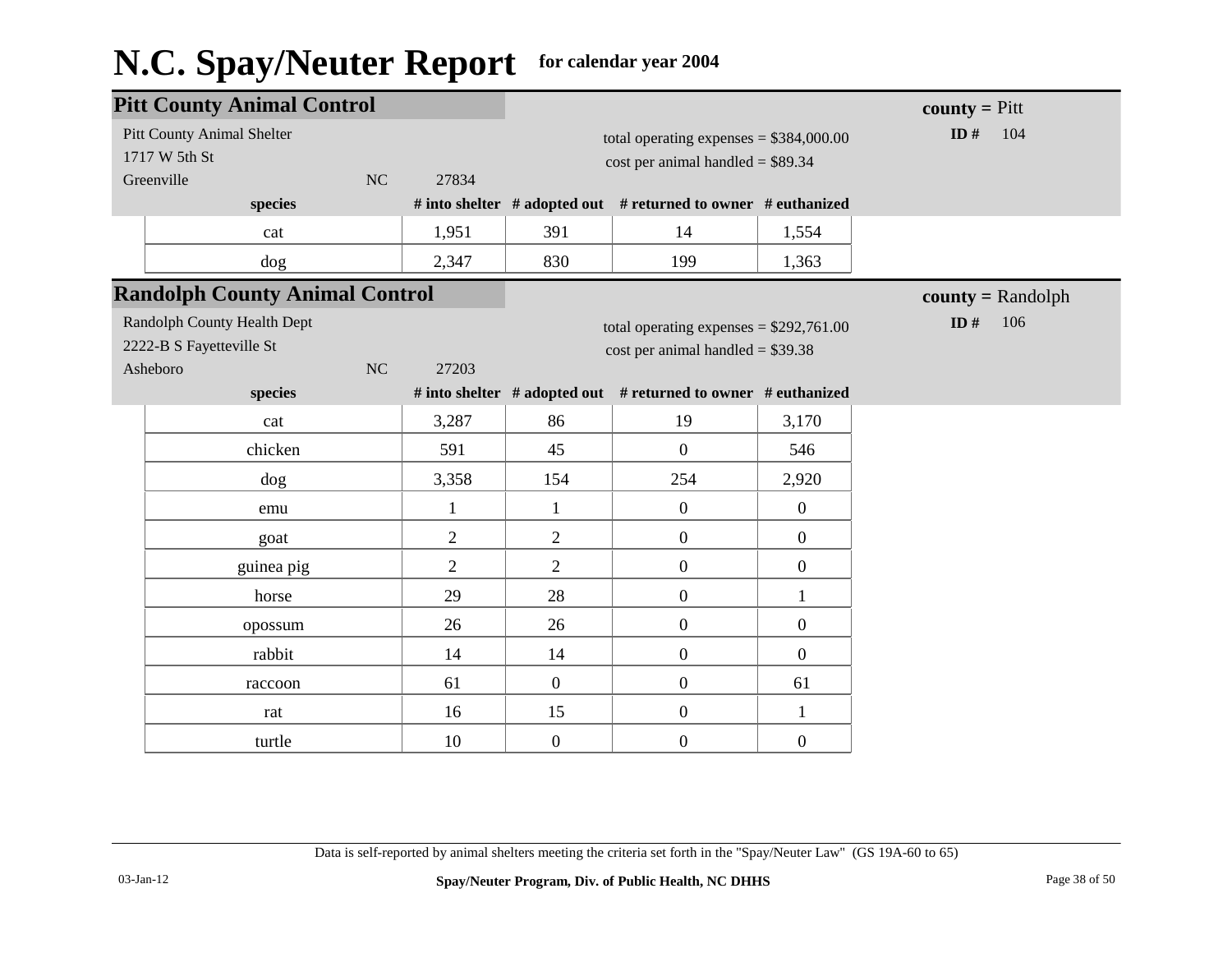| <b>Richmond County Animal Control</b> |                |                                     |                                                               |                  | $county = Richard$    |
|---------------------------------------|----------------|-------------------------------------|---------------------------------------------------------------|------------------|-----------------------|
| <b>Richmond County Health Dept</b>    |                |                                     | total operating expenses = $$325,942.77$                      |                  | ID#<br>107            |
| 127 Caroline St                       |                |                                     | $cost per animal handled = $73.29$                            |                  |                       |
| Rockingham<br>NC                      | 28379          |                                     |                                                               |                  |                       |
| species                               |                |                                     | # into shelter # adopted out # returned to owner # euthanized |                  |                       |
| beaver                                | $\mathbf{2}$   | $\boldsymbol{0}$                    | $\mathbf{2}$                                                  | $\overline{0}$   |                       |
| cat                                   | 1,588          | 350                                 | 18                                                            | 1,131            |                       |
| chicken                               | 3              | $\mathbf{0}$                        | 3                                                             | $\overline{0}$   |                       |
| dog                                   | 2,803          | 888                                 | 138                                                           | 1,676            |                       |
| fox                                   | $\mathbf{1}$   | $\boldsymbol{0}$                    | $\boldsymbol{0}$                                              | 1                |                       |
| mule                                  | $\mathbf{1}$   | $\overline{0}$                      | $\mathbf{1}$                                                  | $\boldsymbol{0}$ |                       |
| opossum                               | 29             | 3                                   | 26                                                            | $\boldsymbol{0}$ |                       |
| rabbit                                | $\overline{4}$ | 4                                   | $\mathbf{0}$                                                  | $\boldsymbol{0}$ |                       |
| raccoon                               | 13             | $\overline{0}$                      | 10                                                            | 3                |                       |
| snake                                 | 3              | $\boldsymbol{0}$                    | $\overline{2}$                                                | 1                |                       |
| <b>Robeson County Animal Control</b>  |                |                                     |                                                               |                  | $county = Robeson$    |
| Robeson County Health Dept            |                |                                     | total operating expenses = $$137,241.81$                      |                  | ID#<br>109            |
| 460 Country Club Blvd                 |                | cost per animal handled = $$27.75$  |                                                               |                  |                       |
| NC<br>Lumberton                       | 28358          |                                     |                                                               |                  |                       |
| species                               |                |                                     | # into shelter # adopted out # returned to owner # euthanized |                  |                       |
| cat                                   | 1,365          | 495                                 | 3                                                             | 880              |                       |
| dog                                   | 3,580          | 940                                 | 106                                                           | 2,549            |                       |
| <b>Reidsville Veterinary Hospital</b> |                |                                     |                                                               |                  | $county = Rockingham$ |
| attn: Dr Joe Kinnarney                |                |                                     | total operating expenses = $$107,000.00$                      |                  | ID $#$<br>161         |
| 1401 W Harrison St                    |                | $cost$ per animal handled = \$23.50 |                                                               |                  |                       |
| NC<br>Reidsville                      | 27320          |                                     |                                                               |                  |                       |
| species                               |                |                                     | # into shelter # adopted out # returned to owner # euthanized |                  |                       |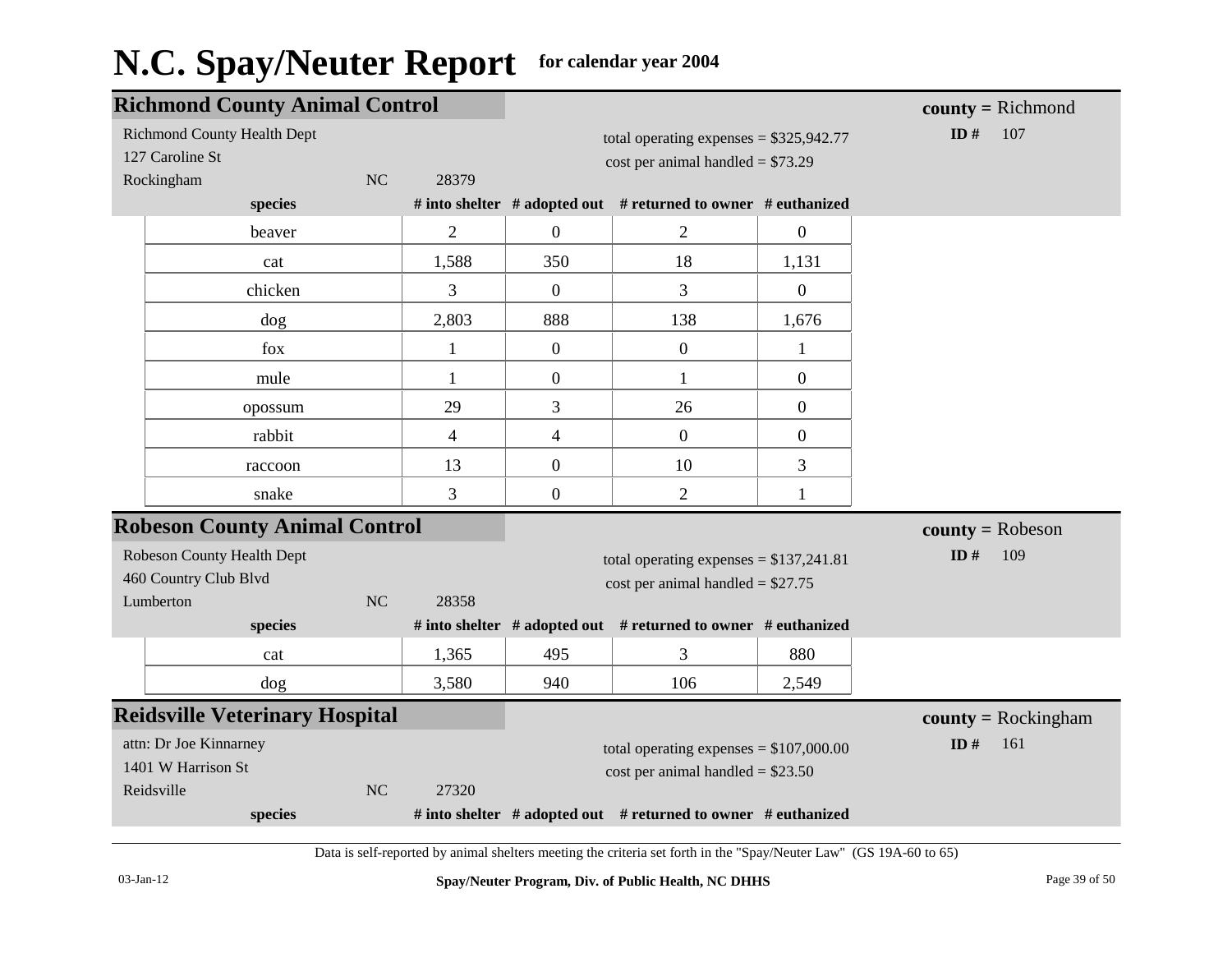|                                           | <b>Reidsville Veterinary Hospital</b>                      |           |                  |                                         |                                                                                 |                  | <b>county</b> = Rockingham |
|-------------------------------------------|------------------------------------------------------------|-----------|------------------|-----------------------------------------|---------------------------------------------------------------------------------|------------------|----------------------------|
|                                           | attn: Dr Joe Kinnarney<br>1401 W Harrison St<br>Reidsville | NC        | 27320            |                                         | total operating expenses = $$107,000.00$<br>$cost$ per animal handled = \$23.50 |                  | ID#<br>161                 |
|                                           | species                                                    |           |                  |                                         | # into shelter # adopted out # returned to owner # euthanized                   |                  |                            |
|                                           | cat                                                        |           | 2,330            | 43                                      | 48                                                                              | 2,239            |                            |
|                                           | dog                                                        |           | 2,572            | 144                                     | 113                                                                             | 2,315            |                            |
|                                           | goat                                                       |           | $\boldsymbol{0}$ | 3                                       | $\boldsymbol{0}$                                                                | $\boldsymbol{0}$ |                            |
|                                           | <b>Eden Veterinary Hospital</b>                            |           |                  |                                         |                                                                                 |                  | $county = Rockingham$      |
| attn: Dr Glasscock                        |                                                            |           |                  | total operating expenses $= $20,000.00$ |                                                                                 | ID#<br>162       |                            |
| PO Box 2161<br><b>NC</b><br>27288<br>Eden |                                                            |           |                  | $cost per animal handled = $44.50$      |                                                                                 |                  |                            |
|                                           | species                                                    |           |                  |                                         | # into shelter # adopted out # returned to owner # euthanized                   |                  |                            |
|                                           | cat                                                        |           | 240              | 10                                      | 3                                                                               | 240              |                            |
|                                           | dog                                                        |           | 161              | 30                                      | 5                                                                               | 161              |                            |
|                                           | fox                                                        |           | $\boldsymbol{0}$ | $\overline{0}$                          | $\boldsymbol{0}$                                                                | 6                |                            |
|                                           | opossum                                                    |           | $\overline{0}$   | $\overline{0}$                          | 15                                                                              | $\overline{0}$   |                            |
|                                           | raccoon                                                    |           | $\mathbf{0}$     | $\overline{0}$                          | $\boldsymbol{0}$                                                                | 25               |                            |
|                                           | snake                                                      |           | $\boldsymbol{0}$ | $\overline{0}$                          | $\boldsymbol{0}$                                                                | 3                |                            |
|                                           | <b>Animal Clinic of Madison-Mayodan</b>                    |           |                  |                                         |                                                                                 |                  | <b>county</b> = Rockingham |
|                                           | Attn: Dr McKinlay                                          |           |                  |                                         | total operating expenses $= $0.00$                                              |                  | ID $#$<br>163              |
|                                           | 726 Ayersville Rd                                          |           |                  |                                         | $cost$ per animal handled = \$0.00                                              |                  |                            |
|                                           | Madison<br>species                                         | <b>NC</b> | 27027            |                                         | # into shelter # adopted out # returned to owner # euthanized                   |                  |                            |
|                                           |                                                            |           |                  |                                         |                                                                                 |                  |                            |
|                                           | failed to report                                           |           | $\boldsymbol{0}$ | $\overline{0}$                          | $\boldsymbol{0}$                                                                | $\boldsymbol{0}$ |                            |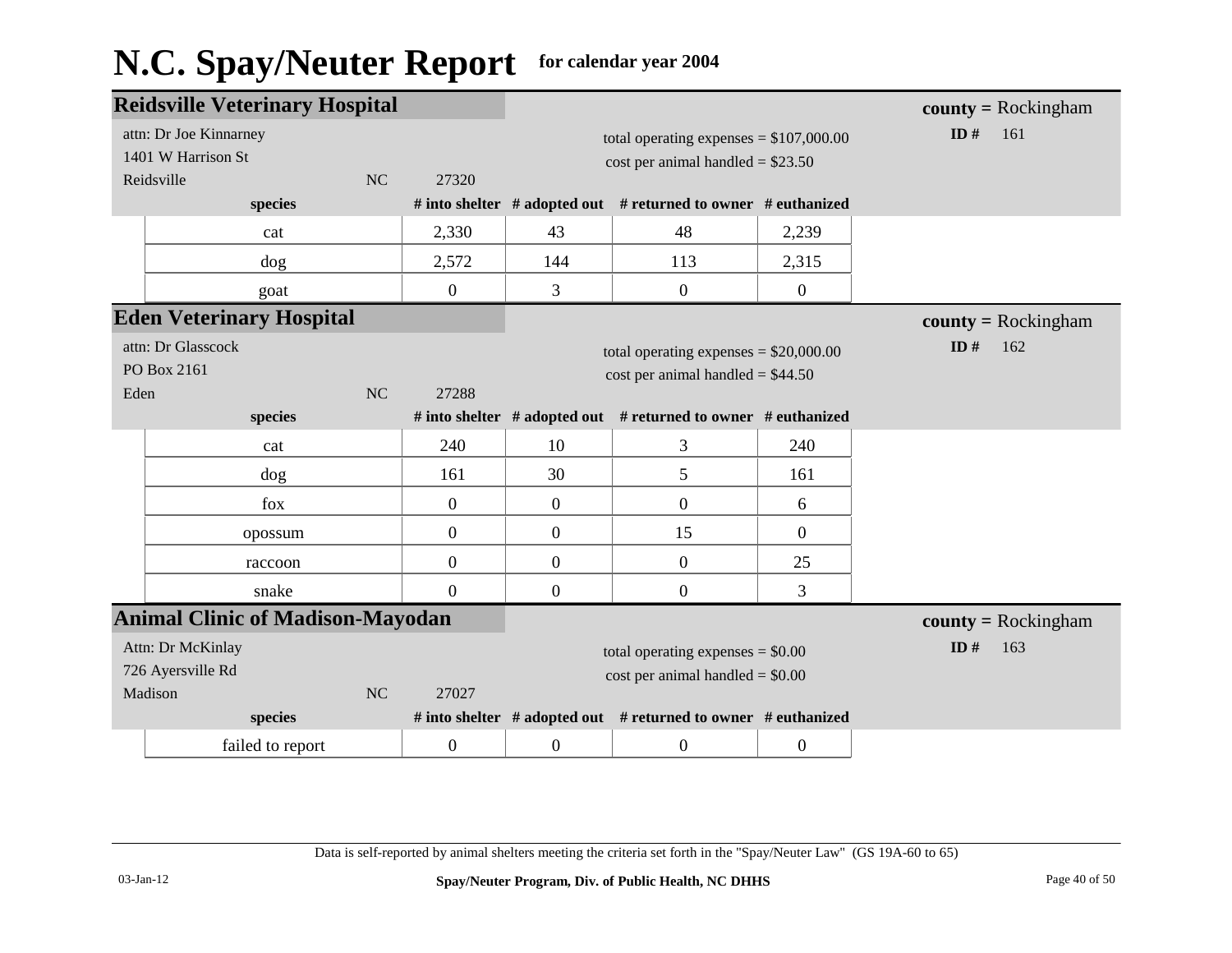| <b>City of Stoneville Animal Control</b>                                                       |                |                                                                            |                                                                                |                  | <b>county</b> = $Rockingham$ |
|------------------------------------------------------------------------------------------------|----------------|----------------------------------------------------------------------------|--------------------------------------------------------------------------------|------------------|------------------------------|
| attn: Bob Wyatt, City Mgr., Administrative Office<br>151 Smith St<br>Stoneville<br>NC<br>27048 |                | total operating expenses = $$671.16$<br>cost per animal handled = $$83.89$ |                                                                                |                  | ID#<br>164                   |
| species                                                                                        |                |                                                                            | # into shelter # adopted out # returned to owner # euthanized                  |                  |                              |
| cat                                                                                            | $\mathbf{1}$   | $\overline{0}$                                                             | $\boldsymbol{0}$                                                               | $\mathbf{1}$     |                              |
| dog                                                                                            | $\overline{7}$ | $\overline{0}$                                                             | $\overline{0}$                                                                 | $\overline{7}$   |                              |
| <b>Rowan County Animal Control</b>                                                             |                |                                                                            |                                                                                |                  | <b>county</b> = Rowan        |
| Rowan County Health Dept<br>1811 E Innes St<br>NC<br>Salisbury                                 | 28146-6030     |                                                                            | total operating expenses = $$422,043.00$<br>$cost per animal handled = $58.11$ |                  | ID#<br>111                   |
| species                                                                                        |                |                                                                            | # into shelter # adopted out # returned to owner # euthanized                  |                  |                              |
| bat                                                                                            | 20             | $\overline{0}$                                                             | $\overline{0}$                                                                 | 20               |                              |
| cat                                                                                            | 3,750          | 156                                                                        | 20                                                                             | 3,027            |                              |
| dog                                                                                            | 3,368          | 507                                                                        | 280                                                                            | 2,405            |                              |
| fox                                                                                            | $\overline{2}$ | $\overline{0}$                                                             | $\boldsymbol{0}$                                                               | $\overline{2}$   |                              |
| goat                                                                                           | 8              | 8                                                                          | $\boldsymbol{0}$                                                               | $\boldsymbol{0}$ |                              |
| groundhog                                                                                      | $\overline{2}$ | $\overline{0}$                                                             | $\overline{0}$                                                                 | $\overline{2}$   |                              |
| opossum                                                                                        | 47             | $\overline{0}$                                                             | 47                                                                             | $\boldsymbol{0}$ |                              |
| pig                                                                                            | $\overline{4}$ | 4                                                                          | $\boldsymbol{0}$                                                               | $\boldsymbol{0}$ |                              |
| rabbit                                                                                         | $\overline{2}$ | $\overline{2}$                                                             | $\boldsymbol{0}$                                                               | $\boldsymbol{0}$ |                              |
| raccoon                                                                                        | 54             | $\overline{0}$                                                             | $\boldsymbol{0}$                                                               | 54               |                              |
| skunk                                                                                          | 3              | $\overline{0}$                                                             | $\boldsymbol{0}$                                                               | 3                |                              |
| snake                                                                                          | $\overline{2}$ | $\boldsymbol{0}$                                                           | $\overline{2}$                                                                 | $\mathbf{0}$     |                              |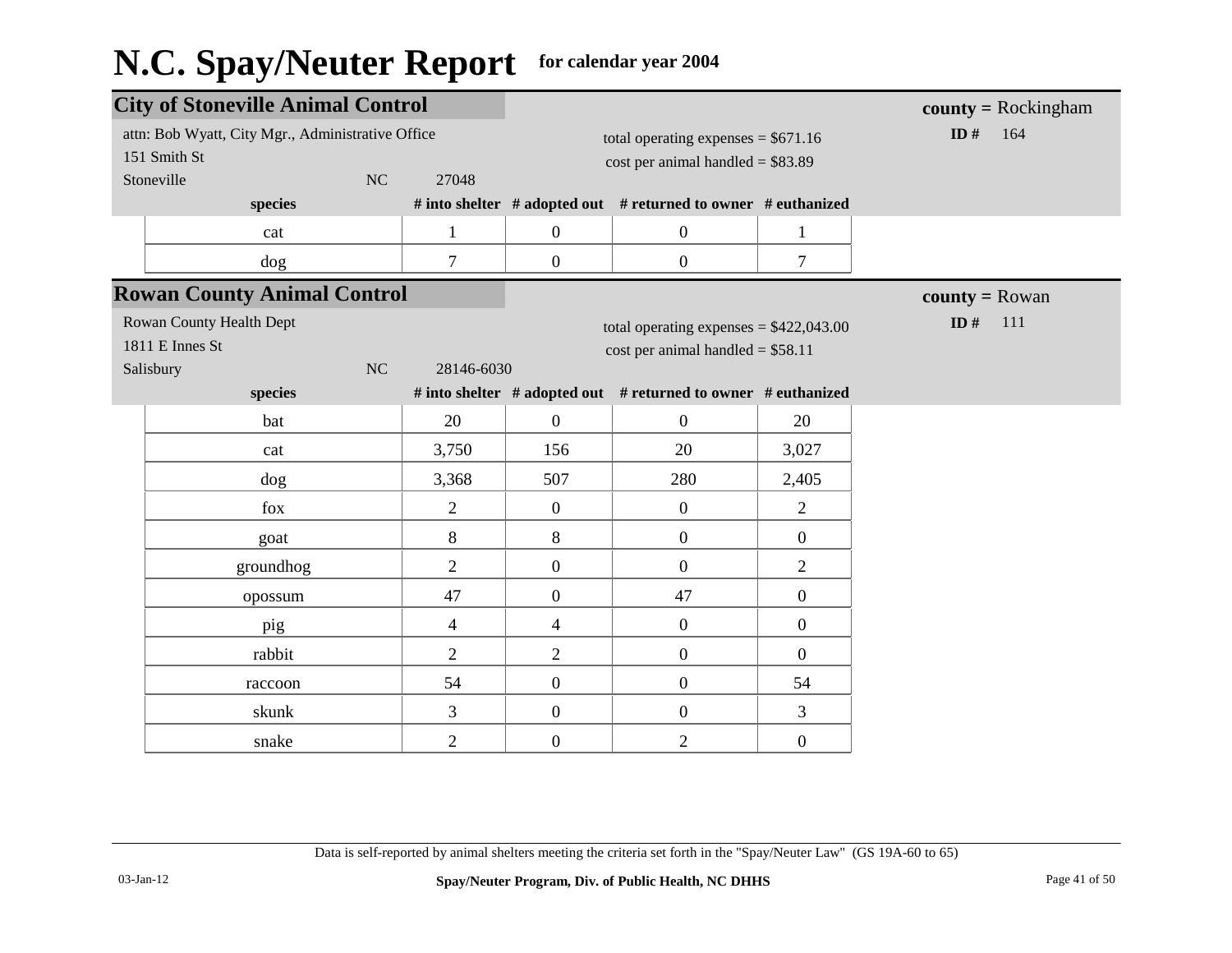|                                 | <b>Rutherford County Animal Control</b> |    |                |                                          |                                                               | $county = Rutherford$ |                    |
|---------------------------------|-----------------------------------------|----|----------------|------------------------------------------|---------------------------------------------------------------|-----------------------|--------------------|
|                                 | Rutherford County Sheriff's Dept        |    |                | total operating expenses = $$218,457.40$ |                                                               |                       | ID $#$<br>112      |
|                                 | 289 N Main St                           |    |                |                                          | $cost$ per animal handled = \$50.21                           |                       |                    |
|                                 | Rutherfordton                           | NC | 28139          |                                          |                                                               |                       |                    |
|                                 | species                                 |    |                |                                          | # into shelter # adopted out # returned to owner # euthanized |                       |                    |
|                                 | cat                                     |    | 1,763          | 112                                      | 180                                                           | 1,471                 |                    |
|                                 | dog                                     |    | 2,588          | 680                                      | 153                                                           | 1,755                 |                    |
|                                 | <b>Sampson County Animal Control</b>    |    |                |                                          |                                                               |                       | $county = Sampson$ |
| Sampson County Manager's Office |                                         |    |                | total operating expenses = $$114,430.00$ |                                                               | ID#<br>113            |                    |
| 435 Rowan Rd                    |                                         |    |                | $cost$ per animal handled = \$20.96      |                                                               |                       |                    |
| Clinton                         |                                         | NC | 28328          |                                          |                                                               |                       |                    |
|                                 | species                                 |    |                |                                          | # into shelter # adopted out # returned to owner # euthanized |                       |                    |
|                                 | cat                                     |    | 2,014          | 31                                       | $\overline{2}$                                                | 1,979                 |                    |
|                                 | chicken                                 |    | 13             | $\mathbf{0}$                             | $\mathbf{0}$                                                  | 13                    |                    |
|                                 | dog                                     |    | 3,396          | 150                                      | 119                                                           | 3,093                 |                    |
|                                 | goat                                    |    | 5              | $\overline{0}$                           | $\boldsymbol{0}$                                              | 5                     |                    |
|                                 | goose                                   |    | 1              | $\overline{0}$                           | $\mathbf{0}$                                                  | 1                     |                    |
|                                 | hawk                                    |    | 1              | $\mathbf{0}$                             | $\boldsymbol{0}$                                              | 1                     |                    |
|                                 | hog                                     |    | 8              | $\mathbf{0}$                             | $\boldsymbol{0}$                                              | 8                     |                    |
|                                 | horse                                   |    | 12             | $\overline{4}$                           | $8\,$                                                         | $\boldsymbol{0}$      |                    |
|                                 | opossum                                 |    | 5              | $\mathbf{0}$                             | $\boldsymbol{0}$                                              | 5                     |                    |
|                                 | raccoon                                 |    | 3              | $\overline{0}$                           | $\mathbf{0}$                                                  | 3                     |                    |
|                                 | turkey                                  |    | $\overline{2}$ | $\overline{0}$                           | $\boldsymbol{0}$                                              | $\overline{2}$        |                    |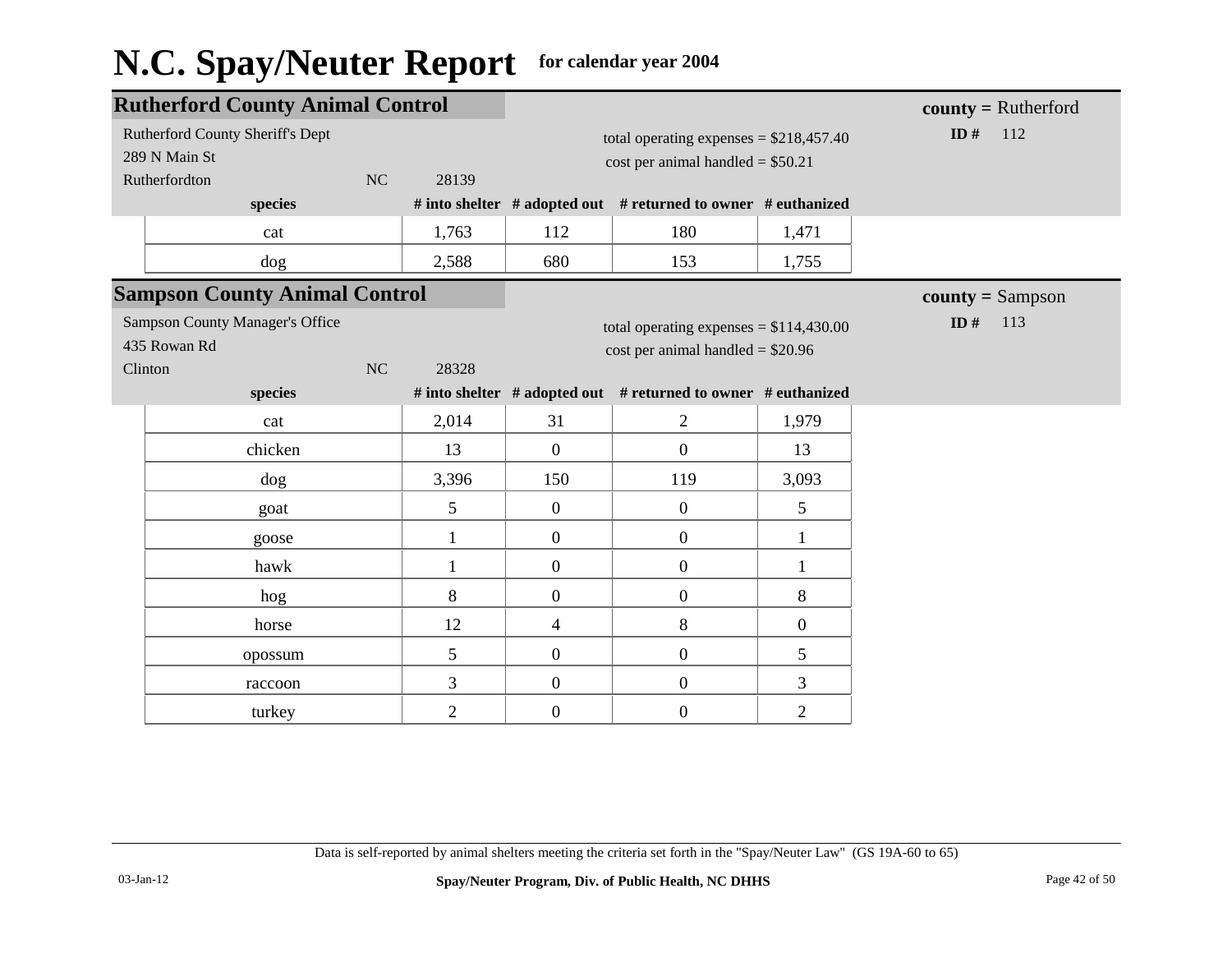|                                                                         | The Scotland Co. Humane Society |                  |                |                                                                                 |                  | $county = Scotland$    |
|-------------------------------------------------------------------------|---------------------------------|------------------|----------------|---------------------------------------------------------------------------------|------------------|------------------------|
| 1401 West Blyd<br>Laurinburg                                            | NC                              | 28352            |                | total operating expenses = $$159,003.99$<br>$cost$ per animal handled = \$82.00 |                  | ID#<br>130             |
| species                                                                 |                                 |                  |                | # into shelter # adopted out # returned to owner # euthanized                   |                  |                        |
| cat                                                                     |                                 | 696              | 177            | 21                                                                              | 490              |                        |
| dog                                                                     |                                 | 1,243            | 329            | 89                                                                              | 809              |                        |
| <b>Stanly County Animal Control</b>                                     |                                 |                  |                |                                                                                 |                  | <b>county</b> = Stanly |
| <b>Stanly County Health Dept</b><br>1000 N First St, Ste 3<br>Albemarle | NC                              | 28001            |                | total operating expenses $= $0.00$<br>$cost$ per animal handled = \$0.00        |                  | ID#<br>115             |
| species                                                                 |                                 |                  |                | # into shelter # adopted out # returned to owner # euthanized                   |                  |                        |
| failed to report                                                        |                                 | $\boldsymbol{0}$ | $\overline{0}$ | $\boldsymbol{0}$                                                                | $\boldsymbol{0}$ |                        |
| <b>Stokes County Animal Control</b>                                     |                                 |                  |                |                                                                                 |                  | $county = Stokes$      |
| <b>Stokes County Animal Shelter</b><br>1999 Sizemore Rd<br>Germanton    | NC                              | 27019            |                | total operating expenses = $$154,868.00$<br>$cost$ per animal handled = \$46.30 |                  | ID $#$<br>116          |
| species                                                                 |                                 |                  |                | # into shelter $#$ adopted out $#$ returned to owner $#$ euthanized             |                  |                        |
| cat                                                                     |                                 | 1,530            | 48             | 13                                                                              | 1,466            |                        |
| dog                                                                     |                                 | 1,749            | 160            | 130                                                                             | 1,458            |                        |
| ferret                                                                  |                                 | $\overline{2}$   | $\overline{2}$ | $\boldsymbol{0}$                                                                | $\overline{0}$   |                        |
| goat                                                                    |                                 | $\overline{2}$   | $\overline{2}$ | $\overline{0}$                                                                  | $\overline{0}$   |                        |
| pig                                                                     |                                 | 60               | 60             | $\boldsymbol{0}$                                                                | $\boldsymbol{0}$ |                        |
| rabbit                                                                  |                                 | $\overline{c}$   | $\sqrt{2}$     | $\boldsymbol{0}$                                                                | $\boldsymbol{0}$ |                        |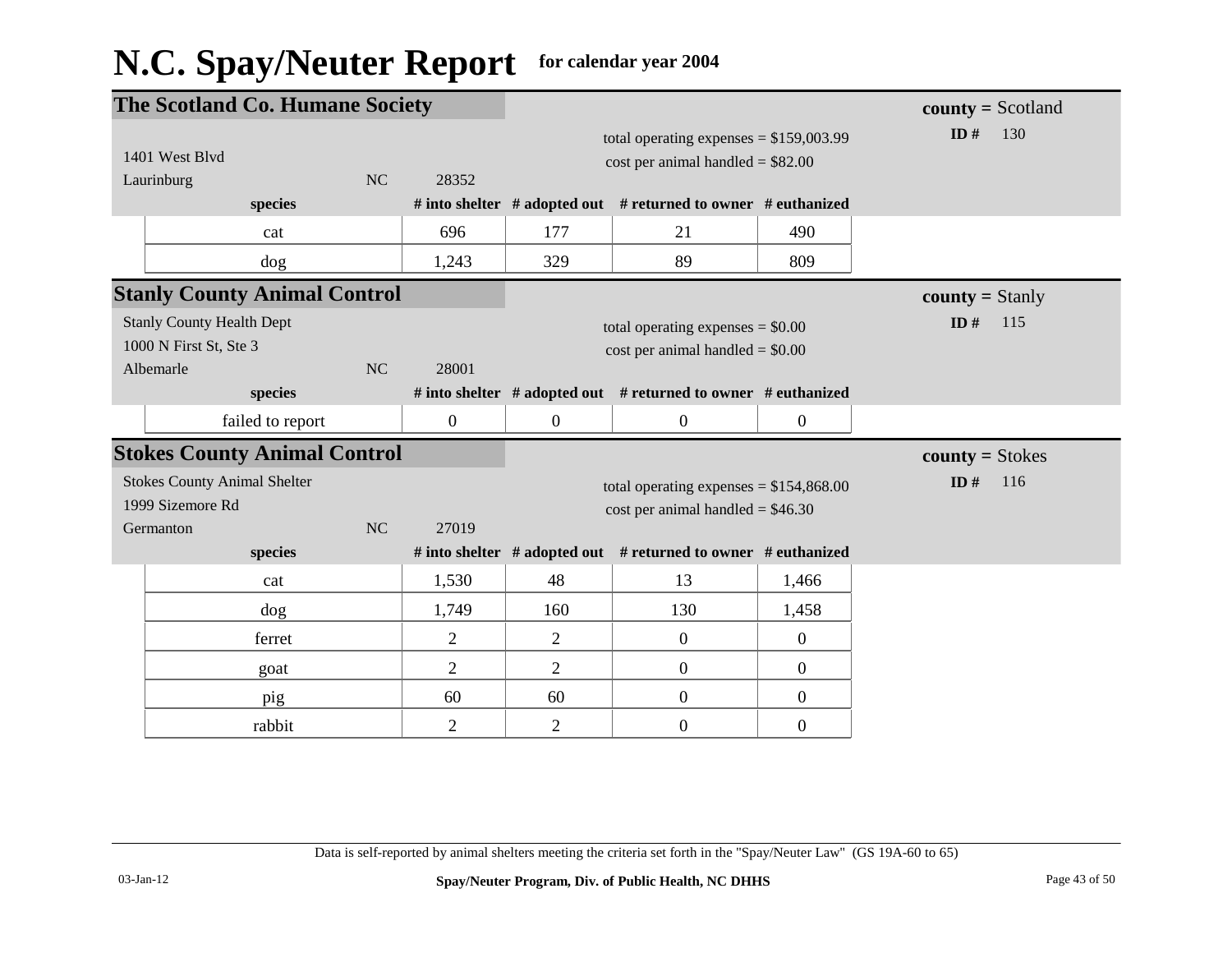| <b>Surry County Animal Control</b>        |                  |                                     |                                                               |                         | $county = Surry$        |
|-------------------------------------------|------------------|-------------------------------------|---------------------------------------------------------------|-------------------------|-------------------------|
| <b>Surry County Health Dept</b>           |                  |                                     | total operating expenses $= $0.00$                            |                         | ID#<br>118              |
| 118 Hamby Rd                              |                  | $cost$ per animal handled = $$0.00$ |                                                               |                         |                         |
| NC<br>Dobson                              | 27017            |                                     |                                                               |                         |                         |
| species                                   |                  |                                     | # into shelter # adopted out # returned to owner # euthanized |                         |                         |
| failed to report                          | $\boldsymbol{0}$ | $\boldsymbol{0}$                    | $\boldsymbol{0}$                                              | $\boldsymbol{0}$        |                         |
| <b>Valley River Humane Society</b>        |                  |                                     |                                                               |                         | <b>county</b> = $Swain$ |
| (Swain Co)                                |                  |                                     | total operating expenses $= $0.00$                            |                         | ID $#$<br>172           |
| 7450 US Hwy 19                            |                  |                                     | $cost$ per animal handled = $$0.00$                           |                         |                         |
| Marble<br>NC                              | 28905            |                                     |                                                               |                         |                         |
| species                                   |                  |                                     | # into shelter # adopted out # returned to owner # euthanized |                         |                         |
| failed to report                          | $\boldsymbol{0}$ | $\boldsymbol{0}$                    | $\boldsymbol{0}$                                              | $\boldsymbol{0}$        |                         |
| <b>Transylvania County Animal Control</b> |                  |                                     |                                                               | $county = Transylvania$ |                         |
| Transylvania Co. Health Dept              |                  |                                     | total operating expenses = $$140,817.00$                      |                         | ID#<br>143              |
| 203 E Morgan St                           |                  |                                     | cost per animal handled = $$123.63$                           |                         |                         |
| NC<br><b>Brevard</b>                      | 28712            |                                     |                                                               |                         |                         |
| species                                   |                  |                                     | # into shelter # adopted out # returned to owner # euthanized |                         |                         |
| bat                                       | 8                | $\mathbf{0}$                        | $\boldsymbol{0}$                                              | $\boldsymbol{0}$        |                         |
| cat                                       | 388              | 30                                  | 9                                                             | 349                     |                         |
| coyote                                    | $\overline{2}$   | $\mathbf{0}$                        | $\boldsymbol{0}$                                              | $\boldsymbol{0}$        |                         |
| deer                                      | 5                | $\overline{0}$                      | $\mathbf{0}$                                                  | $\overline{0}$          |                         |
| dog                                       | 707              | 116                                 | 59                                                            | 532                     |                         |
| fox                                       | 3                | $\boldsymbol{0}$                    | $\mathbf{0}$                                                  | $\boldsymbol{0}$        |                         |
| groundhog                                 | $\mathbf{1}$     | $\boldsymbol{0}$                    | $\mathbf{0}$                                                  | $\boldsymbol{0}$        |                         |
| opossum                                   | $\overline{7}$   | $\overline{0}$                      | $\boldsymbol{0}$                                              | $\boldsymbol{0}$        |                         |
| rabbit                                    | $\overline{2}$   | $\overline{0}$                      | $\mathbf{0}$                                                  | $\boldsymbol{0}$        |                         |
| raccoon                                   | 13               | $\boldsymbol{0}$                    | $\overline{0}$                                                | $\boldsymbol{0}$        |                         |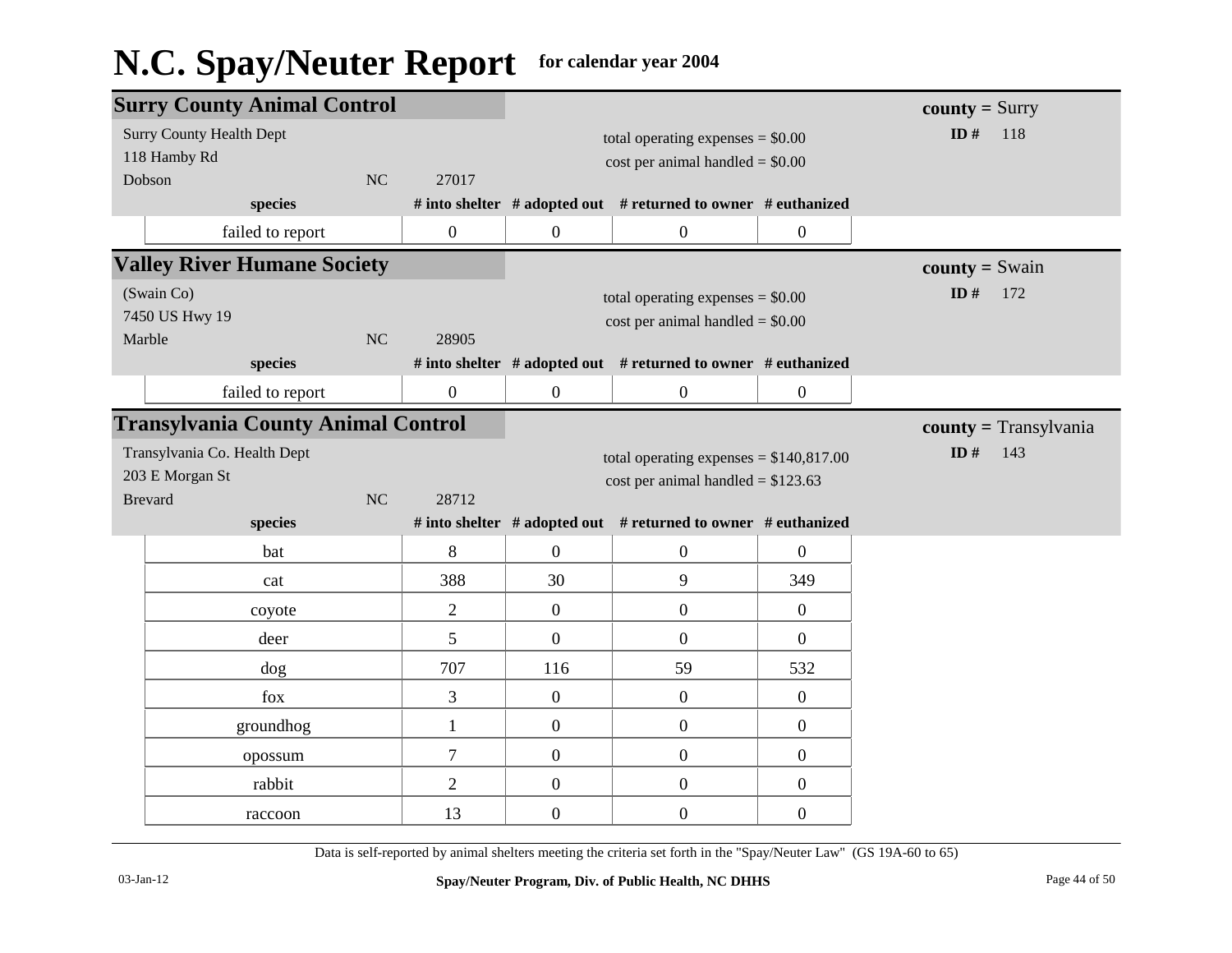|                                                                                  | <b>Transylvania County Animal Control</b>                         |    |                |                  | $county = Transylvania$                                                         |                  |                  |
|----------------------------------------------------------------------------------|-------------------------------------------------------------------|----|----------------|------------------|---------------------------------------------------------------------------------|------------------|------------------|
| Transylvania Co. Health Dept<br>203 E Morgan St<br><b>Brevard</b><br>NC<br>28712 |                                                                   |    |                |                  | total operating expenses = $$140,817.00$<br>cost per animal handled = $$123.63$ | ID $#$<br>143    |                  |
|                                                                                  | species                                                           |    |                |                  | # into shelter # adopted out # returned to owner # euthanized                   |                  |                  |
|                                                                                  | snake                                                             |    | $\mathbf{1}$   | $\boldsymbol{0}$ | $\boldsymbol{0}$                                                                | $\boldsymbol{0}$ |                  |
|                                                                                  | squirrel                                                          |    | $\overline{2}$ | $\boldsymbol{0}$ | $\boldsymbol{0}$                                                                | $\boldsymbol{0}$ |                  |
|                                                                                  | <b>Union County Animal Shelter</b>                                |    |                |                  |                                                                                 |                  | $county = Union$ |
|                                                                                  | <b>Union County Sheriff's Office</b><br>3344 Presson Rd<br>Monroe | NC | 28112          |                  | total operating expenses = $$484,990.00$<br>$cost per animal handled = $77.22$  |                  | ID $#$<br>146    |
|                                                                                  | species                                                           |    |                |                  | # into shelter # adopted out # returned to owner # euthanized                   |                  |                  |
|                                                                                  | bat                                                               |    | 6              | $\overline{0}$   | $\boldsymbol{0}$                                                                | 6                |                  |
|                                                                                  | cat                                                               |    | 3,050          | 287              | 11                                                                              | 2,752            |                  |
|                                                                                  | chicken                                                           |    | 12             | $\overline{7}$   | $\overline{0}$                                                                  | 5                |                  |
|                                                                                  | deer                                                              |    | $\mathbf{1}$   | $\mathbf{1}$     | $\boldsymbol{0}$                                                                | $\overline{0}$   |                  |
|                                                                                  | dog                                                               |    | 3,157          | 564              | 230                                                                             | 2,363            |                  |
|                                                                                  | duck                                                              |    | $\mathbf{1}$   | $\mathbf{1}$     | $\boldsymbol{0}$                                                                | $\overline{0}$   |                  |
|                                                                                  | ferret                                                            |    | 3              | 3                | $\boldsymbol{0}$                                                                | $\mathbf{0}$     |                  |
|                                                                                  | fox                                                               |    | $\overline{4}$ | $\boldsymbol{0}$ | $\boldsymbol{0}$                                                                | $\overline{4}$   |                  |
|                                                                                  | goose                                                             |    | $\mathbf{1}$   | $\boldsymbol{0}$ | $\boldsymbol{0}$                                                                | $\mathbf{1}$     |                  |
|                                                                                  | guinea pig                                                        |    | 3              | 3                | $\boldsymbol{0}$                                                                | $\boldsymbol{0}$ |                  |
|                                                                                  | iguana                                                            |    | $\mathbf{1}$   | $\boldsymbol{0}$ | $\mathbf{1}$                                                                    | $\boldsymbol{0}$ |                  |
|                                                                                  | opossum                                                           |    | 6              | $\mathbf{1}$     | $\boldsymbol{0}$                                                                | 5                |                  |
|                                                                                  | pheasant                                                          |    | $\overline{2}$ | $\overline{2}$   | $\boldsymbol{0}$                                                                | $\mathbf{0}$     |                  |
|                                                                                  | pig                                                               |    | $\overline{2}$ | $\overline{2}$   | $\boldsymbol{0}$                                                                | $\boldsymbol{0}$ |                  |
|                                                                                  | pigeon                                                            |    | $\mathbf{1}$   | $\mathbf{1}$     | $\boldsymbol{0}$                                                                | $\boldsymbol{0}$ |                  |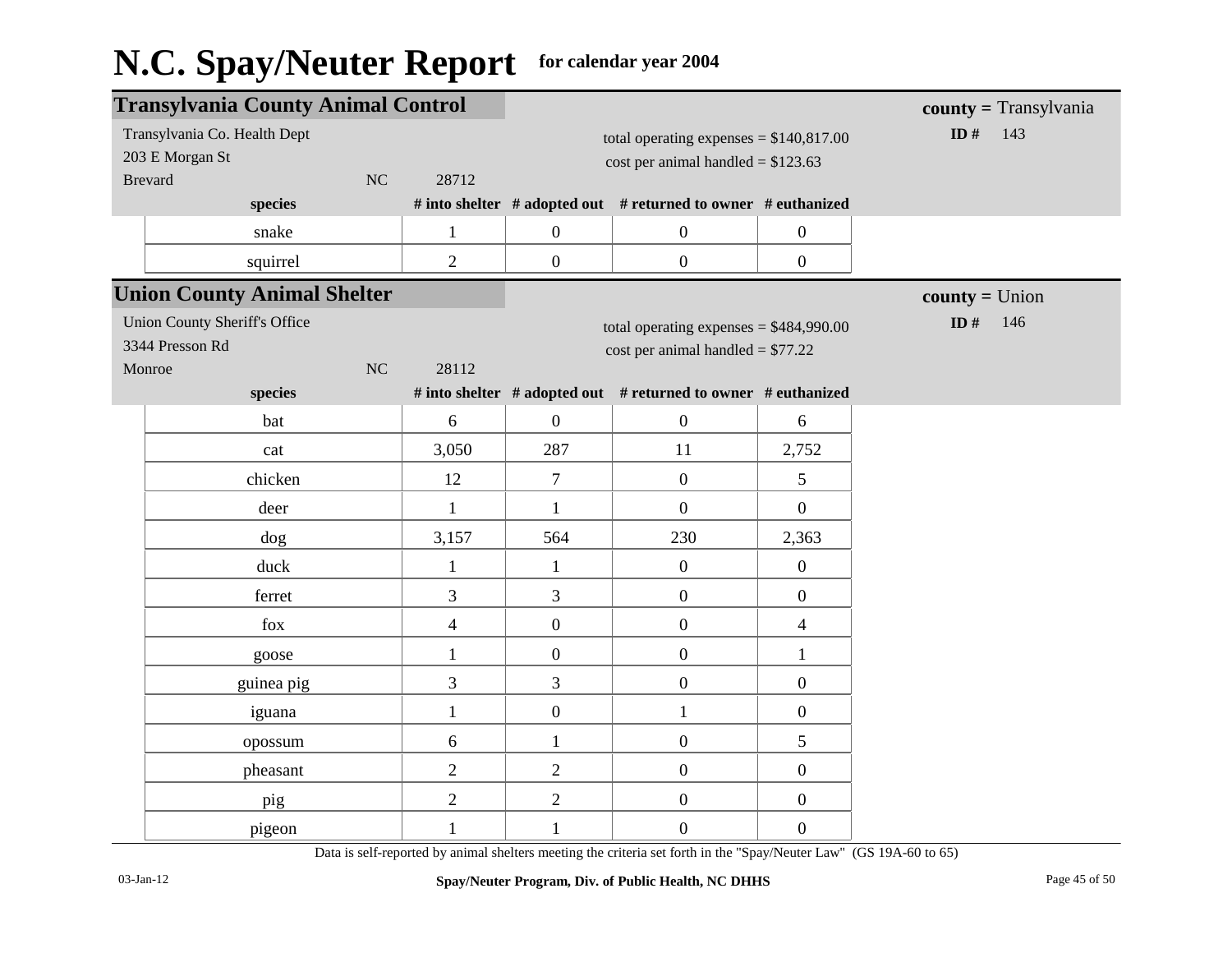|                                    | <b>Union County Animal Shelter</b> |           |                |                                          | $county = Union$                                                    |                  |                         |
|------------------------------------|------------------------------------|-----------|----------------|------------------------------------------|---------------------------------------------------------------------|------------------|-------------------------|
|                                    | Union County Sheriff's Office      |           |                | total operating expenses = $$484,990.00$ |                                                                     |                  | ID#<br>146              |
|                                    | 3344 Presson Rd                    |           |                | cost per animal handled = $$77.22$       |                                                                     |                  |                         |
|                                    | Monroe                             | <b>NC</b> | 28112          |                                          |                                                                     |                  |                         |
|                                    | species                            |           |                |                                          | # into shelter # adopted out # returned to owner # euthanized       |                  |                         |
|                                    | rabbit                             |           | 4              | 3                                        | $\overline{0}$                                                      | 1                |                         |
|                                    | raccoon                            |           | 20             | $\overline{0}$                           | $\boldsymbol{0}$                                                    | 20               |                         |
|                                    | rat                                |           |                | $\overline{0}$                           | $\mathbf{1}$                                                        | $\boldsymbol{0}$ |                         |
|                                    | red tail hawk                      |           | 1              | $\mathbf{1}$                             | $\boldsymbol{0}$                                                    | $\boldsymbol{0}$ |                         |
|                                    | skunk                              |           | $\overline{2}$ | $\boldsymbol{0}$                         | $\boldsymbol{0}$                                                    | $\mathbf{2}$     |                         |
|                                    | snake                              |           |                | $\boldsymbol{0}$                         | $\boldsymbol{0}$                                                    |                  |                         |
|                                    | turkey                             |           | 1              |                                          | $\boldsymbol{0}$                                                    | $\overline{0}$   |                         |
| <b>Vance County Animal Control</b> |                                    |           |                |                                          |                                                                     |                  |                         |
|                                    |                                    |           |                |                                          |                                                                     |                  | $county = \text{Vance}$ |
|                                    |                                    |           |                |                                          |                                                                     |                  | ID#<br>147              |
|                                    | 165 Vance Academy Rd               |           |                |                                          | total operating expenses $= $0.00$                                  |                  |                         |
|                                    | Henderson                          | NC        | 27536          |                                          | $cost$ per animal handled = \$0.00                                  |                  |                         |
|                                    | species                            |           |                |                                          | # into shelter $#$ adopted out $#$ returned to owner $#$ euthanized |                  |                         |
|                                    | failed to report                   |           | $\mathbf{0}$   | $\boldsymbol{0}$                         | $\boldsymbol{0}$                                                    | $\overline{0}$   |                         |
|                                    | The Wake Co SPCA Animal Shelter    |           |                |                                          |                                                                     |                  | $county = Wake$         |
|                                    |                                    |           |                |                                          |                                                                     |                  | ID $#$<br>133           |
|                                    | 200 Petfinder Ln                   |           |                |                                          | total operating expenses $= $0.00$                                  |                  |                         |
|                                    | Raleigh                            | NC        | 276036075      |                                          | $cost$ per animal handled = \$0.00                                  |                  |                         |
|                                    | species                            |           |                |                                          | # into shelter $#$ adopted out $#$ returned to owner $#$ euthanized |                  |                         |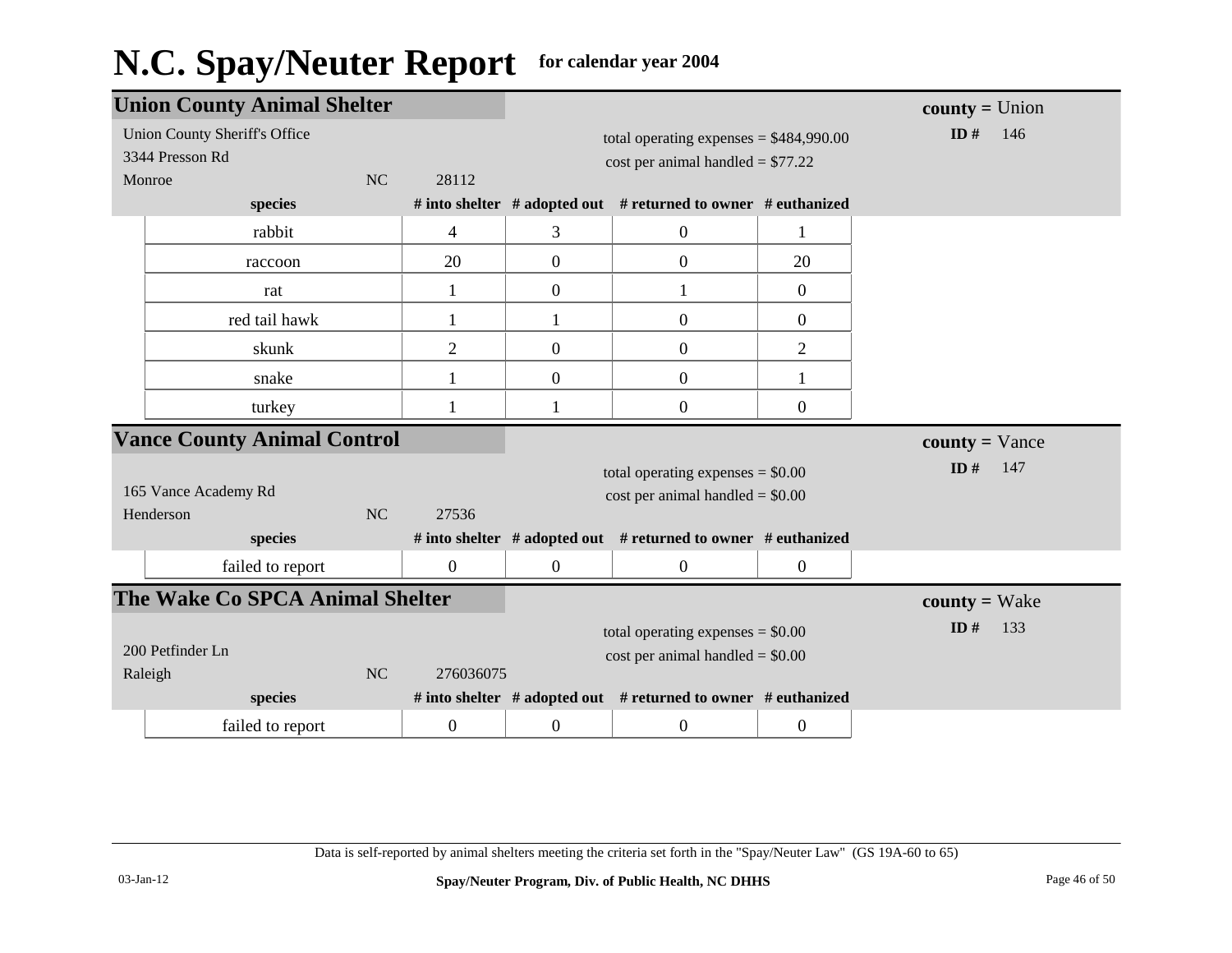| <b>Wake County Animal Control &amp; Shelter</b> |                  |                  |                                    |                                                               |                  | $county = Wake$       |
|-------------------------------------------------|------------------|------------------|------------------------------------|---------------------------------------------------------------|------------------|-----------------------|
|                                                 |                  |                  |                                    | total operating expenses = $$1,075,800.00$                    |                  | ID $#$<br>148         |
| PO Box 550                                      |                  |                  |                                    | cost per animal handled = $$115.06$                           |                  |                       |
| Raleigh                                         | NC               | 27602            |                                    |                                                               |                  |                       |
|                                                 | species          |                  |                                    | # into shelter # adopted out # returned to owner # euthanized |                  |                       |
|                                                 | bird             | $\overline{4}$   | $\overline{0}$                     | $\mathbf{0}$                                                  | $\boldsymbol{0}$ |                       |
|                                                 | cat              | 5,026            | 927                                | 67                                                            | 3,475            |                       |
|                                                 | dog              | 4,229            | 1,744                              | 351                                                           | 1,767            |                       |
|                                                 | ferret           | 8                | 6                                  | $\mathbf{0}$                                                  | $\mathbf{1}$     |                       |
|                                                 | fowl             | $\mathbf{1}$     | $\mathbf{0}$                       | $\mathbf{0}$                                                  | 1                |                       |
|                                                 | goat             | $\mathbf{1}$     | $\boldsymbol{0}$                   | $\boldsymbol{0}$                                              | $\mathbf{1}$     |                       |
|                                                 | other            | 34               | 26                                 | $\mathbf{1}$                                                  | 4                |                       |
|                                                 | rabbit           | 43               | 34                                 | $\boldsymbol{0}$                                              | $\overline{7}$   |                       |
|                                                 | reptile          | 4                | 3                                  | $\mathbf{1}$                                                  | 1                |                       |
| <b>Warren County Animal Control</b>             |                  |                  |                                    |                                                               |                  | $county = Warren$     |
| Warren County Manager's Office                  |                  |                  | total operating expenses $= $0.00$ |                                                               |                  | ID#<br>149            |
| PO Box 619                                      |                  |                  | $cost$ per animal handled = \$0.00 |                                                               |                  |                       |
| Warrenton                                       | NC               | 27589            |                                    |                                                               |                  |                       |
|                                                 | species          |                  |                                    | # into shelter # adopted out # returned to owner # euthanized |                  |                       |
|                                                 | failed to report | $\boldsymbol{0}$ | $\mathbf{0}$                       | $\overline{0}$                                                | $\boldsymbol{0}$ |                       |
| <b>Washington County Animal Control</b>         |                  |                  |                                    |                                                               |                  | $county = Washington$ |
| <b>Washington County Manager</b>                |                  |                  |                                    | total operating expenses $= $0.00$                            |                  | ID $#$<br>150         |
| PO Box 1007                                     |                  |                  |                                    | $cost$ per animal handled = \$0.00                            |                  |                       |
| Plymouth                                        | NC               | 27962            |                                    |                                                               |                  |                       |
|                                                 | species          |                  |                                    | # into shelter # adopted out # returned to owner # euthanized |                  |                       |
|                                                 | failed to report | $\boldsymbol{0}$ | $\mathbf{0}$                       | $\boldsymbol{0}$                                              | $\overline{0}$   |                       |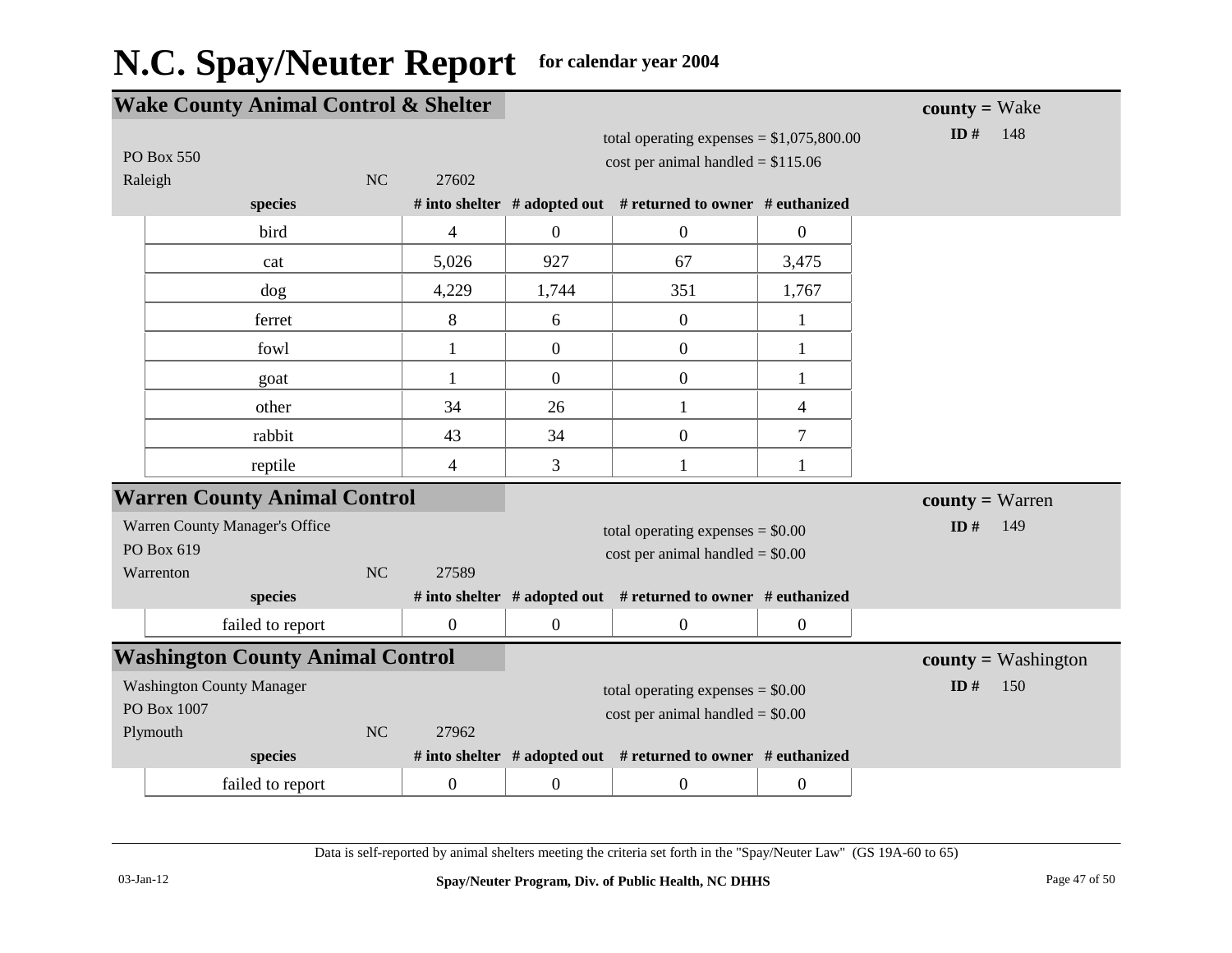| <b>Watauga County Animal Control</b> |                                      |                  |                  |                                                                                 |                  | <b>county</b> = Watauga |
|--------------------------------------|--------------------------------------|------------------|------------------|---------------------------------------------------------------------------------|------------------|-------------------------|
|                                      | Courthouse Box 23<br>NC<br>Boone     |                  |                  | total operating expenses = $$155,743.00$<br>cost per animal handled = $$129.89$ |                  | ID#<br>151              |
|                                      | species                              |                  |                  | # into shelter # adopted out # returned to owner # euthanized                   |                  |                         |
|                                      | cat                                  | 607              | 129              | 197                                                                             | 376              |                         |
|                                      | dog                                  | 582              | 194              | 130                                                                             | 118              |                         |
|                                      | groundhog                            | $\mathbf{1}$     | $\boldsymbol{0}$ | $\boldsymbol{0}$                                                                | $\mathbf{1}$     |                         |
|                                      | raccoon                              | $\boldsymbol{7}$ | $\overline{0}$   | $\boldsymbol{0}$                                                                | $\boldsymbol{7}$ |                         |
|                                      | skunk                                | $\overline{2}$   | $\boldsymbol{0}$ | $\boldsymbol{0}$                                                                | $\overline{2}$   |                         |
|                                      | <b>Wayne County Animal Control</b>   |                  |                  |                                                                                 |                  | <b>county</b> = Wayne   |
|                                      | <b>PO Box 227</b><br>NC<br>Goldsboro | 27533-0227       |                  | total operating expenses = $$260,522.00$<br>cost per animal handled = $$39.33$  |                  | ID $#$<br>153           |
|                                      | species                              |                  |                  | # into shelter # adopted out # returned to owner # euthanized                   |                  |                         |
|                                      | cat                                  | 3,394            | 139              | $8\,$                                                                           | 3,255            |                         |
|                                      | chicken                              |                  |                  |                                                                                 |                  |                         |
|                                      |                                      | 6                | $\mathbf{0}$     | $\boldsymbol{0}$                                                                | 6                |                         |
|                                      | deer                                 | $\overline{2}$   | $\overline{0}$   | $\boldsymbol{0}$                                                                | $\overline{2}$   |                         |
|                                      | dog                                  | 3,081            | 443              | 222                                                                             | 2,638            |                         |
|                                      | ferret                               | $\mathbf{1}$     | $\mathbf{0}$     | $\mathbf{1}$                                                                    | $\overline{0}$   |                         |
|                                      | fox                                  | 14               | $\boldsymbol{0}$ | $\boldsymbol{0}$                                                                | 14               |                         |
|                                      | guinea pig                           | $\overline{4}$   | $\boldsymbol{0}$ | $\boldsymbol{0}$                                                                | $\overline{4}$   |                         |
|                                      | iguana                               | $\mathbf{1}$     | $\boldsymbol{0}$ | $\mathbf{1}$                                                                    | $\boldsymbol{0}$ |                         |
|                                      | opossum                              | 85               | $\boldsymbol{0}$ | 85                                                                              | $\boldsymbol{0}$ |                         |
|                                      | rabbit                               | 5                | $\boldsymbol{0}$ | $\boldsymbol{0}$                                                                | 5                |                         |
|                                      | raccoon                              | 30               | $\boldsymbol{0}$ | $\boldsymbol{0}$                                                                | 30               |                         |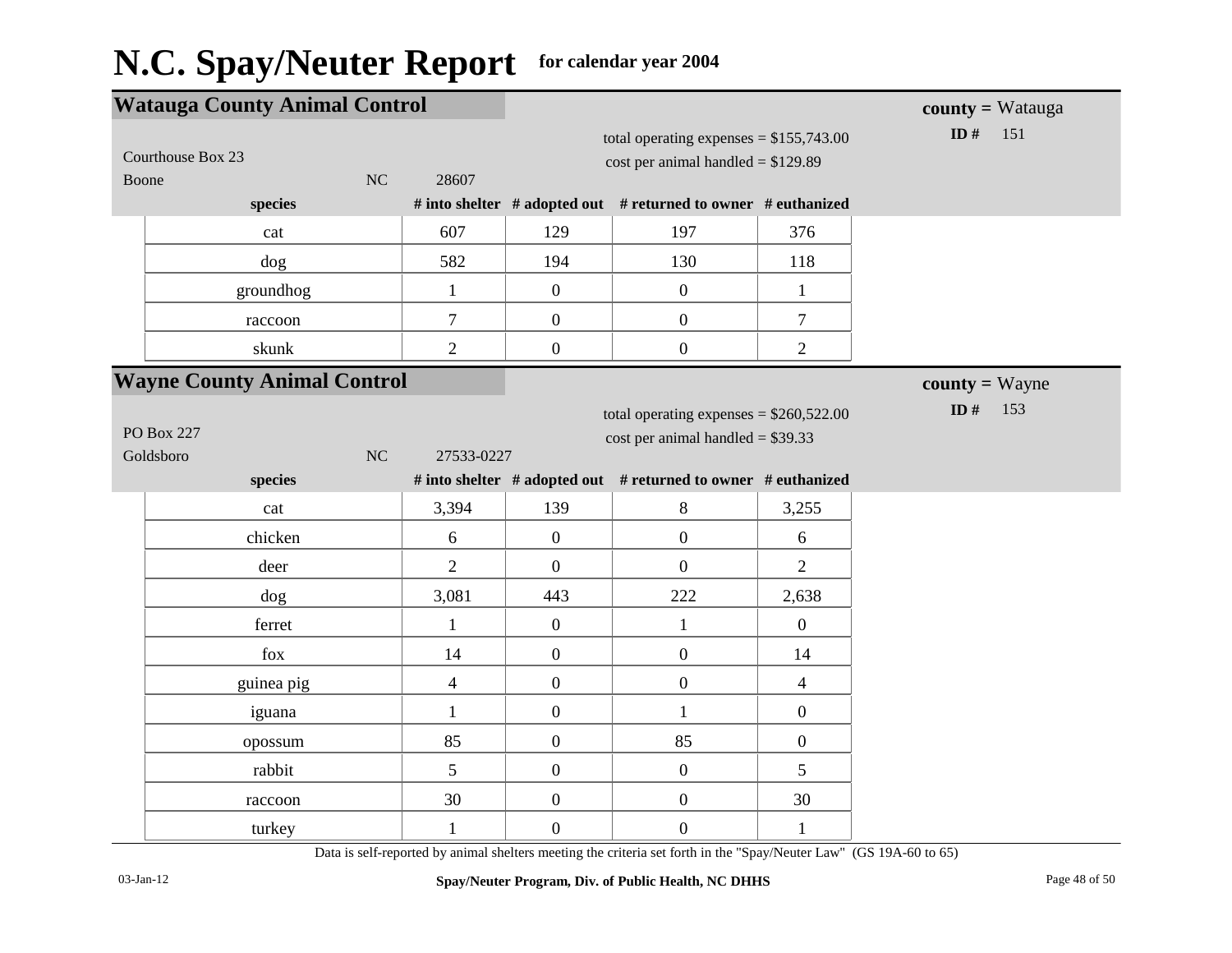| <b>Wilkes County Animal Control</b>                |                  |                  |                                                               |                  | $county = Wilkes$      |
|----------------------------------------------------|------------------|------------------|---------------------------------------------------------------|------------------|------------------------|
| 408 Call St                                        |                  |                  | total operating expenses = $$322,737.96$                      |                  | ID $#$<br>154          |
| Wilkesboro                                         | NC<br>28697      |                  | cost per animal handled = $$51.75$                            |                  |                        |
| species                                            |                  |                  | # into shelter # adopted out # returned to owner # euthanized |                  |                        |
| bat                                                | 12               | $\mathbf{0}$     | $\boldsymbol{0}$                                              | 12               |                        |
| cat                                                | 2,998            | 227              | 36                                                            | 2,631            |                        |
| dog                                                | 3,142            | 438              | 200                                                           | 2,513            |                        |
| goat                                               | $\mathbf{1}$     | $\mathbf{1}$     | $\boldsymbol{0}$                                              | $\boldsymbol{0}$ |                        |
| groundhog                                          | $\mathbf{1}$     | $\overline{0}$   | $\boldsymbol{0}$                                              | $\mathbf{1}$     |                        |
| opossum                                            | 57               | $\overline{0}$   | $\boldsymbol{0}$                                              | 57               |                        |
| pot belly pig                                      | 1                | $\overline{0}$   | $\boldsymbol{0}$                                              | 1                |                        |
| rabbit                                             | $\mathbf{1}$     | $\mathbf{1}$     | $\boldsymbol{0}$                                              | $\boldsymbol{0}$ |                        |
| raccoon                                            | 20               | $\mathbf{0}$     | $\boldsymbol{0}$                                              | 20               |                        |
| skunk                                              | 6                | $\overline{0}$   | $\boldsymbol{0}$                                              | 6                |                        |
| squirrel                                           | 1                | 1                | $\boldsymbol{0}$                                              | $\boldsymbol{0}$ |                        |
| <b>Wilson County Animal Control</b>                |                  |                  |                                                               |                  | $county = Wilson$      |
| Wilson County Health Dept.                         |                  |                  | total operating expenses $= $0.00$                            |                  | ID $#$<br>155          |
| 4001 Airport Dr                                    |                  |                  | $cost$ per animal handled = \$0.00                            |                  |                        |
| Wilson<br>species                                  | NC<br>27893      |                  | # into shelter # adopted out # returned to owner # euthanized |                  |                        |
| failed to report                                   | $\boldsymbol{0}$ | $\boldsymbol{0}$ | $\boldsymbol{0}$                                              | $\overline{0}$   |                        |
| <b>Yancey County Animal Shelter</b>                |                  |                  |                                                               |                  |                        |
|                                                    |                  |                  |                                                               |                  | <b>county</b> = Yancey |
| <b>Yancey County Humane Society</b><br>PO Box 1016 |                  |                  | total operating expenses = $$168,890.00$                      |                  | ID $#$<br>157          |
| Burnsville                                         | NC<br>28714      |                  | cost per animal handled = $$147.12$                           |                  |                        |
| species                                            |                  |                  | # into shelter # adopted out # returned to owner # euthanized |                  |                        |